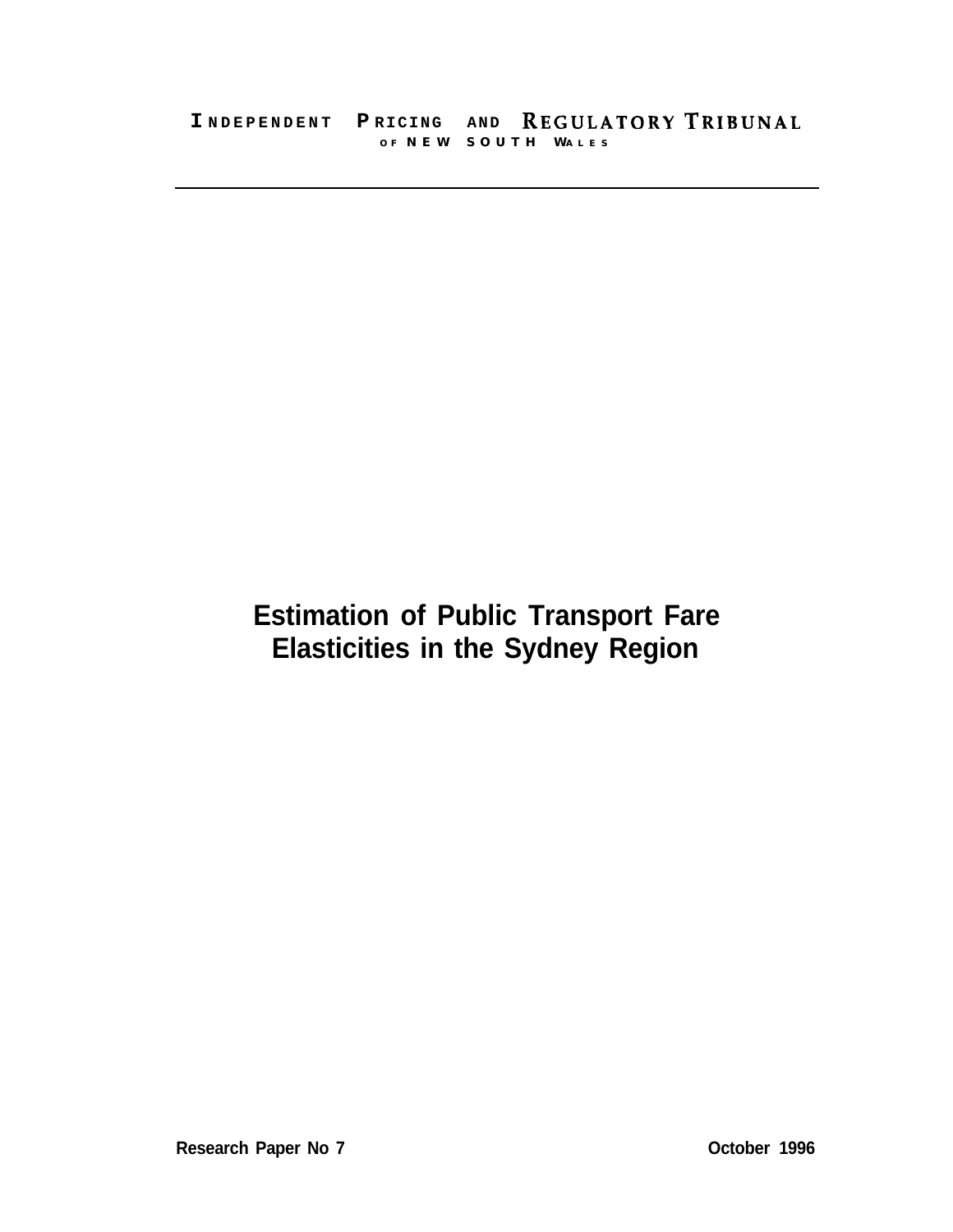This is a non-technical version of a consultancy report prepared by Professor David Hensher and Mr Timothy Raimond of the Institute of Transport Studies. The original report is detailed and statistical in nature. This version has been prepared by the Tribunal's staff to communicate the findings of the work in a way which can be easily understood by the wider community.

Copies of the original consultancy report can be purchased from the Tribunal office.

Comments or inquiries relating to this report should be directed to:

Michael Seery (2 02 9290 8421)

**Independent Pricing and Regulatory Tribunal of New South Wales** Level 2,44 Market Street Sydney NSW 2000 Tel 0292908400 Fax 0292902061 **All correspondence to: PO Box Q290, QVB Post Office NSW 1230**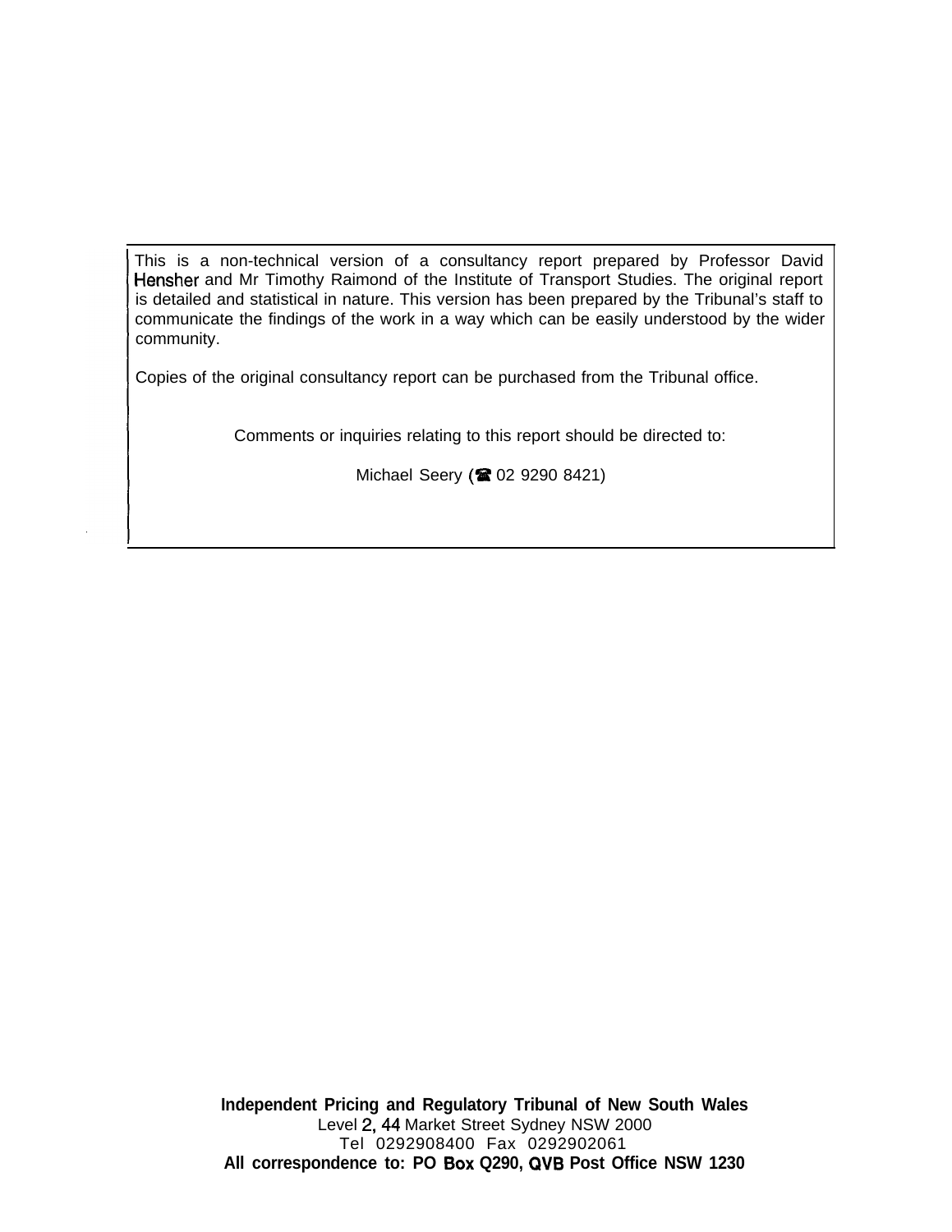## **Foreword**

The Independent Pricing and Regulatory Tribunal of NSW is undertaking a review of the pricing policies for urban public passenger transport. A review of pricing principles cannot be considered in isolation of the effect changes in prices would have on patronage of public transport.

The Tribunal commissioned the Institute of Transport Studies (ITS) to conduct a survey within the Sydney region to estimate the sensitivity of travel choice to fare changes. This sensitivity is referred to as fare elasticity. As part of the project, ITS developed a computer model which allows the implications of various fares policies for the social and environmental benefits of public transport to be assessed. Of course, the social and environmental benefits of public transport depend on how much it is used, ie the number of journeys taken.

This non-technical paper has been prepared by the Secretariat of the Tribunal to communicate the findings of the work in a way which can be easily understood by the wider community.

The results tend to confirm that travel decisions do not vary greatly if fares change. The computer spreadsheet model combines the elasticity information with information about the transport network top examine the consequences of alternative fares policies. The implications of alternative public transport policies for road congestion (which has important environmental aspects) are also derived. The model will help the Tribunal to evaluate various fares policies.

Thomas G Parry Chairman

October 1996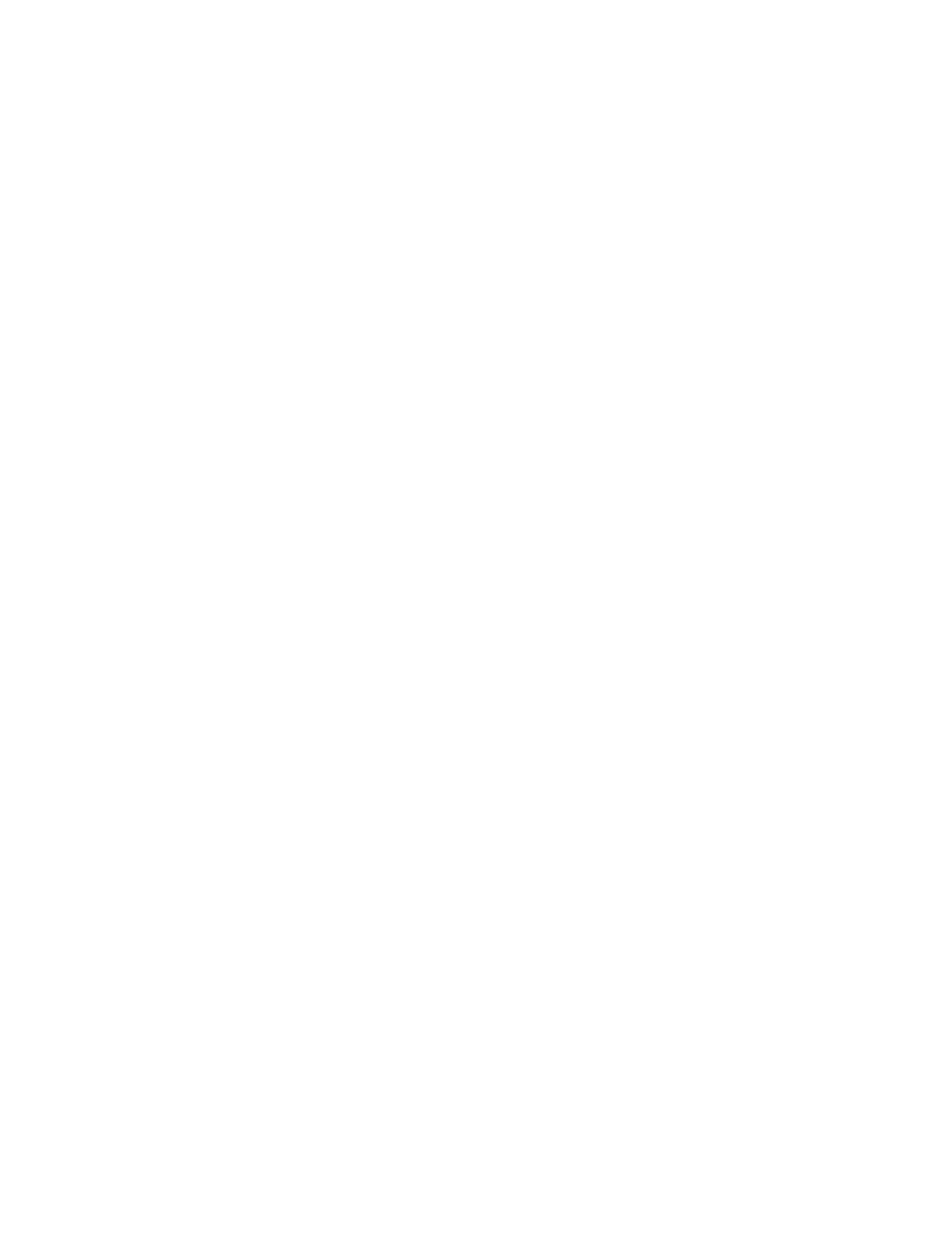## **TABLE OF CONTENTS**

| <b>1 INTRODUCTION</b>                                                                                                                                                                  | 1                        |
|----------------------------------------------------------------------------------------------------------------------------------------------------------------------------------------|--------------------------|
| 2 REVEALED PREFERENCE AND STATED PREFERENCE TECHNIQUES<br>2.1 A survey combining revealed and stated preference techniques<br>2.2 Why develop and apply stated preference experiments? | 3<br>3<br>$\overline{3}$ |
| <b>3 SURVEY DESIGN AND DATA COLLECTION</b>                                                                                                                                             | $\overline{7}$           |
| 3.1 Sampling strategy                                                                                                                                                                  | $\overline{\mathbf{r}}$  |
| 3.2 Developing the experimental design                                                                                                                                                 | $\overline{7}$           |
| 3.3 Explanation of the fares in the showcards                                                                                                                                          | 11                       |
| 3.4 Pilot survey                                                                                                                                                                       | 13                       |
| 3.5 Conduct of the main survey                                                                                                                                                         | 13                       |
| <b>4 EMPIRICAL RESULTS</b>                                                                                                                                                             | 15                       |
| 4.1 Response rates                                                                                                                                                                     | 15                       |
| 4.2 Description of sample                                                                                                                                                              | 15                       |
| 4.3 Travel behaviour and choices of sample                                                                                                                                             | 18                       |
| 4.4 Fare and mode elasticities                                                                                                                                                         | 21                       |
| 4.5 The decision support system                                                                                                                                                        | 28                       |
| <b>REFERENCES</b>                                                                                                                                                                      | 29                       |
| <b>APPENDIX 1</b>                                                                                                                                                                      | 33                       |
| <b>APPENDIX 2</b>                                                                                                                                                                      | 35                       |
| <b>APPENDIX 3</b>                                                                                                                                                                      | 37                       |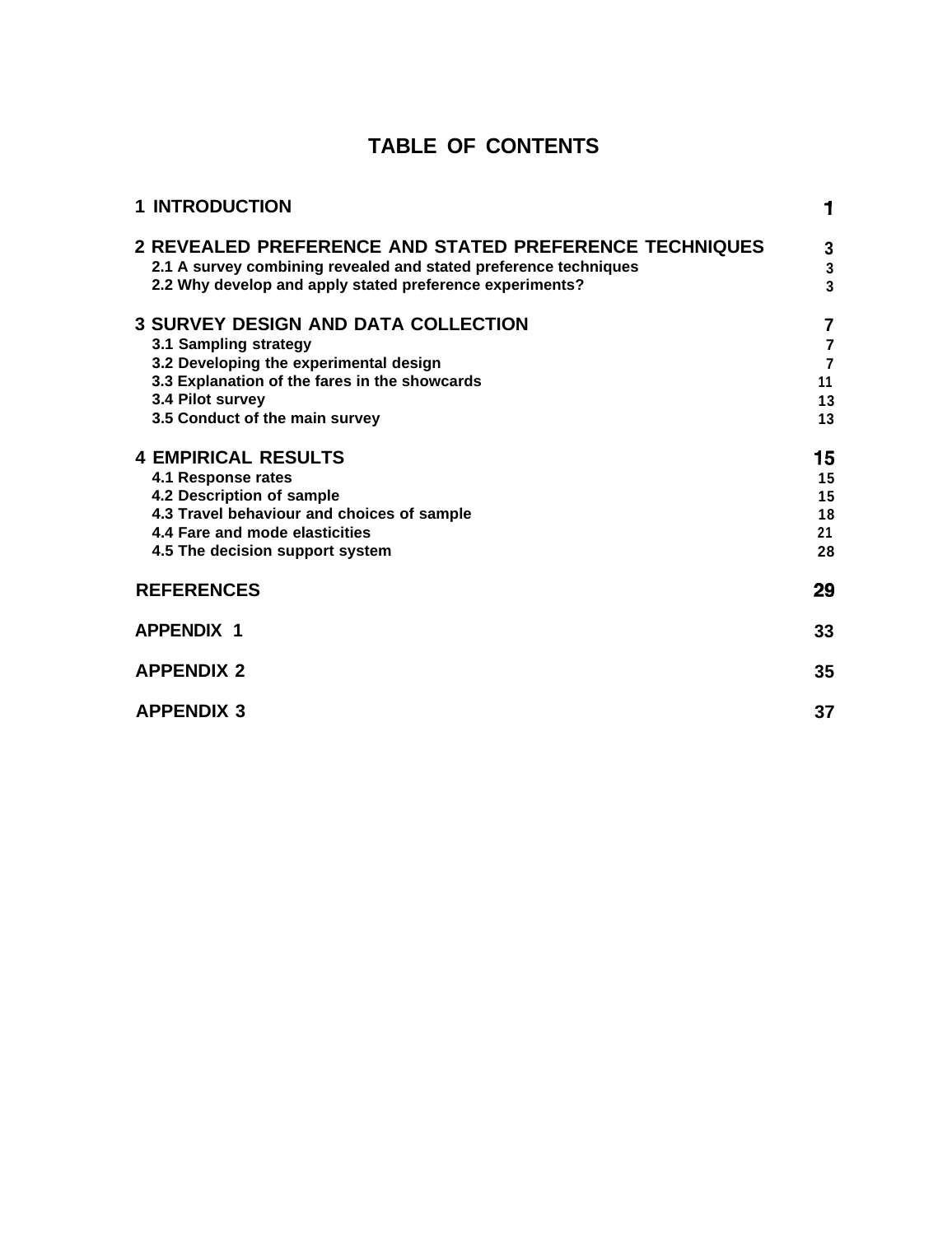## **LIST OF TABLES**

| Table I         | <b>Starting Suburbs for Home Interviews</b>                                   | 9  |
|-----------------|-------------------------------------------------------------------------------|----|
| Table 2         | <b>Profile of Public Transport Users by Ticket Type</b>                       | Ю  |
| Table 3         | Profile of Public Transport Users by Fare Type                                | 11 |
| Table 4         | <b>Base Train Fares by Trip Length</b>                                        | 12 |
| Table 5         | <b>Base Bus Fares by Trip Length</b>                                          | 12 |
| Table 6         | <b>Base Ferry Fares by Trip Length</b>                                        | 13 |
| Table 7         | <b>Response Rates</b>                                                         | 15 |
| Table 8         | <b>Base Data Inputs for Decision Support System</b>                           | 18 |
| Table 9         | <b>Modal Pairs Chosen as Current and Alternative Modes</b>                    | 20 |
| Table IO        | <b>Current Mode and Mode Chosen in SP Experiment</b>                          | 20 |
| Table II        | <b>Current and Alternative Ticket Type Choices of Sample</b>                  | 21 |
| Table 12        | <b>Fare elasticities for trains</b>                                           | 22 |
| Table 13        | <b>Elasticity values for CityRail Services</b>                                | 23 |
| Table 14        | <b>Fare elasticities for buses</b>                                            | 23 |
| Table 15        | <b>Fare elasticities for ferries</b>                                          | 24 |
| Table 16        | Direct and cross elasticities for commuter market                             | 25 |
| <b>Table AI</b> | A Synthesis of the Empirical Evidence on the Cross-Elasticity of Urban Public |    |
|                 | <b>Transport Fares</b>                                                        | 36 |
| <b>Table A2</b> | Matrix of direct and cross elasticities                                       | 38 |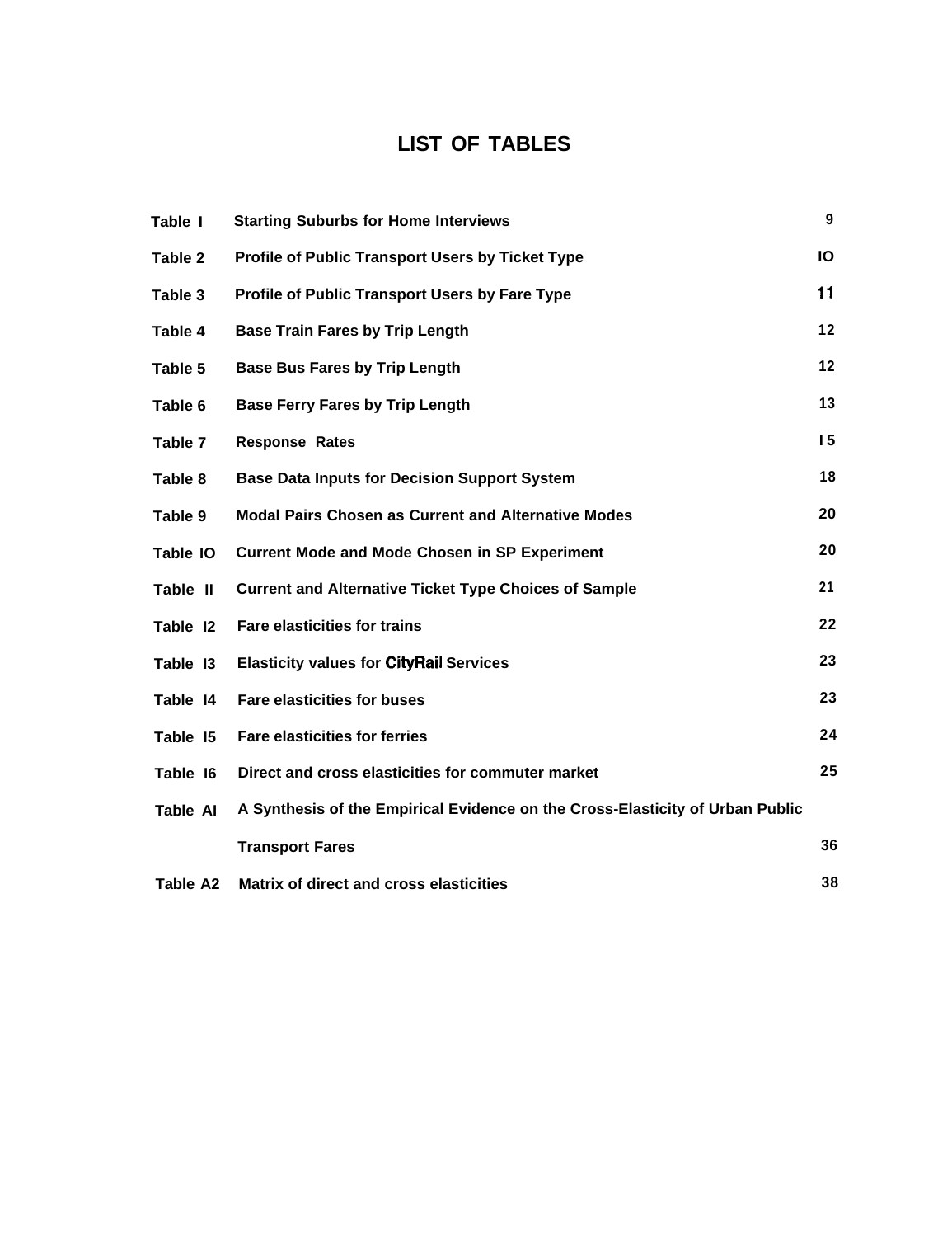## **LIST OF FIGURES**

| Figure 1        | <b>Example of a Bus or Train Showcard for a Short Trip</b> | 5  |
|-----------------|------------------------------------------------------------|----|
| <b>Figure 2</b> | <b>Survey Design and Data Collection Process</b>           | 8  |
|                 | Figure 3 Breakdown of Fully Completed Interviews           | 15 |
| Figure 4        | <b>Age Distribution of Sample</b>                          | 16 |
| Figure 5        | <b>Gross Personal Income Distribution of Sample</b>        | 17 |
| Figure 6        | <b>Gross Household Income Distribution of Sample</b>       | 17 |
| Figure 7        | <b>Current and Alternative Modes Chosen by Sample</b>      | 19 |
| Figure 8        | Inputs and Outputs of the Decision Support System          | 26 |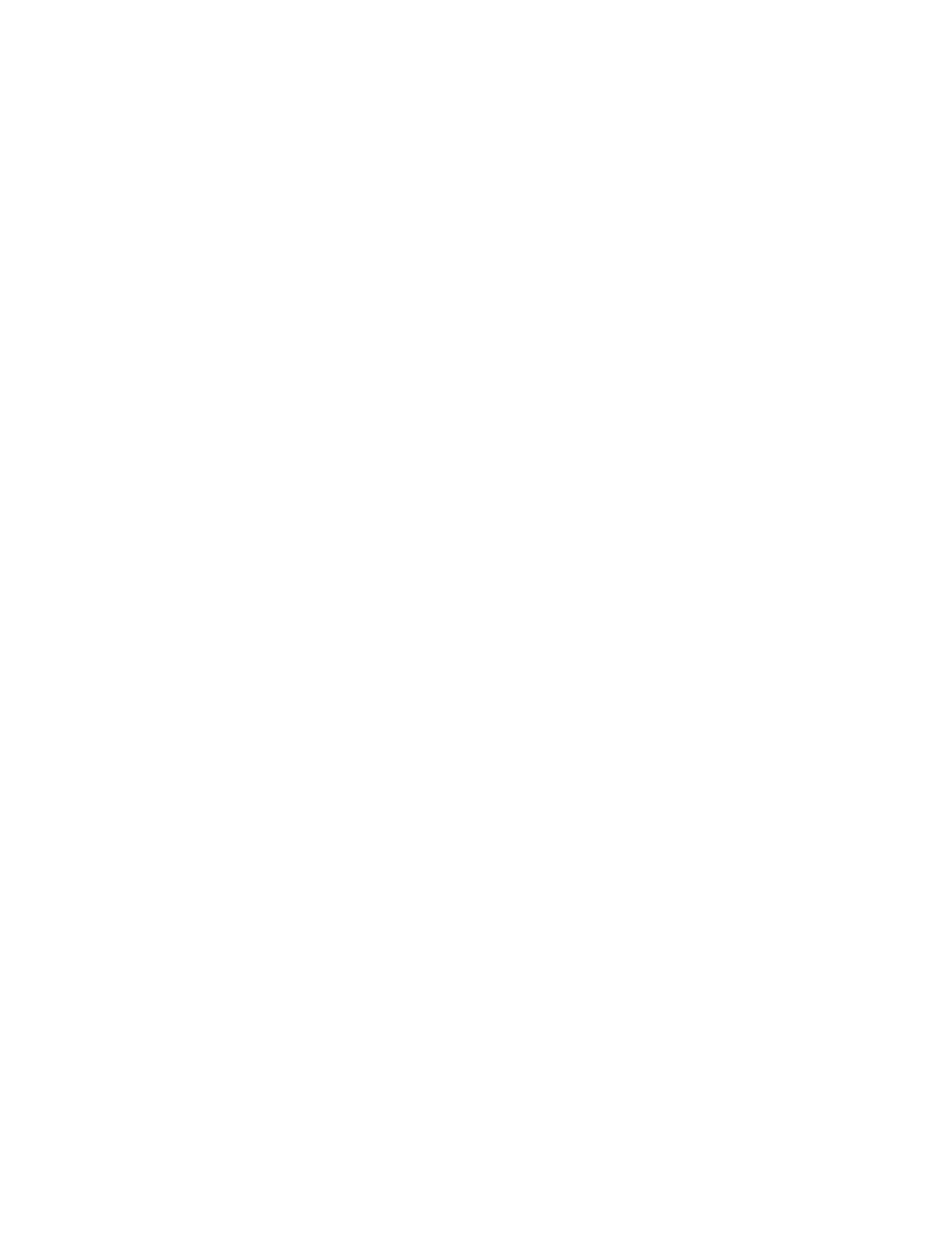### **EXECUTIVE SUMMARY**

Consumers' reaction to fare increases will affect whether revenue will increase or decrease. If a small increase in the fare causes many consumers to no longer use a service, the overall result may be a decline in revenue from that service.

This report discusses a project undertaken by the Institute of Transport Studies (ITS) for the Independent Pricing and Regulatory Tribunal of NSW (PART). ITS conducted a study to determine how much the travel decisions of Sydney residents change in response to changes in public transport fares.

For Part A of the three part study, ITS collected data which then served as input for Parts B and C. Part B involved doing a survey using a questionnaire designed to collect data on the sensitivities of travel decisions to changes in fares. Part C used the data collected in Part A and the findings of the survey to construct a Decision Support System (DSS) for IPART. The DSS evaluates the impact of fare changes on travel decisions, costs and operators' revenues, as well as the extent to which passengers are made better off or worse off. This report discusses the findings.

The aim of the survey was to obtain information on travellers' sensitivity to fare changes on each of the main modes of passenger transport in urban NSW: train, bus and ferry. The survey collected information and calculated sensitivities for fare changes in the mode normally used, as well as for alternative modes. These fare sensitivities were fed into a DSS to identify the impact of a range of pricing options on congestion, user benefits and operators' revenue streams.

The analysis combines data on revealed preference (demonstrated by behaviour) and stated preference (what respondents state they would do in various situations). This is the first time that data has been combined in this way in an Australian study. It will permit more accurate estimation of sensitivities than has been possible previously.

The results are very informative. They tend to confirm that travel decisions do not vary greatly if fares change. As might be expected, commuters are generally less sensitive to fare changes than are non-commuters for the equivalent ticket type and mode. Sensitivity within a market increases from a single ticket through to multiple-trip tickets. The implication is that an increase in a multiple trip fare purchase is regarded as substantial in absolute dollars, in contrast to an increase in a single fare, despite the convenience of purchasing a multiple trip ticket. This has interesting implications for a fares policy ie increasing the price of a single ticket offers higher revenue growth prospects with smaller losses of patronage than is the case for weekly tickets, travel passes, travel tens and multimodal tickets.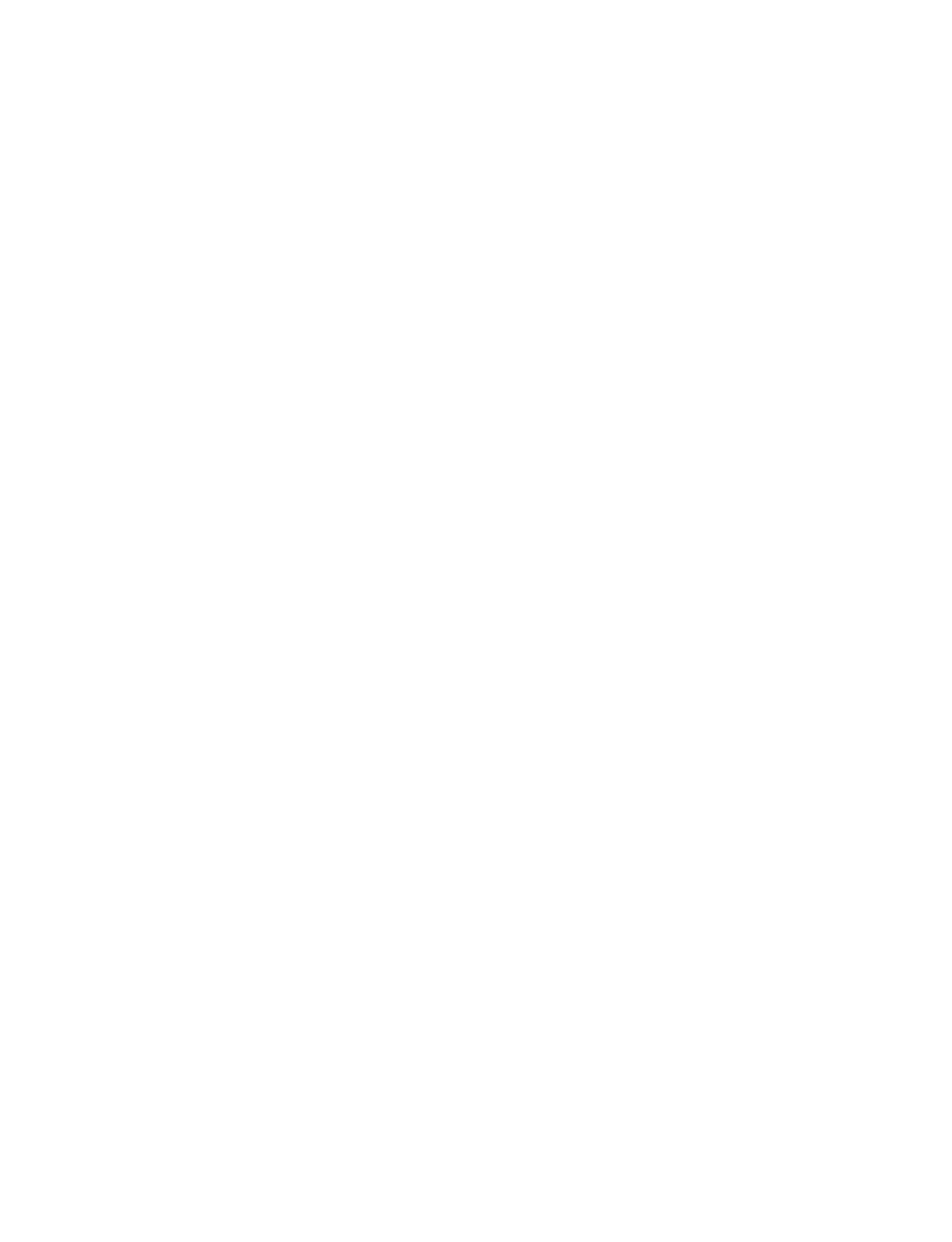### **1 INTRODUCTION**

The Independent Pricing and Regulatory Tribunal of NSW (the Tribunal) is reviewing urban public passenger transport fares. The Tribunal is interested in the extent to which changes in fares would result in a change in travel patterns for each mode, thus affecting the social and environmental benefits associated with travel mode choices. The Tribunal specifically requires information on the way in which changes in fares would affect the use of public transport.

The Tribunal commissioned the Institute of Transport Studies (ITS) to conduct a survey within the Sydney region to estimate the sensitivity of travel choice to fare changes. This sensitivity is referred to as fare elasticity. Strictly speaking, fare elasticity measures the extent to which the number of journeys in a travel mode varies in response to a percentage change **in fares.** As part of the project, ITS developed a computer model which allows the implications of various fares policies on the net social benefit and externality benefits to be assessed. Of course, the social and environmental benefits of public transport depend on how much it is used, ie the number of journeys taken.

Having completed its survey and estimated the fare elasticities, ITS provided a computer model and a report to the Tribunal'. The report provides much detail about the methodology for calculating elasticities, which is summarised here.

The consultancy report provides detailed information on travellers' reactions, or sensitivity, to fare changes for each of the main modes of transport. These fare sensitivities are referred to as fare elasticities and are calculated for each public transport mode (direct elasticities) and between each public transport mode and with other public transport modes as well, eg the automobile (cross elasticities). The fare sensitivities (or elasticities) indicate the extent of switching between selected ticket types and modes of transport for any given combination of changes in fare levels. The results are presented here in a series of tables (Tables 12-16 and Table A2) which show direct and cross elasticities.

A computer spreadsheet model has been developed to evaluate the impact of changes in public transport fares on patronage and operator revenue. This model combines the elasticity information with information about the transport network. The implications of alternative public transport policies for road congestion (which has important environmental aspects) are also derived. The DSS will help the Tribunal to evaluate various fares policies.

In the past, most research used aggregated fare data. Little research has been conducted on elasticities by ticket type in Australia. ITS therefore undertook its own survey. It asked for information on:

- a) the choice of mode for each specific trip
- b) the choice of ticket type within each public mode.

Some trips are optional and non-commuters have different sensitivities to fares. Thus, a distinction is made between commuting and non-commuting travel.

Hensher, D and Raimond, T. *Evaluation* Of *Fare Elasticities for the Sydney Region*, March 1996. Institute of Transport Studies.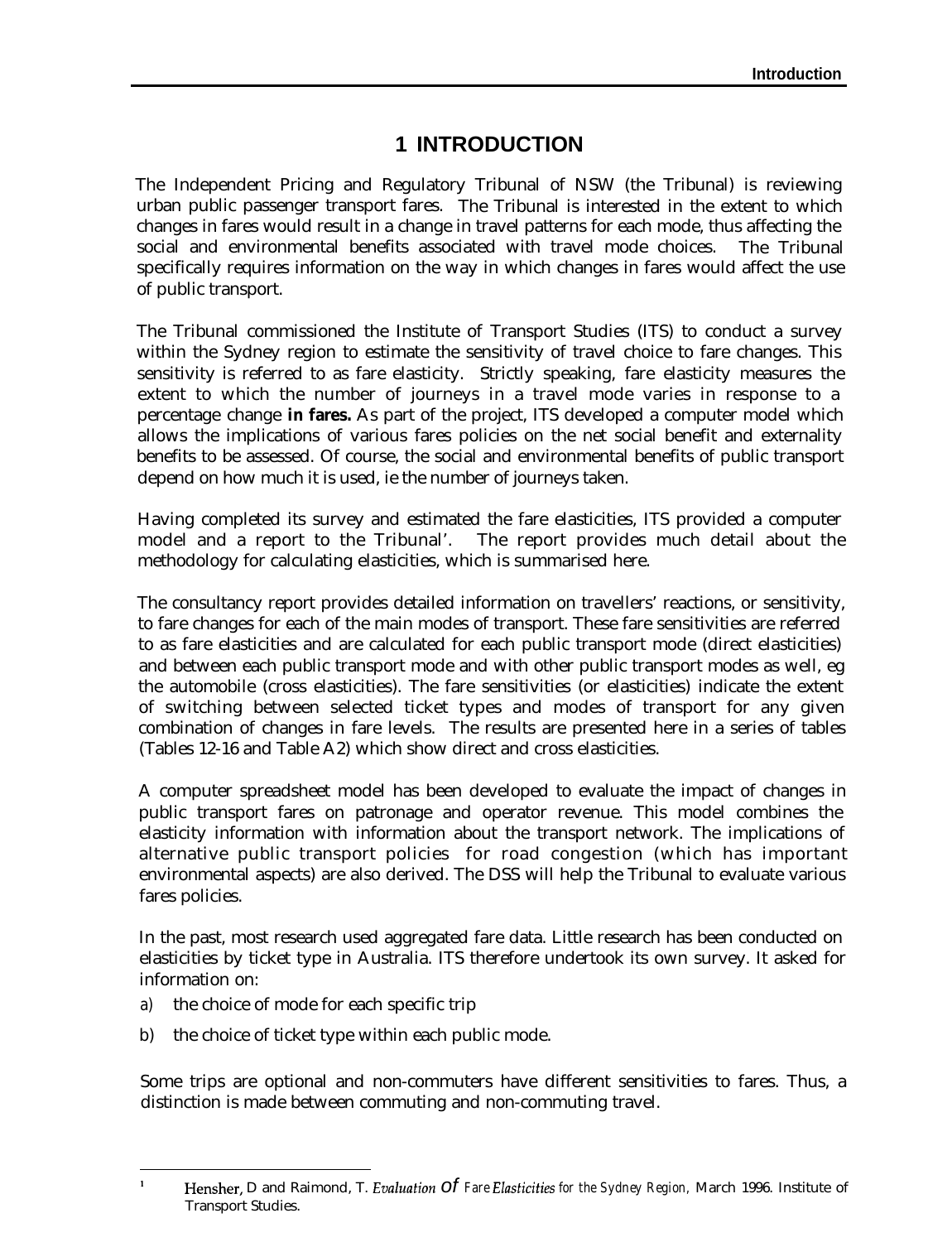The report is organised as follows: Chapter 2 describes the role that a stated choice experiment plays in combination with revealed preference data. Chapter 3 outlines the survey design and data collection. Chapter 4 gives the empirical results of the survey and the various elasticities.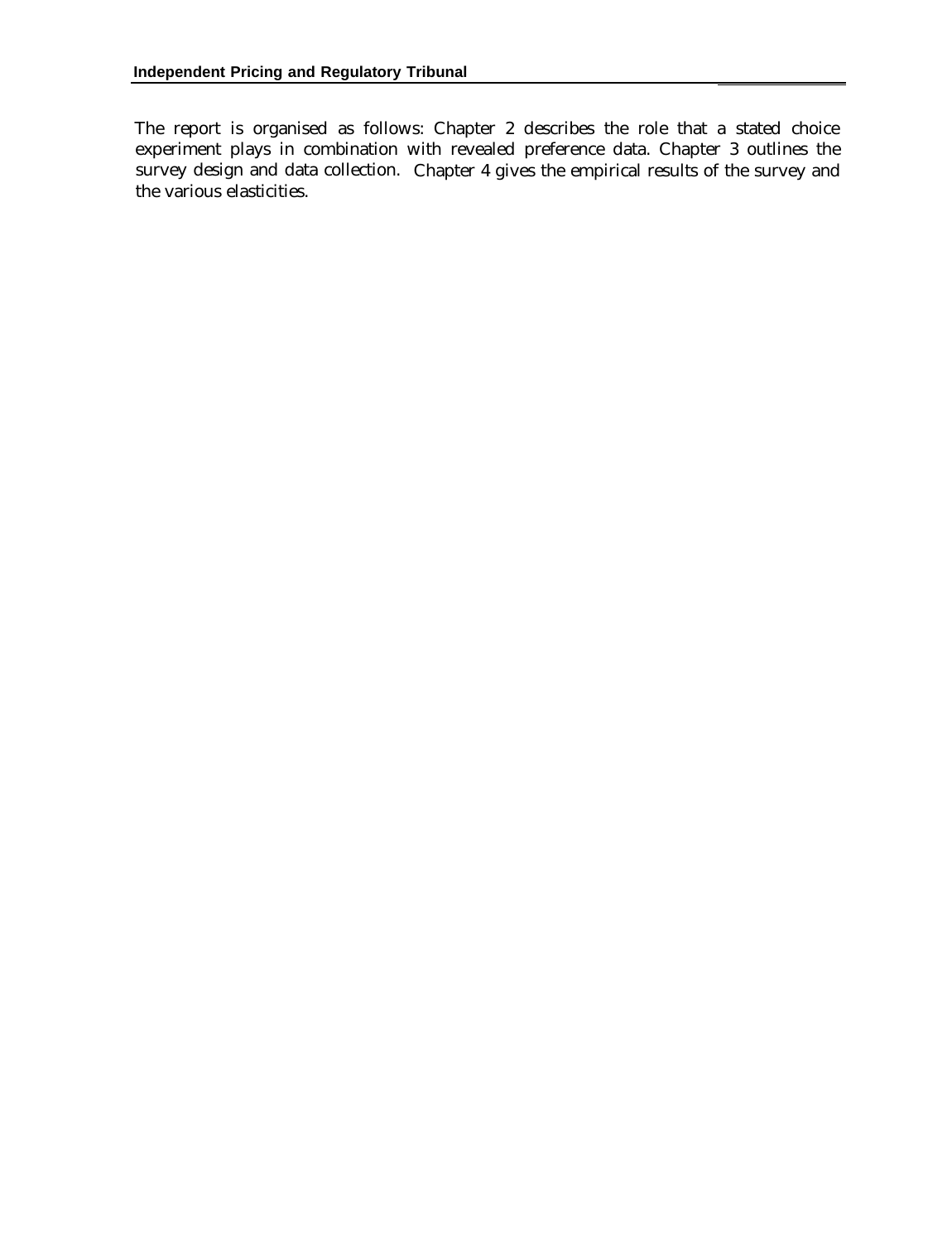## **2 REVEALED PREFERENCE AND STATED PREFERENCE TECHNIQUES**

### **2.1 A survey combining revealed and stated preference techniques**

When trying to understand people's behaviour, several different types of data can be collected. One method is to watch and record the way people behave in the "real world", and infer reasons for why they did what they did. This type of data is called **revealed preference** (RP) data. Another method is to present people with a hypothetical situation, and ask them how they would respond in that situation. This is called **stated preference**<br>(SP) data. SP techniques are used because they are like a scientific experiment — the analyst can change the price levels in each scenario and see how this affects responses.

As it is not possible to collect RP data without implementing a policy change, SP results are better suited to evaluating the effect of a planned policy change on people's behaviour before that change is implemented. SP methods ask people how they would respond in various scenarios. SP methods are most valid when the scenarios reflect reality, that is, when the scenarios relate to people's current behaviour in some way. This method combines RP and SP.

In the survey, travellers were asked to think about the last trip they had made. They were asked where they went, how they travelled and how much it cost. Then they were asked to describe another way they could have made that trip if their current mode was not available. Their current behaviour revealed their preference, providing RP data. The survey also varied public transport fares for travellers' current and alternative methods of travel under a series of different pricing scenarios. Survey respondents were asked to state what they would do in each situation. Responses to these different scenarios were recorded in terms of what mode of transport they would use and which fare they would use, providing SP data.

In the SP section of the survey, ticket prices varied from current levels to 50% above and below current levels. Each respondent was presented with four different scenarios (or showcards — see Figure 1). Different respondents were presented with different combinations of scenarios. Scenarios were developed and presented in such a way that it was possible to determine, under any fare scenario within the 50% above and below range, how many people would travel with each ticket and on each mode, and to thus derive how sensitive people are to fare changes (elasticities).

## **2.2 Why develop and apply stated preference experiments?**

SP methods have used been most widely in transportation and marketing research. The literature on SP theory and methods is vast. It covers psychology, marketing, management and decision science, geography, sociology, economics, transportation research and planning, as well as other fields.

The main reason for using SP methods, for this study of fare elasticities, is that there are real and serious limitations to much RI' data. Managers who want to forecast the likely market potential of a "new" product often find RP data inadequate to this purpose. New products or services, such as transport options like bus priority systems contain at least one new attribute not possessed by present options. The range of attributes of new services may lie far outside current experience (eg fare levels well beyond present experience, or a new fare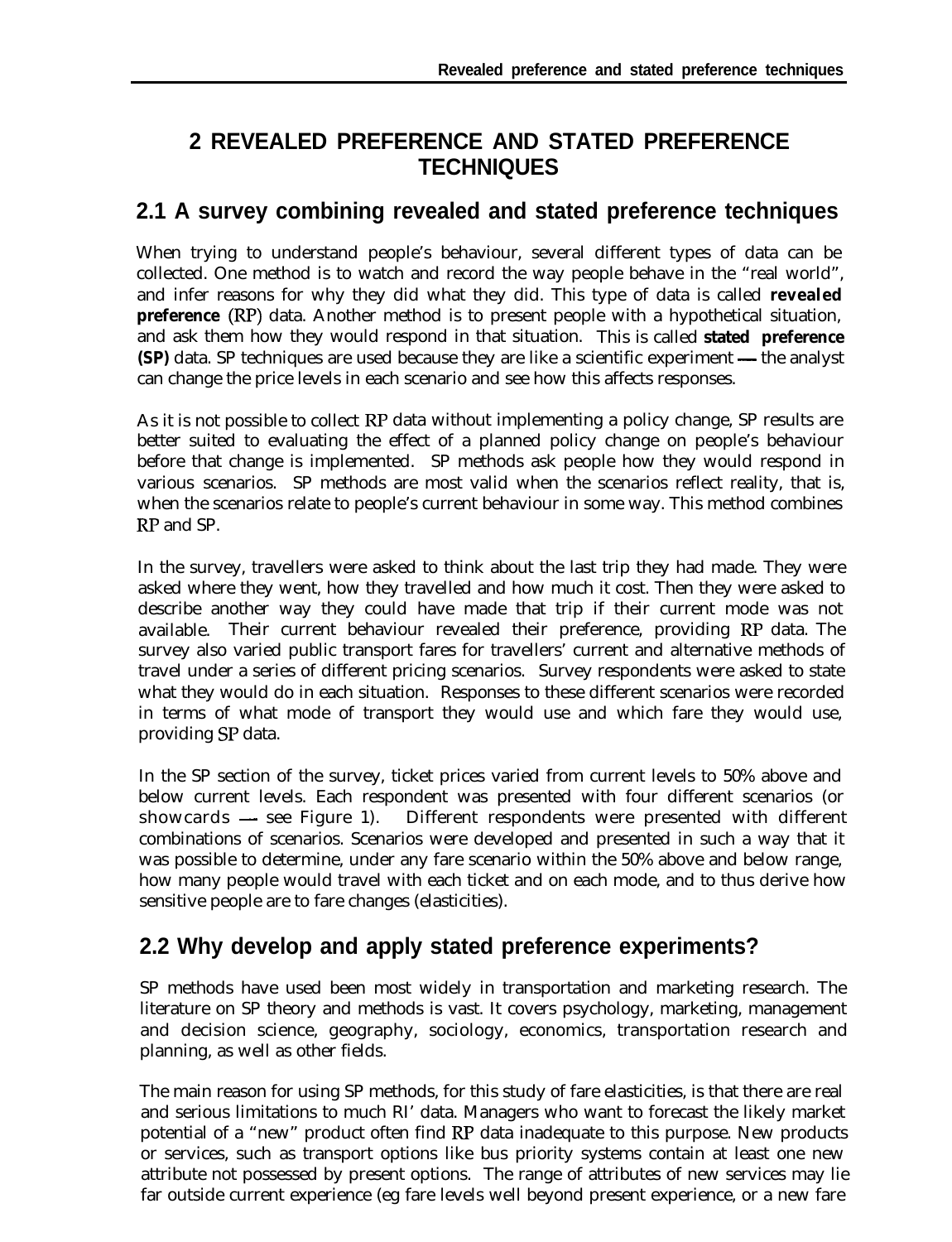payment method not presently available). Finally, many new products and services introduce whole new product categories such as new personal communication devices (eg mobile phones) and are not suited to RP methods.

Each of the previous examples illustrates how RP data can be inadequate for market measurement and forecasting. Additionally, the factors that explain behaviour in real markets often vary over quite limited ranges, hindering attempts to obtain accurate estimates of the effects of those factors on choice. For example, in 1977 the Bureau of Transport Economics wanted to determine the likely passenger demand consequences for Qantas if Australia renegotiated its bilateral landing-rights treaties, lowering fares on some transpacific routes into and out of Australia. At the time, fares had not changed on any routes in many years, and were the same for all competitors on particular routes. Patronage data on these routes was plentiful, but it could not be used to estimate likely consumer reactions to fare changes because:

- a) the proposed changes were well beyond previous experience
- b) previous choices made on particular routes could not be associated with changes in fares.

The above reasons, together with the fact that the collection of accurate and comprehensive RI? data is timely and expensive, have encouraged the development of SP techniques in transportation and related fields. SP development has been further encouraged by ever increasing research focusing on how individuals and groups of individuals make decisions and choices, as opposed to research on how decisions ought to be made. Growth in Behavioural Decision Theory in psychology has inspired many other social sciences to become interested in understanding and modelling decision processes, as well as applying the models and resulting insights derived to solve practical problems in many areas. Thus, SP theory and methods are now widely applied to solve practical policy problems like those addressed in the present study.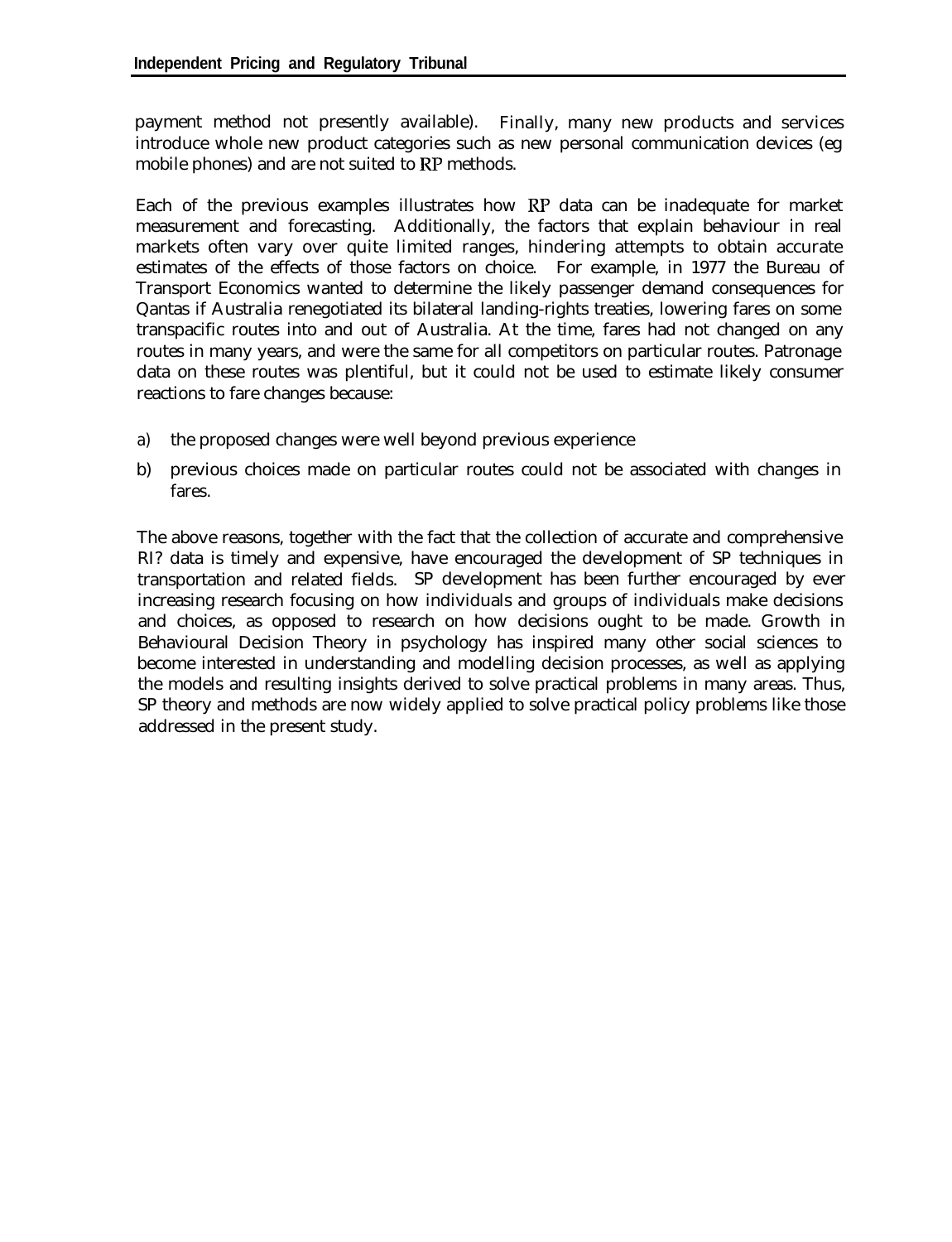$S-BT1$ 

**Figure 1 Example of a bus or train showcard for a short trip**



You have told us that you could use either a bus or a train as the main form of transport to travel to the destination that we have discussed.

<sup>l</sup>**If public transport fares changed and were priced as below, would you have used Bus or Train as the main form of transport for your trip?**

| BUS FARES                | TRAIN FARES                   |
|--------------------------|-------------------------------|
| Single \$0.60            | Single\$0.80                  |
| TravelTen\$4.00          | Off Peak Return \$0.90        |
| (IO single trips)        | (purchase after 9am)          |
| TravelPass  \$8.60       | Weekly \$6.80                 |
| (7 days bus/ferry)       | $(7 \text{ days train on/y})$ |
| TravelPass \$10.00       | TravelPass\$10.00             |
| (7 days bus/ferry/train) | (7 days bus/ferry/train)      |

l **Which ticket type would you choose?**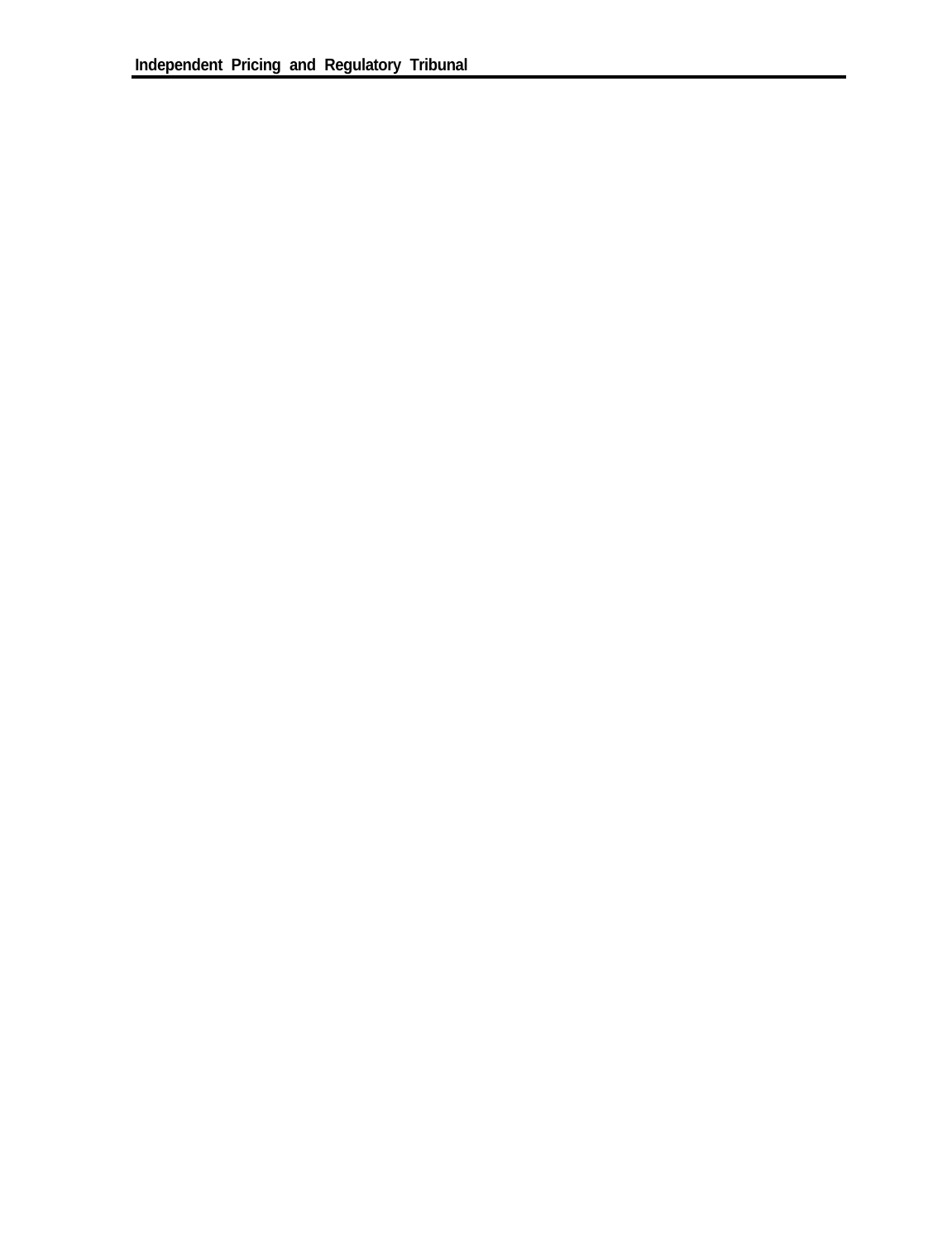## **3 SURVEY DESIGN AND DATA COLLECTION**

The aim of the survey was to obtain a full matrix of direct and cross fare elasticities for each of the main modes of passenger transport in urban NSW.

The survey of a sample of commuters and non-commuters was confined to the Sydney Metropolitan Area. The survey had to identify both current behaviour and the potential to switch to alternative modal and ticket use behaviour under a range of alternative fares policies for the government bus, ferry and train systems. Figure 2 is a flowchart summarising the survey design and data collection process used by ITS.

## **3.1 Sampling strategy**

To survey a sufficient number of travellers currently choosing each of the available modes (including car) and available ticket types in each of the market segments, a sample size of 614 was chosen. Half these were commuter trips and half, non-commuter trips. Inner, middle and outer areas of Sydney were sampled in roughly equal proportions, as was each mode.

The questionnaire required about 20 minutes of interview time. This meant using a face to face home interview approach. Some surveys had to be conducted on ferries in order to obtain a sufficient number of ferry users in the sample. Table 1 lists the survey start points for home interviews. This table does not include those areas which were targetted to obtain a sufficient sample of users of bus and ferry routes. The start points were generated by randomly choosing postcodes within each Statistical Local Area (local council area) in Sydney. Within each postcode, a random street was chosen and a group of dwellings was sampled. As a random sample of the population did not capture enough ferry users, permission was obtained from State Transit to survey passengers on Sydney Ferries.

To ensure that enough people who were currently choosing each of the alternative modes/ticket types was sampled, respondents were selected on the basis of mode used. This is corrected in estimation to reproduce the base market shares.

In addition, all observations are weighted to the distribution of personal income for commute and non-commute demand as revealed in the 1991 Sydney Travel Survey (see Table 8 for base market shares).

## **3.2 Developing the experimental design**

One of the difficulties associated with using a combined RP/SP approach is the need to present individuals with a stated preference experiment in which all respondents have a realistic choice of travel options. Given that people use different modes and travel over greatly varying distances, it was necessary to develop a range of showcards with different modal combinations and different travel distances. Answers to the questionnaire told the interviewer which showcards were appropriate for which respondents.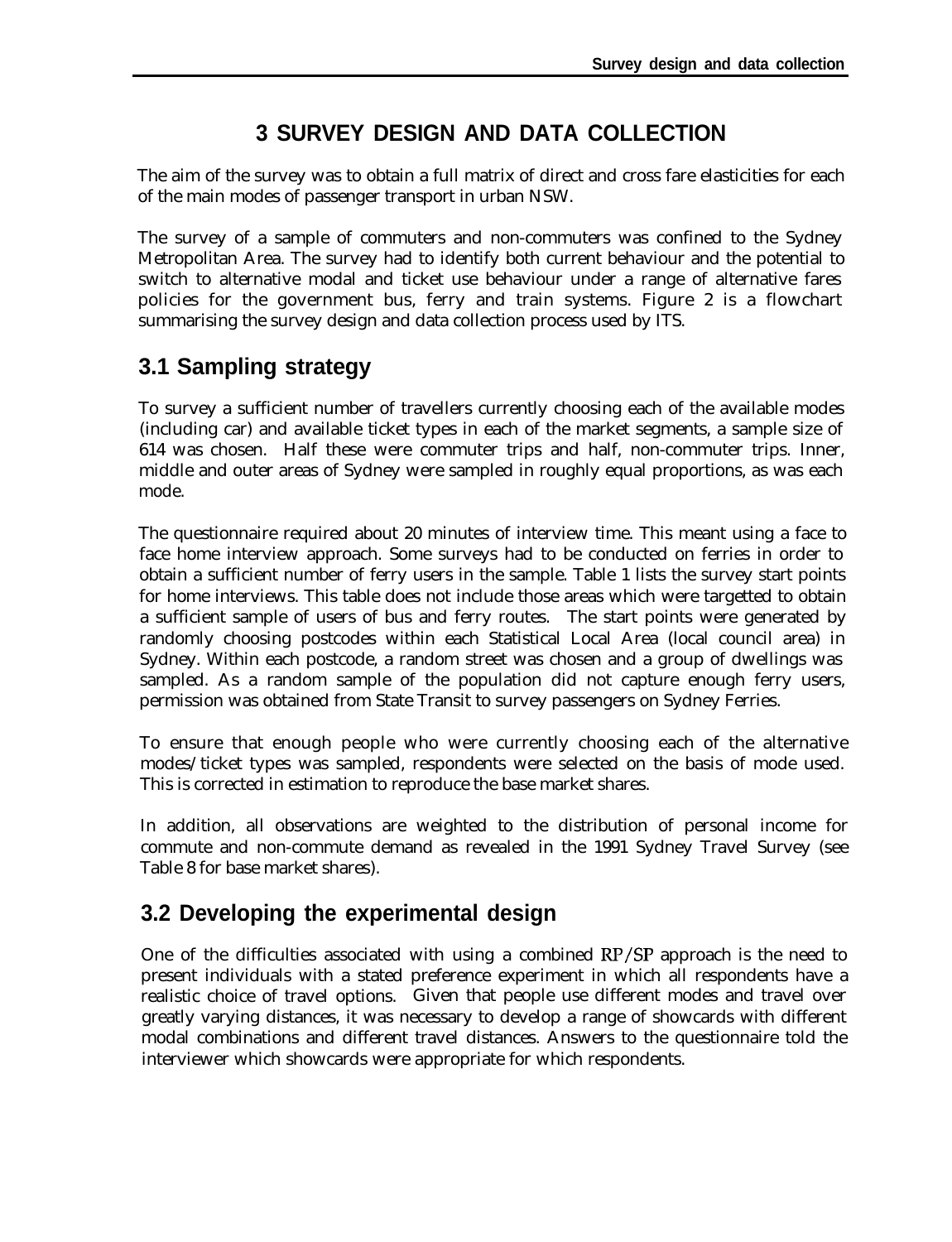

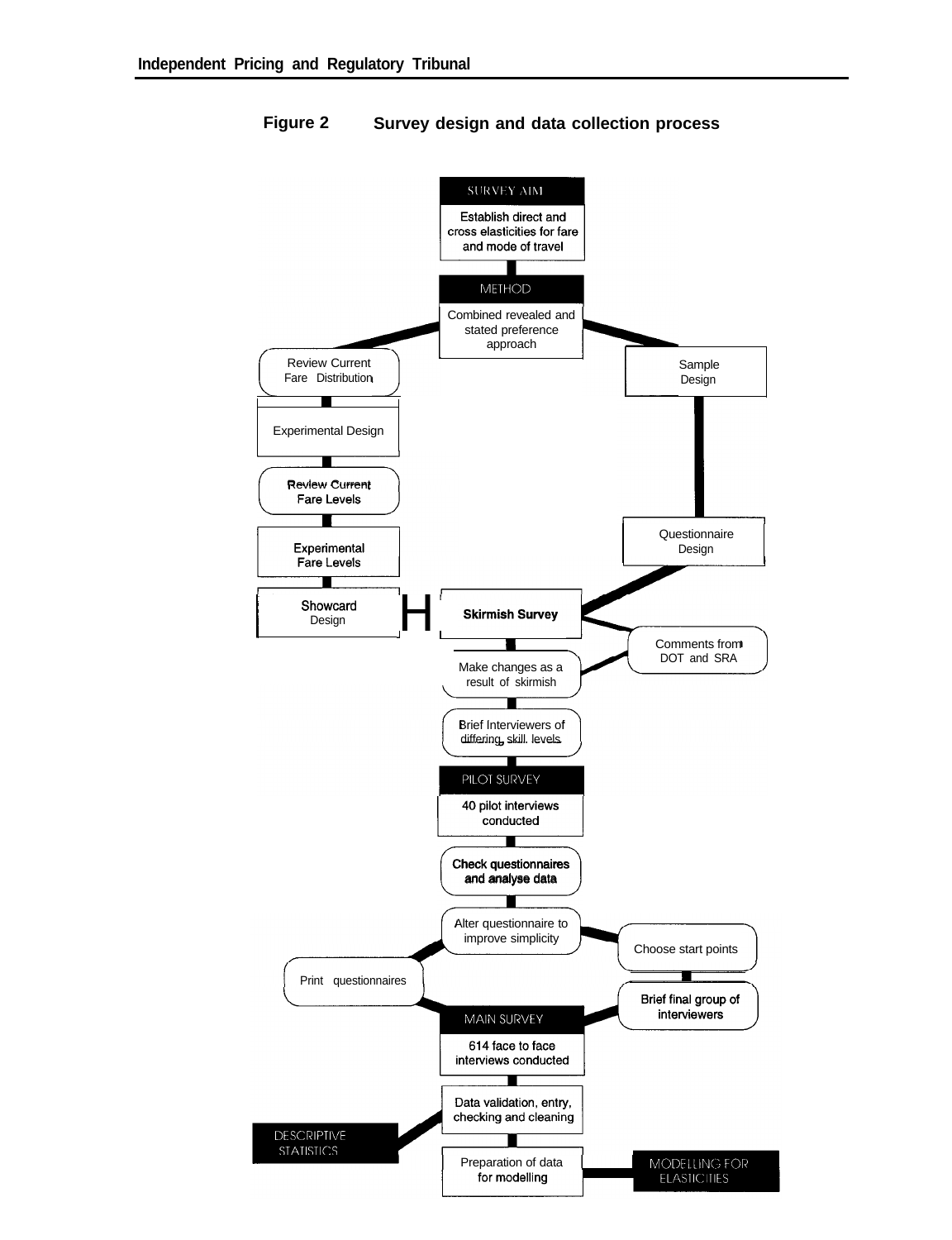| Inner Suburbs      | <b>Middle Suburbs</b> | <b>Outer Suburbs</b> |
|--------------------|-----------------------|----------------------|
| Manly              | Gladesville           | Mt Pleasant          |
| Bondi(2)           | Manly (north)         | Penrith (2)          |
| Mascot             | Kogarah               | Quaker Hill (2)      |
| Rose Bay           | Caringbah             | Kellyville           |
| Cremorne           | Sylvania              | St Clair             |
| Mosman (2)         | <b>Frenchs Forest</b> | Seven Hills          |
| Randwick           | Lindfield             | Blacktown (2)        |
| Hunter's Hill      | Auburn                | <b>Bosley Park</b>   |
| Ryde               | Forestville           | Willmot              |
| Balmain (2)        | Collaroy              | <b>Winston Hills</b> |
| Dulwich Hill       | Epping North          | Narellan             |
| Wollstonecraft (2) | Concord               | Castle Hill (2)      |
| Coogee             | Thornleigh            | Liverpool            |
| Waverley           | Summer Hill           | <b>Bidwill</b>       |
| Glebe              | Croydon Park          | Marayong             |
| <b>Bondi Beach</b> | Croydon               | Airds                |
| Five Dock (2)      | <b>Belfield</b>       | Baulkham Hills       |
| North Sydney       | St Ives $(2)$         | Penrith South        |
| Paddington         | Hurstville            | Blacktown            |
|                    | Rivet-wood            | Campbelltown         |
|                    | Carlingford           | Macquarie Fields     |
|                    | Tempe                 | Leonai               |
|                    | <b>Roselands</b>      |                      |
|                    | Pymble                |                      |
|                    | Queenscliff           |                      |
|                    | Earlwood              |                      |
|                    | Villawood             |                      |
|                    | Hillsdale             |                      |
|                    | Westmead              |                      |

**Table 1 Starting suburbs for home interviews**

The showcards developed for this study cover every combination of main mode (car, train, bus and ferry) and have levels for short trips (under 15 minutes), medium trips (15-30 minutes) and long trips (over 30 minutes). These times refer to the length of time spent in the main mode only, not the access, egress or waiting times.

In order to keep the experiment and sample size to a manageable size, it was necessary to consider only the most frequently used public transport ticket categories. Table 2 shows the distribution of ticket sales in 1991.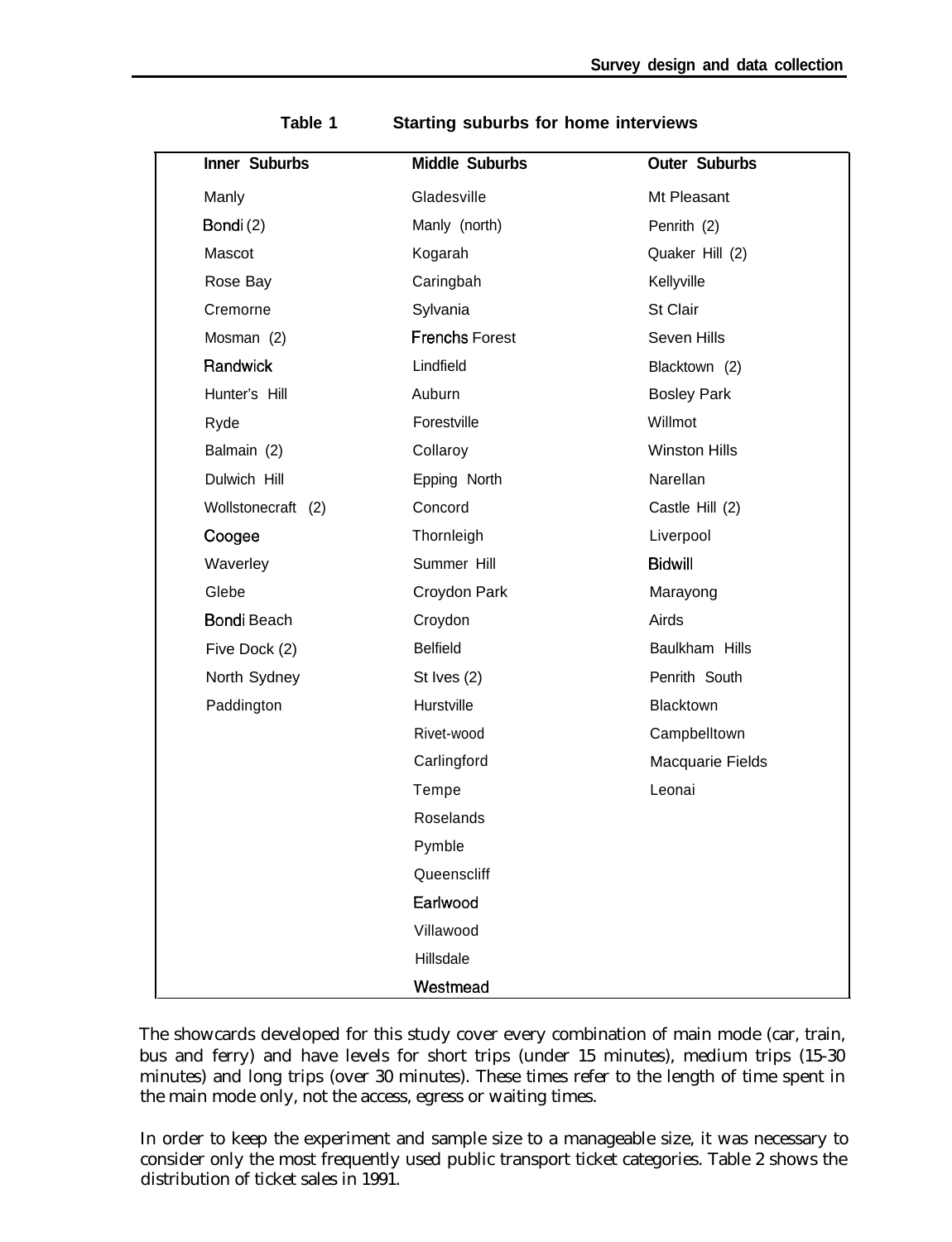| <b>Ticket Type</b>          | <b>Commuter</b> | Commuter % | <b>Non-Commuter</b> | Non-commuter % |
|-----------------------------|-----------------|------------|---------------------|----------------|
| Metroten - blue             | 12,137          | 4.2        | 26,409              | 3.3            |
| Metroten - green            | 2,801           | 1.0        | 1,507               | 0.2            |
| Metroten — orange           | 226             | 0.1        | 459                 | 0.1            |
| Metroten - red              | 17,426          | 6.0        | 21,937              | 2.8            |
| Other                       | 4,287           | 1.5        | 206,087             | 25.9           |
| Quarterly - not travel pass | 4,444           | 1.5        | 4,257               | 0.5            |
| Return ticket               | 31,832          | 11.0       | 196,543             | 24.7           |
| Single ticket               | 41,989          | 14.4       | 182,103             | 22.9           |
| TravelPass - blue           | 10,282          | 3.5        | 19,486              | 2.4            |
| TravelPass - brown          | 679             | 0.2        | 339                 | 0.1            |
| TravelPass - green          | 6,958           | 2.4        | 8,374               | 1.0            |
| TravelPass -orange          | 683             | 0.2        | 2,584               | 0.3            |
| TravelPass - pink           | 2,920           | 1.0        | 3,272               | 0.4            |
| TravelPass - purple         | 482             | 0.2        | 156                 | 0.0            |
| TravelPass - red            | 20,159          | 6.9        | 21,427              | 2.7            |
| TravelPass -two zone        | 595             | 0.2        |                     | 0.0            |
| TravelPass - yellow         | 555             | 0.2        | 1,777               | 0.2            |
| Weekly - not travel pass    | 119,632         | 41.2       | 85,635              | 10.7           |
| Yearly - not travel pass    | 12416           | 4.3        | 14,322              | 1.8            |
| <b>Total</b>                | 290,503         | 100.0      | 796,674             | 100.0          |

#### **Table 2 Profile of public transport users by ticket type**

**Source:** 1991 Sydney Travel Survey

Note: Data is based on home-to-work and work-to-home trips for an average weekday and includes Sydney Region residents only - that is, excludes Central Coast and the Blue Mountains.

An interesting aspect of Table 2 is the large number of non-commuter trips in comparison to commuter trips. Part of the problem lies in the definition of a commuter trip. Commuter trips are only those directly to or from work, excluding any intermediate trips or trips from work to somewhere other than home.

Using the distribution in Table 2, an experimental design was developed which gave each respondent 15 trip alternatives that are hypothetically possible. These alternatives were based on one car alternative, four train tickets, four bus tickets, four ferry tickets and two jetcat tickets — a total of 15 alternatives.

The result of this choice experimental design is a set of 90 showcards (ie 15 alternatives with six showcards for each alternative). The need to present all respondents with realistic scenarios by having fares for three lengths of travel, means that there are 270 showcards in total, 90 for each trip length (short, medium and long).

For this reason, it was not possible to include those people entitled to concession fares since they would have required whole new sets of showcards to present them with realistic fares. This would have resulted in about 800 showcards, which is not manageable for interviewers. Table 3 indicates that by not sampling those entitled to some sort of concession fare, 8% of the commuter market was eliminated along with 62% of the noncommuter market.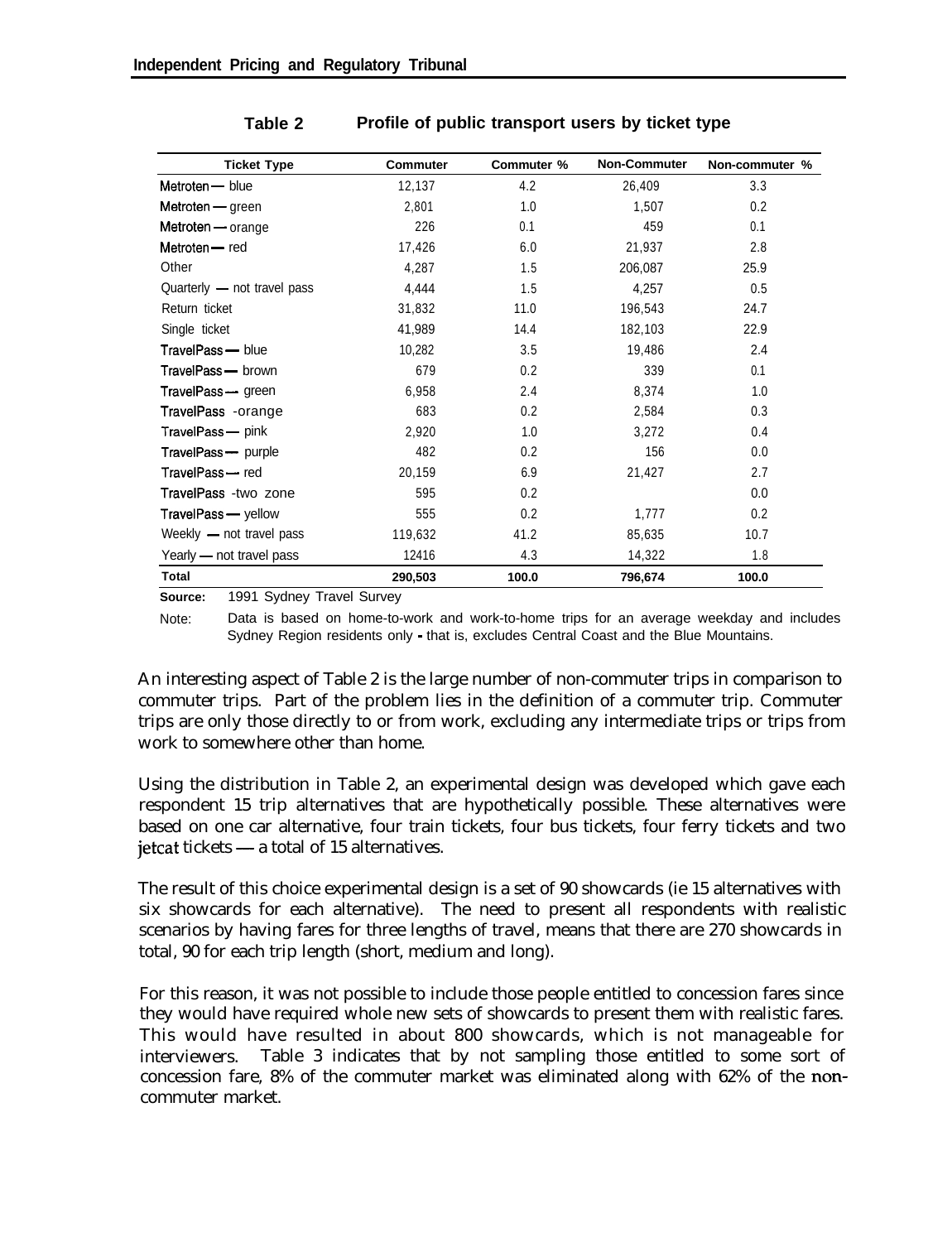| Fare Type               | <b>Commuter</b> | Commuter % |         | Non-commuter Non-commuter % |
|-------------------------|-----------------|------------|---------|-----------------------------|
| <b>Discount</b>         | 1,329           | 0.4        | 3914    | 0.4                         |
| Full                    | 282,895         | 92.4       | 371,816 | 38.0                        |
| No fare required        | 7,176           | 2.3        | 105,290 | 10.8                        |
| Other                   | 0               | 0.0        | 10,392  | 1.1                         |
| Other concession        | 5,481           | 1.8        | 66,773  | 6.8                         |
| Pensioner concession    | 4,250           | 1.4        | 134,935 | 13.8                        |
| Student concession      | 4,274           | 1.4        | 97,936  | 10.0                        |
| Student pass            | 0               | 0.0        | 181,183 | 18.5                        |
| Group/family concession | 0               | 0.0        | 2,978   | 0.3                         |
| Unknown                 | 725             | 0.2        | 2273    | 0.2                         |
| Total                   | 306,130         | 100.0      | 977,490 | 100.0                       |

| Table 3 | Profile of public transport users by fare type |  |  |
|---------|------------------------------------------------|--|--|
|---------|------------------------------------------------|--|--|

**Source:** 1991 Sydney Travel Survey

### **3.3 Explanation of the fares in the showcards**

Fare elasticities are valid only within the bounds of the minimum and maximum fares presented in a Stated Preference experiment. The Tribunal wanted the elasticities to be applicable to a wide range of fares, and thus decided that a 50% variation around current fare levels was appropriate for the experiment.

The experimental design was limited to three ticket types for train, and four ticket types each for bus and ferry. In order to provide realistic fare scenarios to respondents, ITS developed three different scenarios based on travel time in the main mode of travel. The travel time options were the short trip (of under 15 minutes in the main mode), the medium length trip (of 15-30 minutes in the main mode), and the long trip (of over 30 minutes in the main mode).

The need to base fares on current reality is complicated by the fare structures of the different modes. The public transport modes have a distance rather than time-based fare structure, and distances have been aggregated in different ways by the different agencies. For example, Sydney Buses has a very large (proportionally) range for its 3-9 section ticket  $$ the lower end of the range should be a short trip, while the middle and higher end should be medium. This makes it difficult to present realistic scenarios to all respondents, but given the large range in the levels of fares presented to respondents (50% above and below current levels), this problem is minor.

The fares shown in this section are the base fares for the experiments. The fares on the showcards range from these fares to 50% below and 50% above these fares.

#### 3.3.1 **Train fares**

Major suburban centres served by rail, such as Hornsby, Parramatta, Bankstown and Sutherland are all 20-25 kilometres from the Sydney CBD, and are considered to lie at the boundary between a medium and a long trip. Thus, all trips of greater length than 26.53kms (a CityRail ticket price boundary) are considered long trips for the sake of the scenarios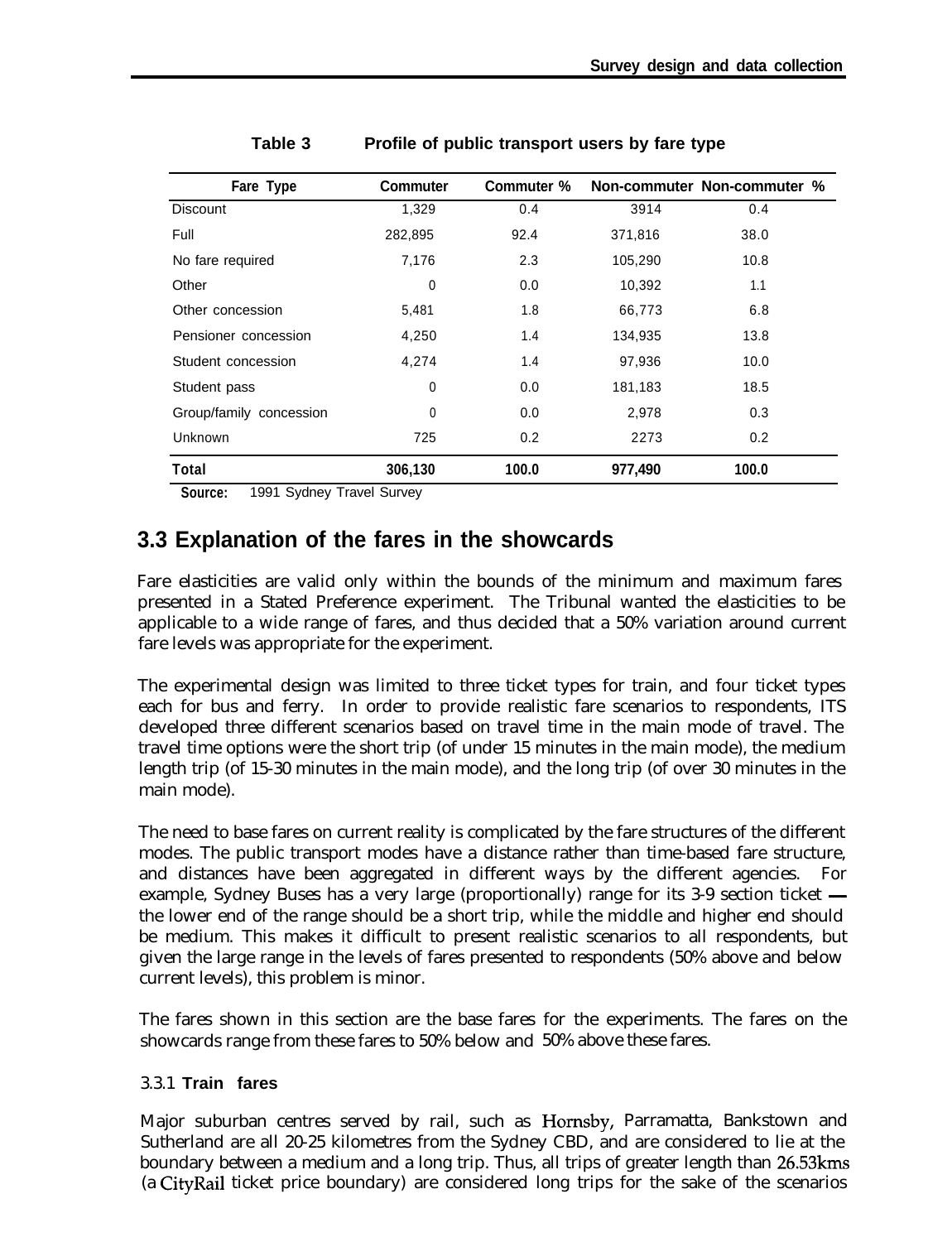presented (up to 55.5km, but we assume only a very small number of trips occur beyond that distance). All trips under 13.66kms are regarded as short trips, which leaves all those between 13.66 and 26.53km as medium trips. The fares to be used as the current base are averages of current fares across the range of distance bands, intended to present the most realistic scenario.

Unfortunately, TravelPass does not match these distances perfectly (for example, the whole Bankstown line has a maximum fare of a Green TravelPass, which is equivalent to paying for no more than 13.66kms, even though Bankstown is 19km from Central). Thus, Red TravelPass is considered a short trip, a Green and Yellow TravelPass is a medium length trip, and Pink, Brown and Purple TravelPasses signify a long trip.

As return tickets are twice the price of single tickets, respondents who would normally purchase a return ticket are treated as single ticket purchasers. However, respondents who began their trip after 9am were given the option to choose an off-peak return instead of a single. This exemplifies CityRail's offering an off-peak return fare which is not double the single fare.

All fares over \$20 for all modes have been rounded to the nearest dollar, as is common practice for the transport agencies.

| <b>Trip Length</b> | <b>Single (Off Peak Return)</b> | Weekly  | <b>TravelPass</b> |
|--------------------|---------------------------------|---------|-------------------|
| <b>Short</b>       | $$1.60$ (\$1.75)                | \$11.50 | \$20.00           |
| <b>Medium</b>      | $$2.60$ (\$2.80)                | \$19.40 | \$28.00           |
| Long               | $$3.60$ (\$4.00)                | \$26.00 | \$39.00           |

**Table 4 Base train fares by trip length**

### **3.3.2 Bus fares**

The inflexibility in the STA fare structure makes it difficult to differentiate short and medium trips. The best option is to regard Sections l-2 tickets as short trips, 3-9 as medium and 10-27 as long trips. Sections are approximately equal to a mile  $(1.6 \text{ km})$  in length. For TravelPass (Bus/Ferry), the Blue ticket is the basis for the short fare, the Orange ticket for the medium fare, and the Pittwater ticket for the long fare. For TravelPass (Bus/Ferry/Train) the same classification as used for the train has been adopted (Red is short, Green and Yellow are medium, and Pink, Brown and Purple are long).

| <b>Trip Length</b> | <b>Single</b> | <b>TravelTen</b> | <b>TravelPass</b><br>(Bus/Ferry) | <b>TravelPass</b><br>(Bus/Ferry/Train) |
|--------------------|---------------|------------------|----------------------------------|----------------------------------------|
| <b>Short</b>       | \$1.20        | \$8.00           | \$17.10                          | \$20.00                                |
| <b>Medium</b>      | \$2.50        | \$16.00          | \$23.00                          | \$28.00                                |
| Long               | \$3.90        | \$32.00          | \$34.00                          | \$39.00                                |

**Table 5 Base bus fares by trip length**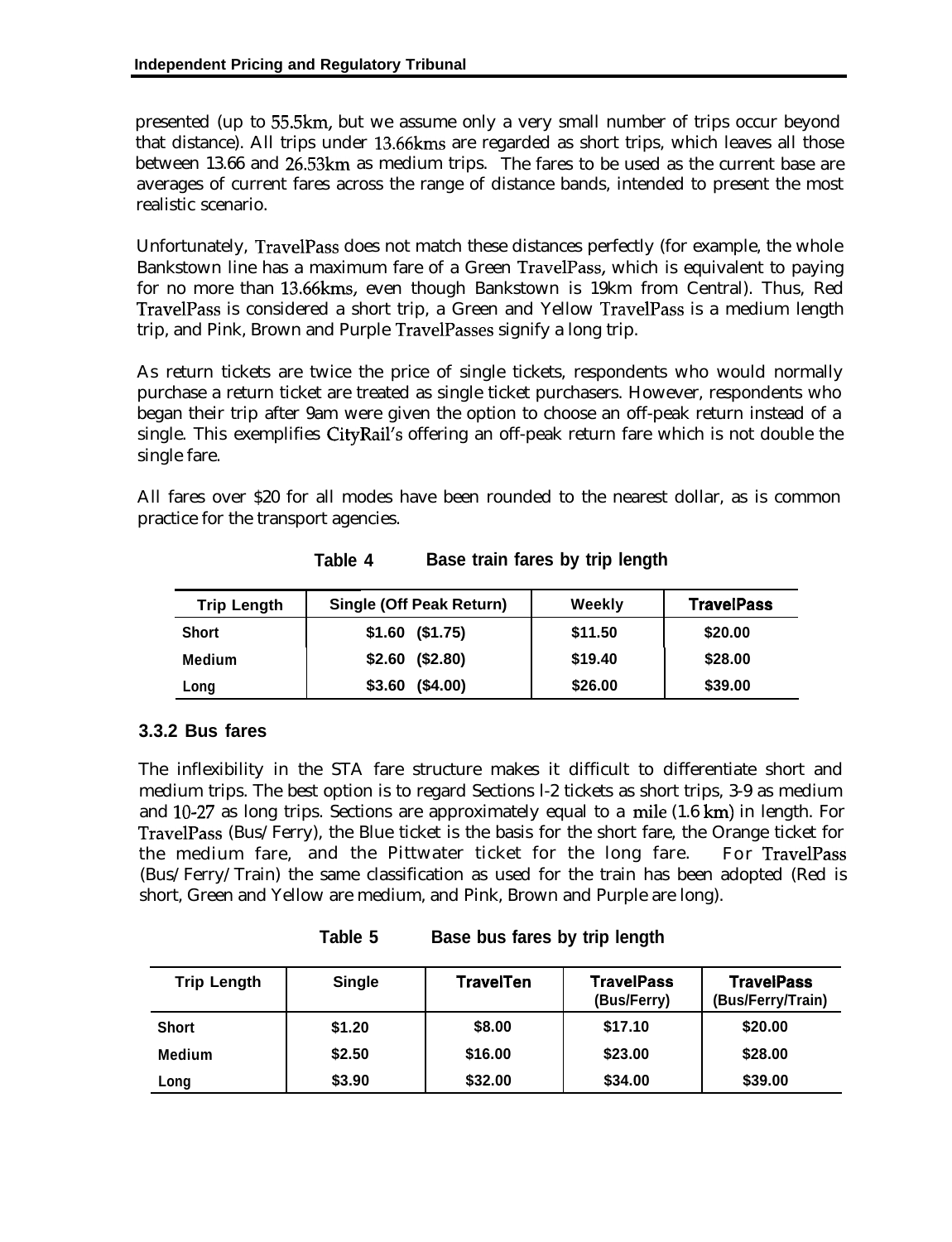#### **3.3.3 Ferry fares**

Short ferry trips are defined as Inner Harbour Services. Medium trips are those to Manly or Rydalmere, and long trips are those to Parramatta. The classification of TravelPasses for train and bus is also used for ferry. For medium length trips, people who catch the Jetcat to/from Manly are also given a realistic fare.

| Length<br>Trip | <b>Single</b>   | FerryTen         | <b>TravelPass</b><br>(Bus/Ferry) | <b>TravelPass</b><br>(Bus/Ferry/Train) |
|----------------|-----------------|------------------|----------------------------------|----------------------------------------|
| Short          | \$2.80          | \$16.40          | \$17.10                          | \$20.00                                |
| Medium         | \$3.60          | \$25.00          | \$23.00                          | \$28.00                                |
|                | (Jetcat=\$4.80) | (Jetcat=\$40.00) |                                  |                                        |
| Long           | \$4.20          | \$29.00          | \$34.00                          | \$39.00                                |

**Table 6 Base ferry fares by trip length**

Appendix 2 gives the full range of fares used in the experiments,

### **3.4 Pilot survey**

In order to test the questionnaire and the data collection process, a pilot survey of 40 respondents was conducted in September 1995. The questionnaire flowed well, and the interviewers believed that, owing to the interesting nature of the questionnaire, respondents genuinely enjoyed answering the questions.

The pilot questionnaires were checked for accuracy and analysed. Some problems with interviewer interpretation were discovered, and the interviewers had some suggestions for improving the simplicity of the questionnaire.

### **3.5 Conduct of the main survey**

A final interviewer briefing was given with help from pilot interviewers in order to maximise understanding of the survey instrument and its purpose. The start points for each of the interviewers were then generated. The field work began on 18 October 1995 and was completed by 15 December 1995. Starting suburbs are listed in Table 1. The following is an extract from the fieldwork report for the main survey: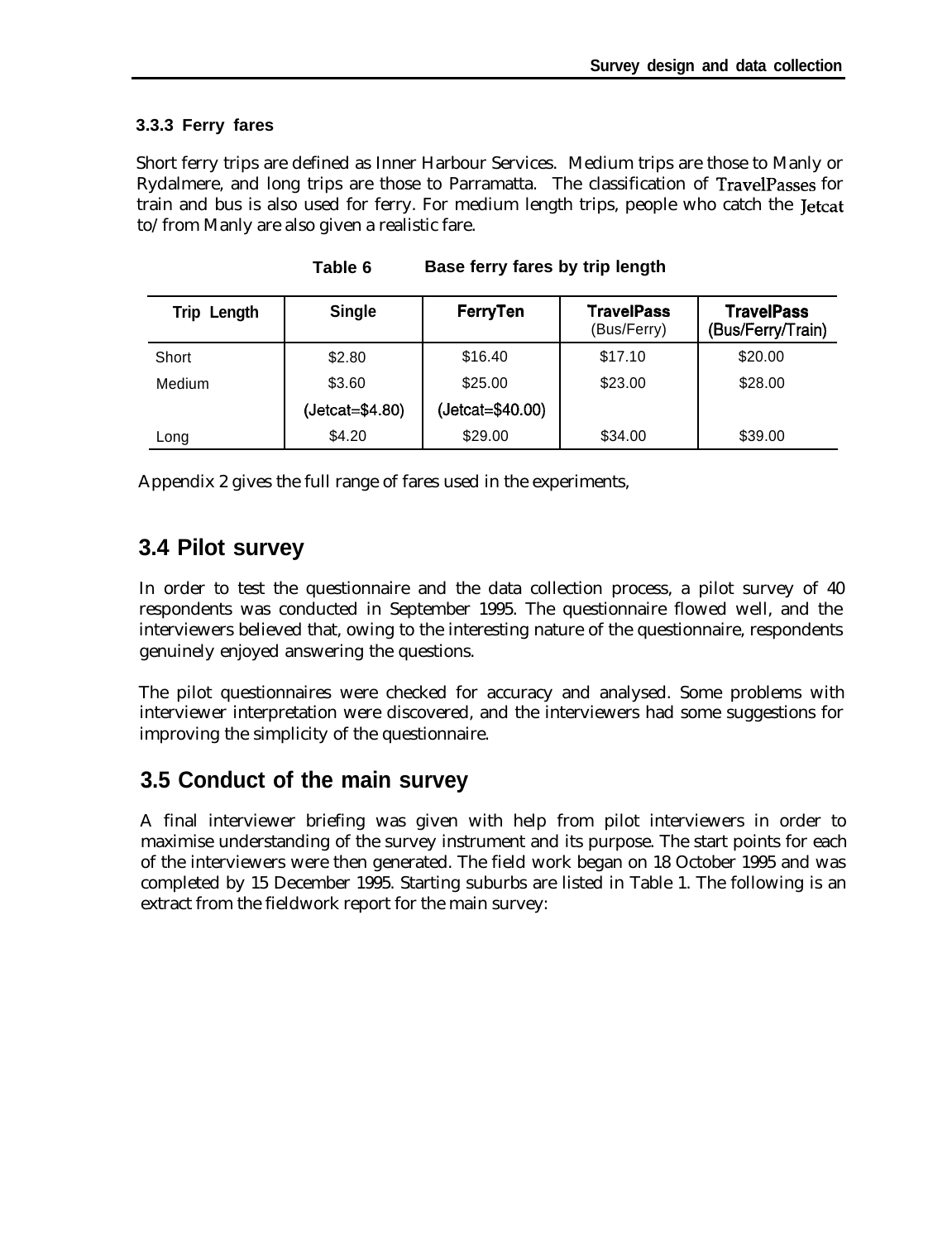| <b>Method</b>                                                             | Door to Door                                                                                                                                        |
|---------------------------------------------------------------------------|-----------------------------------------------------------------------------------------------------------------------------------------------------|
| <i><b>Interviewers</b></i>                                                |                                                                                                                                                     |
| <b>Supervisors</b>                                                        |                                                                                                                                                     |
| Interviews achieved                                                       | 649                                                                                                                                                 |
| Average interview length                                                  | 17 minutes                                                                                                                                          |
| Achievement rate per hour                                                 | 1.1                                                                                                                                                 |
| Timing<br>18 October 1995<br>19 Oct - 24 Nov 1995<br>25 Nov - 15 Dec 1995 | Interviewer briefing<br>Door to Door fieldwork<br>Fieldwork carried out by trip location and aboard ferries to achieve<br>choice-based sample sizes |

#### **Sample fieldwork report**

*Validations*

10% minimum of each interviewer's work was validated by telephone call back using the following questions:

Ql: Do you hold a concession pass when travelling on public transport?

Q3: How do you usually travel to work?

Q62: **Do you** have a current driver's licence?

Q69: Which of these categories best describes your age last birthday?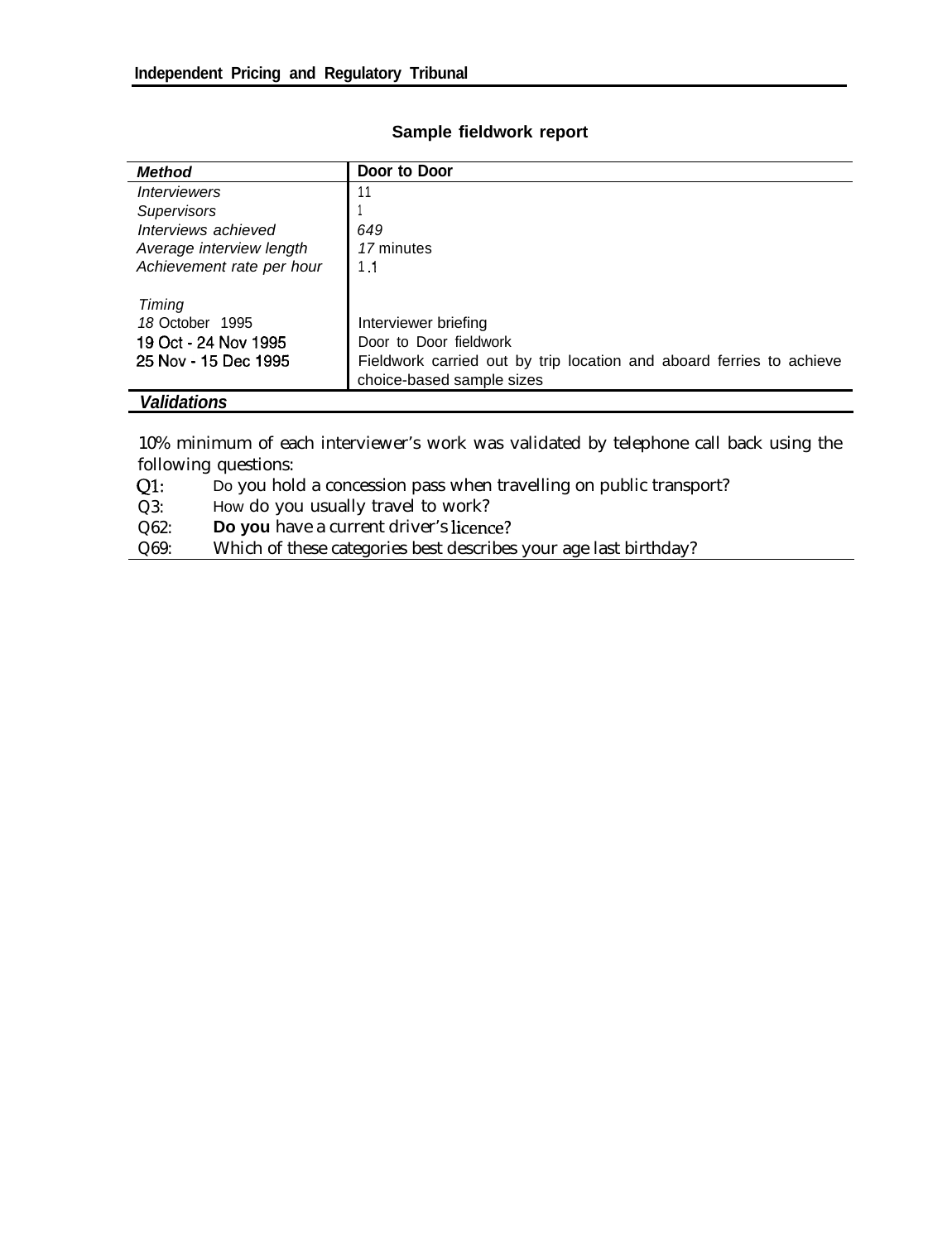## **4 EMPIRICAL RESULTS**

### **4.1 Response rates**

| <b>Response</b> | <b>Number</b> | Percentage |  |  |  |  |  |
|-----------------|---------------|------------|--|--|--|--|--|
| Not at home     | 3981          | 47         |  |  |  |  |  |
| Refusals        | 1116          | 13         |  |  |  |  |  |
| Call backs      | 57            | 2          |  |  |  |  |  |
| Other           | 94            | 2          |  |  |  |  |  |
| Non quota       | 2375          | 28         |  |  |  |  |  |
| Interviews      | 649           | 8          |  |  |  |  |  |

**Table 7 Response rates**

Table 7 provides a detailed breakdown of response rates to the main survey.

This table indicates that it was quite difficult to find respondents, particularly those in the quota targets. The effective response rate from those who were in the quota and were at home was 37%, which is about average for surveys of equivalent length. There was a high percentage of "non quota" respondents, partly because those entitled to a concession fare were not part of the sampling frame.

## **4.2 Description of sample**

While the full sample collected was 649 cases, not all cases had sufficient data to be suitable for modelling. Figure 3 gives the breakdown of useable responses by trip purpose and mode.

**Figure 3 Breakdown of fully completed interviews**



As this survey involved choice-based sampling, the sample is not representative of the population. External data was used to make the data representative of the population.

Figures 4 to 6 show some of the socio-demographic features of the sample.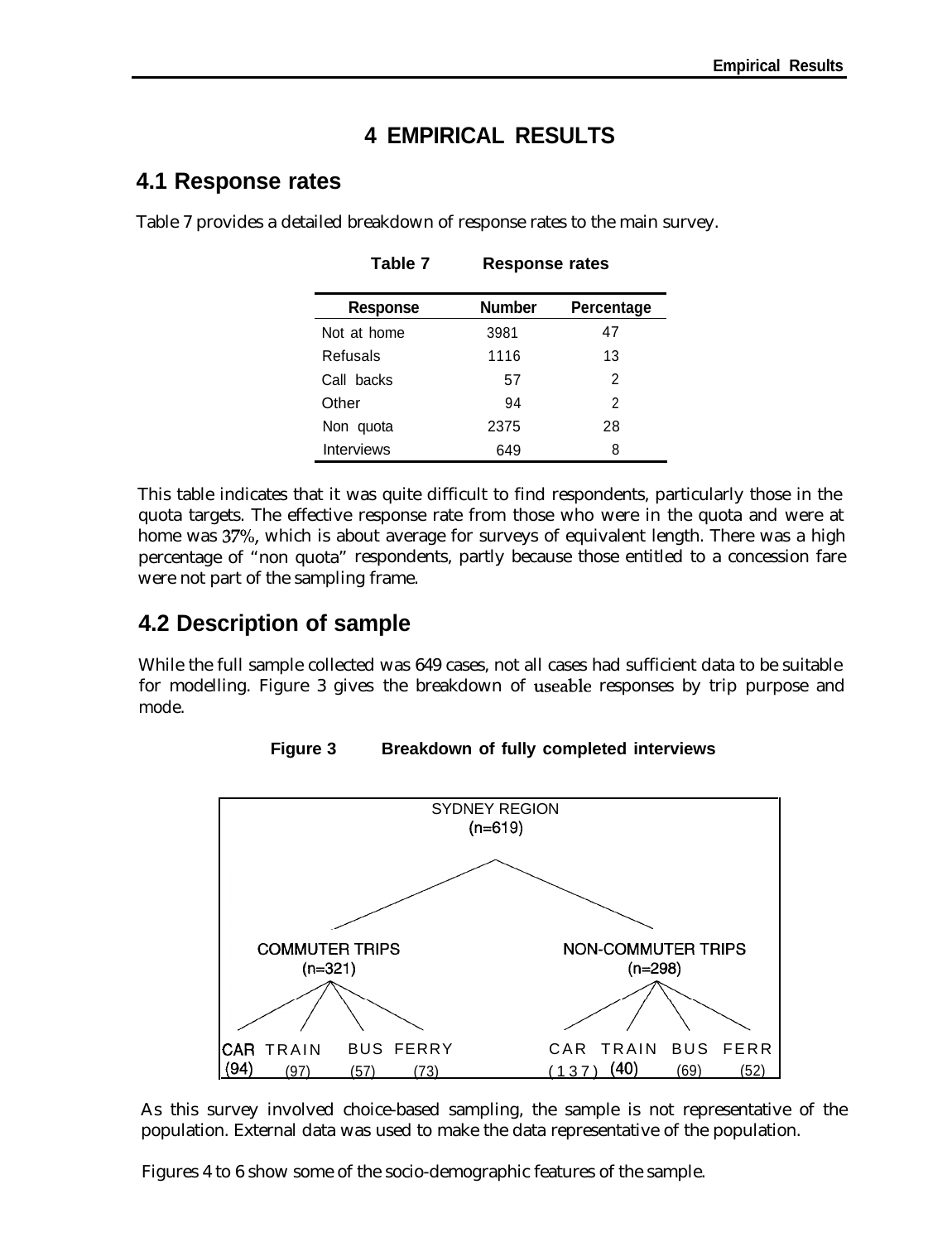

**Figure 4 Age distribution of sample**

Sampling within households was random - the person whose birthday it was next was asked to fill in the questionnaire. However, the sample appears to be biased towards those in their twenties and thirties. The elderly, in particular, are under-represented because concession travellers were excluded from the survey. Elderly people are most dependent on public transport because the car is often not an option for them. There are also very few respondents under 18 years, although respondents 16 and over were eligible. This group is also dependent on public transport.

The sample also over-represents female travel behaviour. Approximately 60% of respondents were female.

Nine % of respondents refused to state their personal income, but of those that did, there appears to be a good spread of respondents from those not earning an income to those in very high income categories. When it comes to wealth and the mobility it generates, household income is actually a better indicator of mode choice.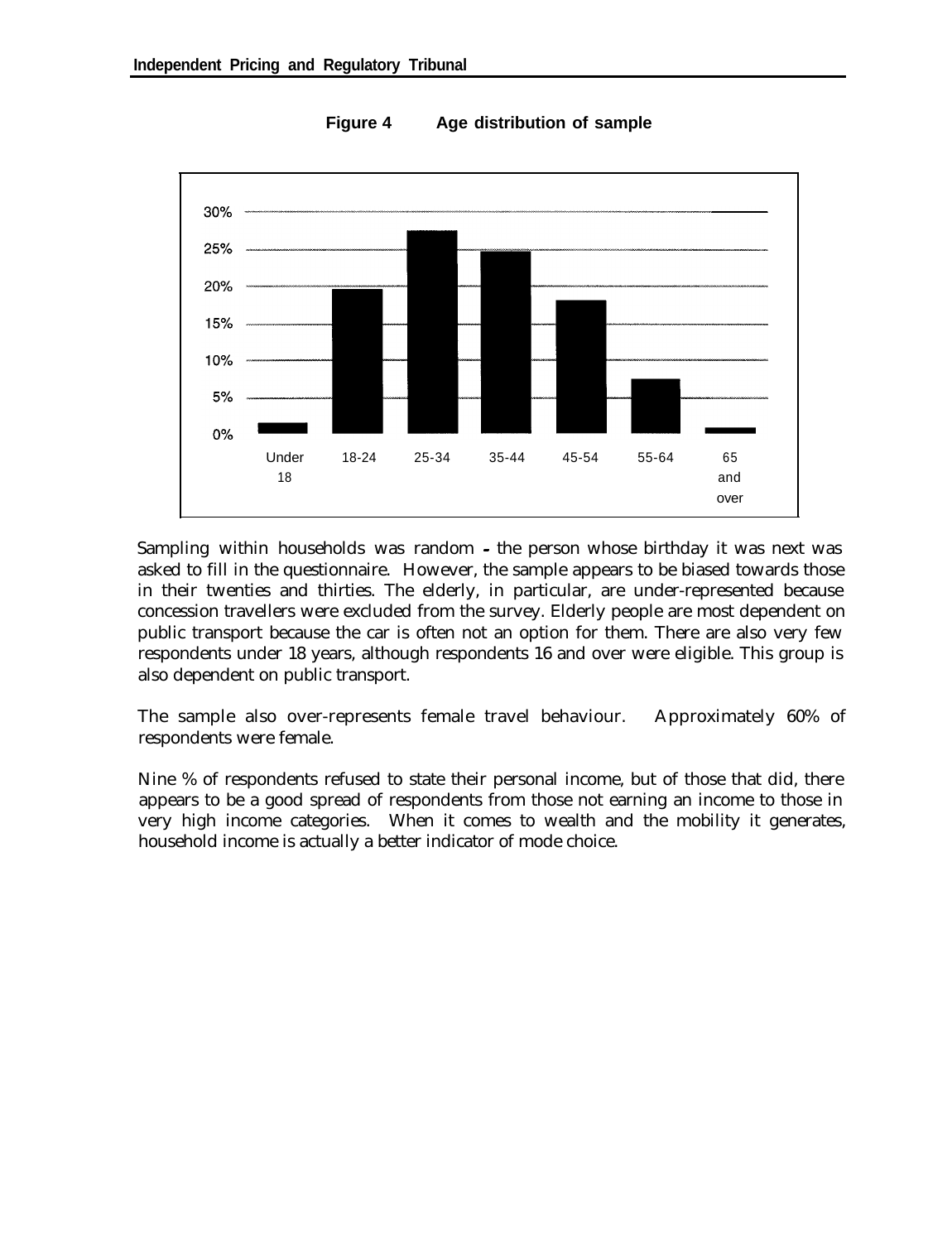

**Figure 5 Gross personal income distribution of sample**

The refusal level was higher for household income than for personal income (this question followed personal income, and thus a higher refusal rate must be expected). Showing those who did report their household income, Figure 6 indicates that the sample covered the full spectrum of wealth in the community.



**Figure 6 Gross household income distribution of sample**

While 88% of the sample had a current driver's licence, only 9.4% of respondents reported no household vehicles. Whereas the lowest level of car ownership was amongst bus travellers, car (naturally) and ferry travellers had the highest levels. Thus, it seems that the sample is a fairly broad representation of the population, though males and the elderly are slightly under-represented.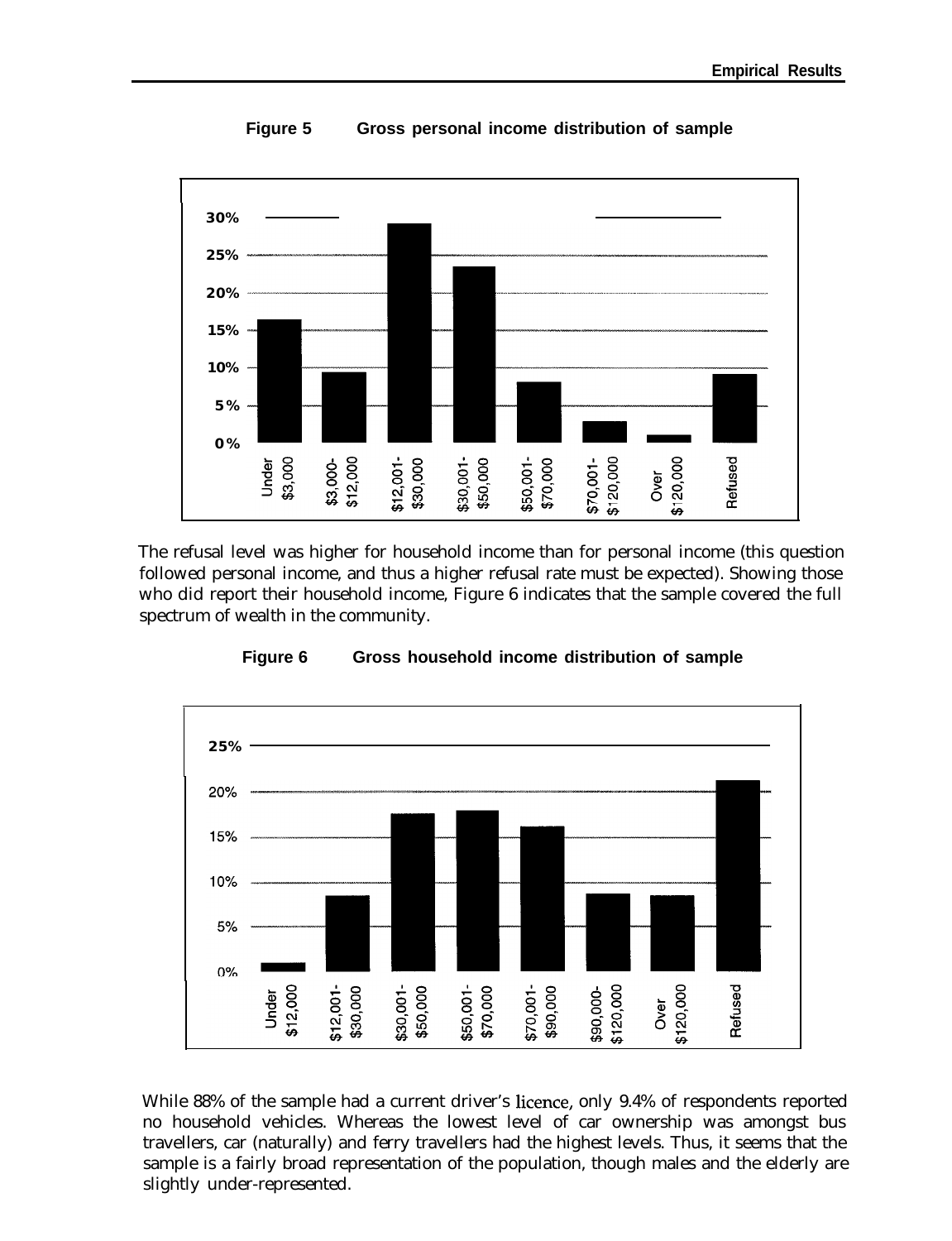## **4.3 Travel behaviour and choices of sample**

The surveys also provide information on average fares, travel times and trip rates for each type of ticket by trip purpose. This data is central to the operation of the Decision Support System (DSS). Table 8 shows the base data (excluding elasticities) which was input into the  $\overline{D}SS.$ <sup>2</sup>

Commute trips are defined as trips from home to work and work to home. All other trips are non-commute trips. Table 8 shows how important non-commute trips are in total travel.

The averages presented in Table 8 are based on the sample surveyed for this project. In some cases there were not enough respondents in each cell to provide a realistic estimate (eg TravelPasses are not popular among non-commuters). In these cases, an educated adjustment was made to the average estimate. The data in the DSS can be changed when better estimates are available (eg with new TDC data from 1996 onwards).

| <b>Ticket</b> type              | Daily<br>Commute<br>Trips | Commute<br><b>Trips</b> | Commute<br>Time | <b>Daily</b> Non- Average Average Non-<br>Commute<br>Time | Average<br>Commute Fare<br>(one-way trip) | Average Non-<br>(one-way trip) | Average<br>per Ticket | Average Non-<br>Commute Fare Commute Trips Commute Trips<br>per Ticket |
|---------------------------------|---------------------------|-------------------------|-----------------|-----------------------------------------------------------|-------------------------------------------|--------------------------------|-----------------------|------------------------------------------------------------------------|
| Train Single                    | 42,786                    | 100,499                 | 33              | 33                                                        | \$2.85                                    | \$2.83                         |                       |                                                                        |
| Train Off Peak Return           | 3,220                     | 78,964                  | 25              | 25                                                        | \$1.55                                    | \$1.55                         | 2                     | $\overline{2}$                                                         |
| Train Weekly/Periodical         | 127,890                   | 89,289                  | 50              | 50                                                        | \$2.50                                    | \$2.50                         | 9.2                   | 9.2                                                                    |
| Train TravelPass (BFT)          | 21,805                    | 18,659                  | 63              | 63                                                        | \$2.40                                    | \$2.38                         | 10                    | 10                                                                     |
| <b>Bus Single</b>               | 53,456                    | 41,836                  | 23              | 25                                                        | \$1.55                                    | \$1.84                         |                       |                                                                        |
| <b>Bus TravelTen/Periodical</b> | 88,552                    | 41,024                  | 26              | 24                                                        | \$1.00                                    | \$1.14                         | 10                    | 10                                                                     |
| <b>Bus TravelPass (BF)</b>      | 40,732                    | 18.103                  | 48              | 26                                                        | \$0.94                                    | \$2.26                         | 15.7                  | 15.7                                                                   |
| <b>Bus TravelPass (BFT)</b>     | 48,999                    | 21,777                  | 30              | 29                                                        | \$0.91                                    | \$2.15                         | 10.5                  | 10.5                                                                   |
| Ferry Single                    | 5,348                     | 8.728                   | 40              | 40                                                        | \$2.91                                    | \$3.23                         |                       |                                                                        |
| <b>Jetcat Single</b>            | 1,322                     | 1,874                   | 15              | 15                                                        | \$4.80                                    | 54.60                          |                       |                                                                        |
| Ferry TravelTen/Periodical      | 4,738                     | 1,168                   | 34              | 34                                                        | 51.75                                     | \$1.54                         | 10                    | 10                                                                     |
| Jetcat TravelTen                | 896                       | 232                     | 24              | 24                                                        | 53.95                                     | \$3.89                         | 10                    | 10                                                                     |
| Ferry TravelPass (BF)           | 4,230                     | 1,327                   | 31              | 31                                                        | 51.40                                     | \$2.21                         | 1.5                   | 1.5                                                                    |
| Ferry TravelPass (BFT)          | 2,658                     | 1,337                   | 31              | 31                                                        | 51.45                                     | \$2.74                         | 0.6                   | 0.6                                                                    |
| Car                             | 821,344                   | 5,619,476               | 23              | 23                                                        | \$1.35                                    | 51.35                          |                       |                                                                        |
| <b>TOTAL/AVERAGE</b>            | 1,267,976                 | 6,044.293               | 33              | 32                                                        | \$2.08                                    | \$2.38                         |                       |                                                                        |

#### **Table 8 Base data inputs for decision support system**

**Average commuter trips** per ticket are based on **the survey except where the ticket determines the number** of **trips (eg single, return, TravelTen)**

Table 8 shows that people generally travel longer by train than by bus or ferry. Car trips are generally the shortest in terms of time spent travelling. They are also the cheapest, assuming operating costs of  $9¢$  a kilometre. Across all modes and ticket classes, individuals typically pay \$2 to \$3 per one way trip. Usually non-commuters pay more on public transport because they cannot take advantage of the periodical fares that commuters use. Car travellers have less expensive non-commuting trips, perhaps the result of a combination of shorter distances and travel outside peak travel times.

<sup>2</sup> The 1991 Sydney Travel Survey is the source of the daily number of trips by ticket type. This is the most current data available for all modes in Sydney, though the Department of Transport's Transport Data Centre (TDC) will be starting a continuous survey program in 1996 to collect up-to-date data.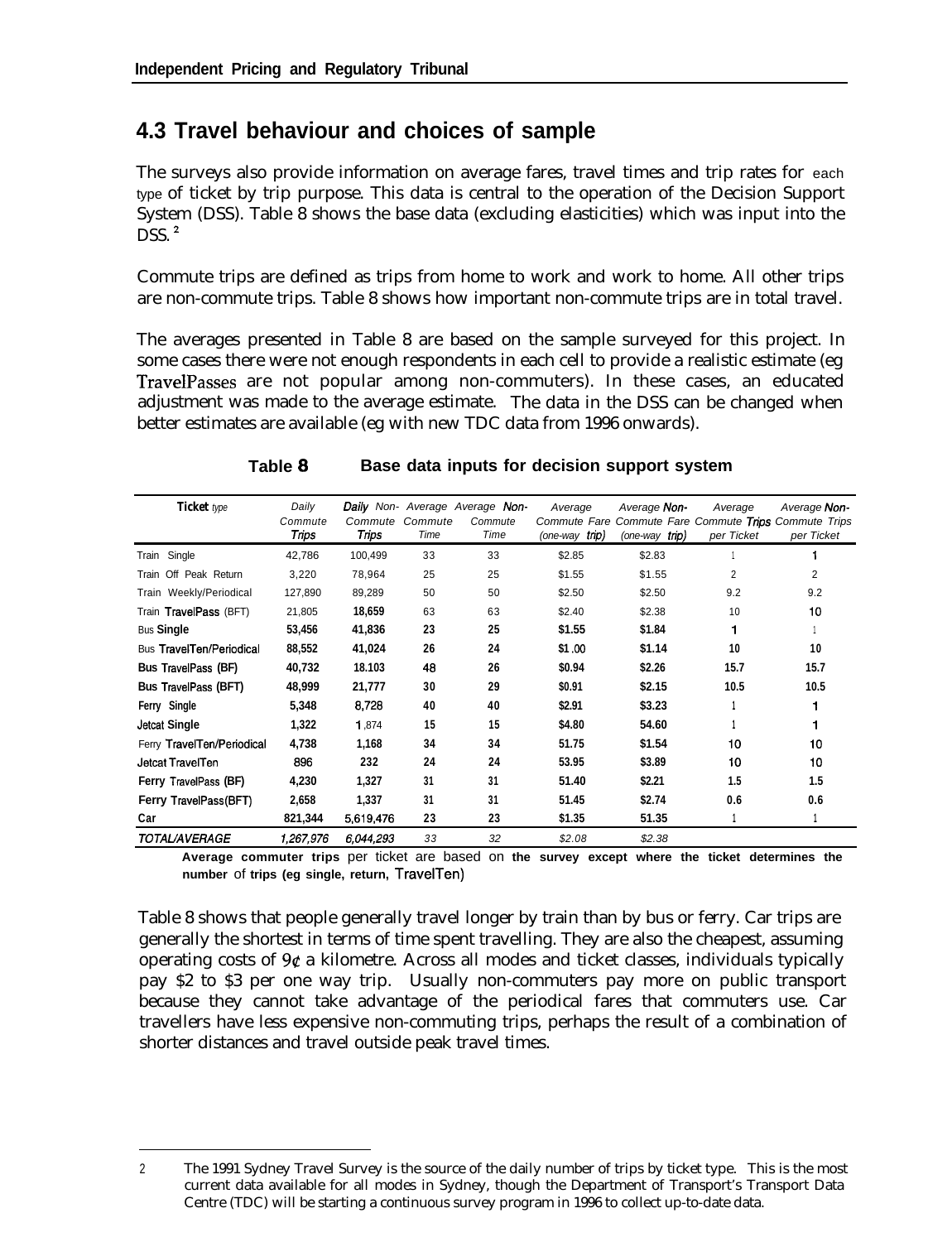One of the most interesting findings shown in Table 8 relates to the average number of trips a week that travellers make by different ticket types. The train periodicals are used about 10 times a week on average by commuters. Historically, public transport providers have assumed 11 trips per weekly ticket, but with the advent of flexidays and rostered days off, they appear to be used 10 or fewer times per week. Commuters on bus and ferry generally use periodicals between 7 and 10 times a week. The frequency with which non-commuters buy non-periodical tickets (which are not discounted) coupled with the infrequency of use when they do purchase periodicals helps explain why non-commuters pay more than commuters pay per trip on average.

Because respondents use multi-trip tickets for both commuting and non-commuting trips, the average trip rates per week used in the DSS differ slightly from those shown in the survey.

#### 4.3.1 **Mode choice**

Figure 7 shows the current mode and alternative modes respondents would choose.



**Figure 7 Current and alternative modes chosen by sample**

The current mode is influenced by the sampling (car was over sampled), but it can be seen that the car is a popular alternative if the public transport mode is not available. The bus is also a very popular alternative mode. This may indicate that people in areas with access to a bus service usually still choose to use the car, but in areas where people have access to a train, they are more likely to use the train if they can.

Table 9 helps confirm this idea, showing the percentage of respondents who chose each modal combination of current and alternative modes. The largest group is that of car users who have bus as an alternative (29%). The next largest is train users who use car as an alternative. Eight % of respondents claimed to be captive to public transport (that is, they had no realistic alternative to using public transport). The majority of these, 60% were current bus users.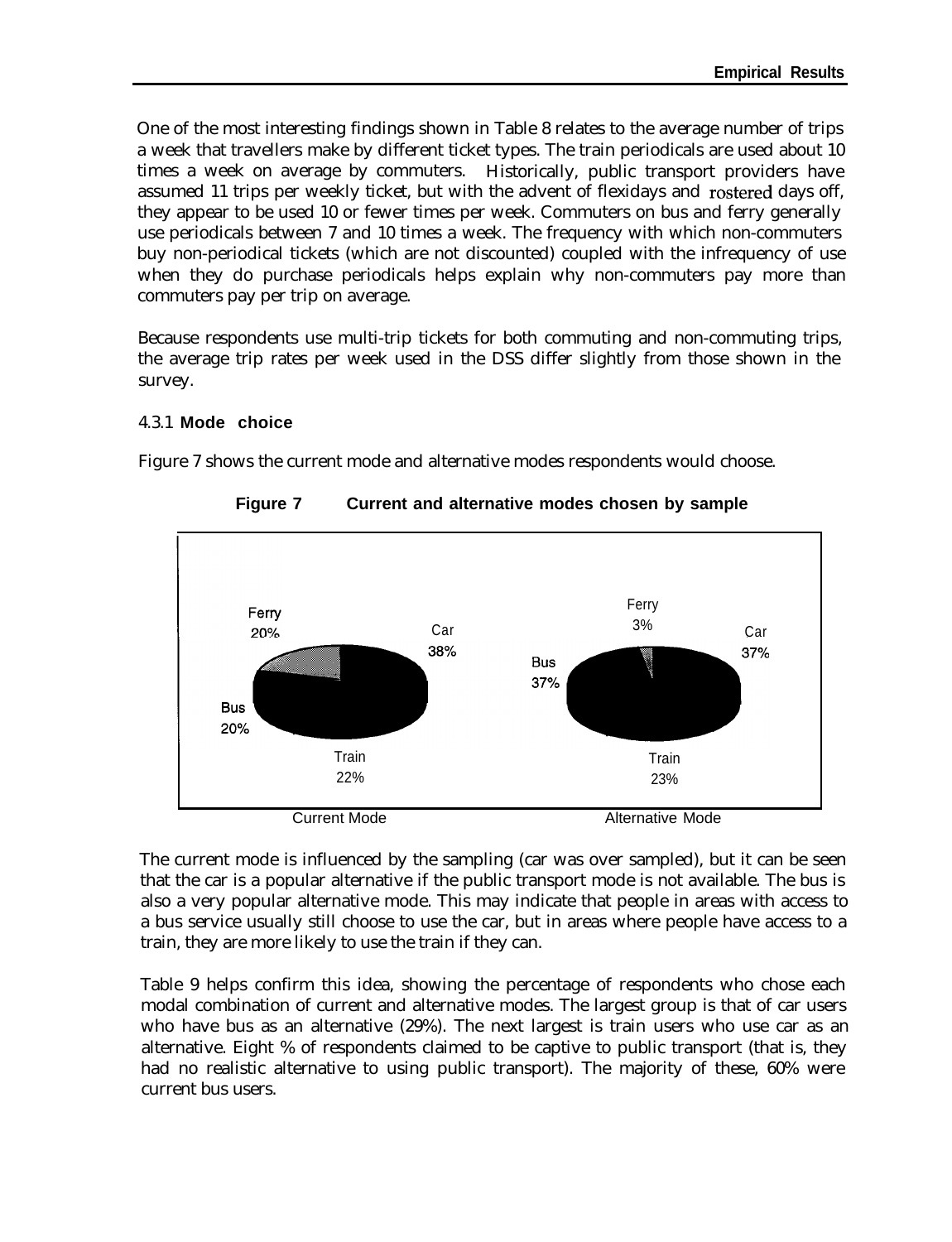|                     | Alternative Mode |       |     |                |       |  |  |  |  |
|---------------------|------------------|-------|-----|----------------|-------|--|--|--|--|
| <b>Current Mode</b> | Car              | Train | Bus | ferry          | Total |  |  |  |  |
| Car                 | 0%               | 12%   | 24% | 0%             | 37%   |  |  |  |  |
| Train               | 16%              | 0%    | 5%  | 1%             | 22%   |  |  |  |  |
| Bus                 | 15%              | 4%    | 0%  | 2%             | 20%   |  |  |  |  |
| Ferry               | 5%               | 7%    | a%  | 0 <sub>8</sub> | 20%   |  |  |  |  |
| <b>Total</b>        | 37%              | 23%   | 38% | 3%             | 100%  |  |  |  |  |

#### **Table 9 Modal pairs chosen as current and alternative modes**

Under the SP approach, respondents had to choose between their current and alternative modes for a range of different fare scenarios. Table 10 shows choices made by respondents in the stated preference experiment, broken down by their current mode.

|                     | <b>Chosen Mode (SP)</b> |       |           |       |       |  |  |  |  |  |
|---------------------|-------------------------|-------|-----------|-------|-------|--|--|--|--|--|
| <b>Current Mode</b> | Car                     | Train | Bus       | Ferrv | Total |  |  |  |  |  |
| Car                 | 42%                     | 1%    | 2%        | 0%    | 45%   |  |  |  |  |  |
| Train               | 3%                      | 1a%   | 1%        | 0%    | 22%   |  |  |  |  |  |
| <b>BUS</b>          | 4%                      | 0%    | 14%       | 0%    | 18%   |  |  |  |  |  |
| Ferry               | 1%                      | 1%    | <b>1%</b> | 12%   | 15%   |  |  |  |  |  |
| Total               | 49%                     | 20%   | 18%       | 13%   | 100%  |  |  |  |  |  |

**Table 10 Current mode and mode chosen in SP experiment**

When interpreting Table 10, it needs to be remembered that the SP scenarios held one third of fares to be set as they were at the time of the survey, one third to be higher, and one third to be lower. Thus, the totals should be roughly the same as those in Table 9 if people respond to a fare increase in exactly the opposite way to a fare decrease. However, this is not quite the case, with more people choosing 'car' in the stated preference experiment than in real life. It seems that very few people are willing to change from car travel to public transport, no matter what the change in public transport fares. Instead of train and bus, most people's alternative mode is the car, while ferry users seem to have a range of other modes they are willing to change to.

#### 4.3.2 **Ticket choice**

Table 11 shows the number of respondents choosing each ticket type within each mode both currently and when asked to choose an alternative way to make that same trip.

Table 11 shows that most people chose a single public transport fare when choosing an alternative to their current form of travel. This could be partly due to uncertainty about alternative modes, so there might be a further move to periodical tickets (eg weeklies) once people become comfortable with and have knowledge about the new mode.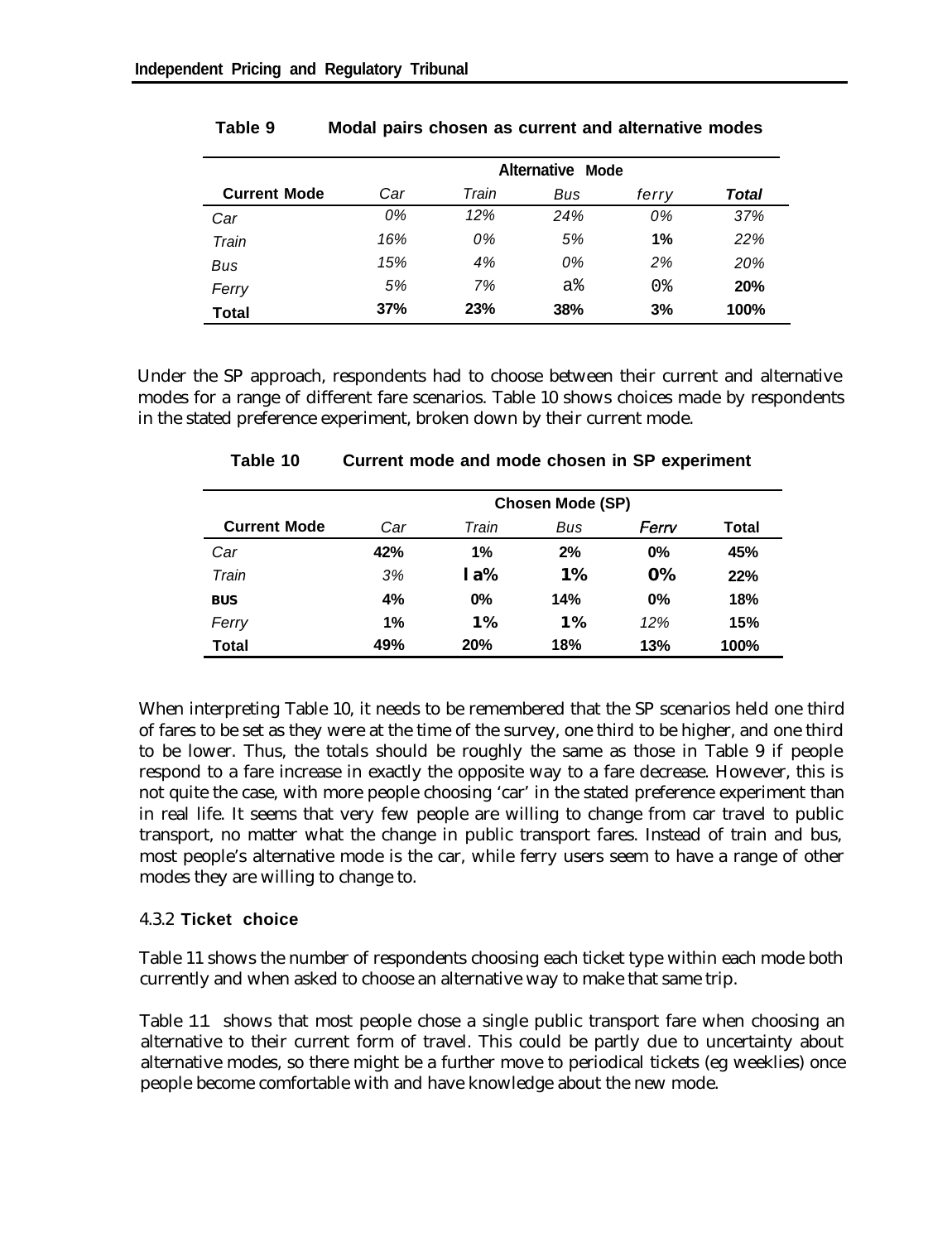| Ticket Type                | <b>Current</b><br>℅ | <b>Alternate</b><br>℅ |
|----------------------------|---------------------|-----------------------|
| <b>Train Single/Return</b> | 9                   | 15                    |
| Train Off Peak Return      | 4                   | 3                     |
| Train Weekly/Periodical    | 9                   | 3                     |
| Train TravelPass (BFT)     |                     |                       |
| <b>Bus Single</b>          | 11                  | 31                    |
| <b>Bus TravelTen</b>       | 5                   | 5                     |
| Bus TravelPass (BF)        |                     |                       |
| Bus TravelPass (BFT)       | 0                   | 3                     |
| Ferry Single               | 6                   |                       |
| Jetcat Single              |                     | 0                     |
| Ferry TravelTen            | 4                   | 0                     |
| <b>Jetcat TravelTen</b>    |                     | $\mathbf{0}$          |
| Ferry TravelPass (BF)      | 2                   | 0                     |
| Ferry TravelPass (BFT)     | 3                   |                       |
| Car                        | 45                  | 37                    |

#### **Table 11 Current and alternative ticket type choices of sample**

### **4.4 Fare and mode elasticities**

Several mode/ticket type choice models were estimated for the commuting and noncommuting markets. The survey provided good data for testing each market's sensitivity to varying levels of fares for each ticket type. The final set of direct and cross elasticities is reported in the table in Appendix 3. The elasticities illustrate the amount of change in the market share of a ticket type which occurs for every % change to a fare.<sup>3</sup>

#### 4.4.1 **Results and implications**

The results suggest that for direct elasticities:

- commuters are generally less sensitive to fare changes than are non-commuters for the equivalent ticket type and mode
- sensitivity within a market increases from a single ticket through to multiple-trip tickets.

Consumers' reaction to fare increases will affect whether revenue will increase or decrease. If a small increase in the fare causes many consumers to no longer use a service, the overall result may be a decline in revenue from that service.

The travel decisions of regular users of transport services (eg those who purchase multi-trip tickets) are sensitive to fare changes. It is possible that a small increase in the fare available to a regular user could cause a decline in demand large enough to reduce overall revenue from that fare. While some people would transfer to other tickets (such as single cash tickets) there would also be a reduction in the overall use of public transport.

<sup>&</sup>lt;sup>3</sup> An elasticity of -0.08 means that a 1% increase (or decrease) in fares would lead to a reduction (increase) in purchase of this ticket of only 0.08%.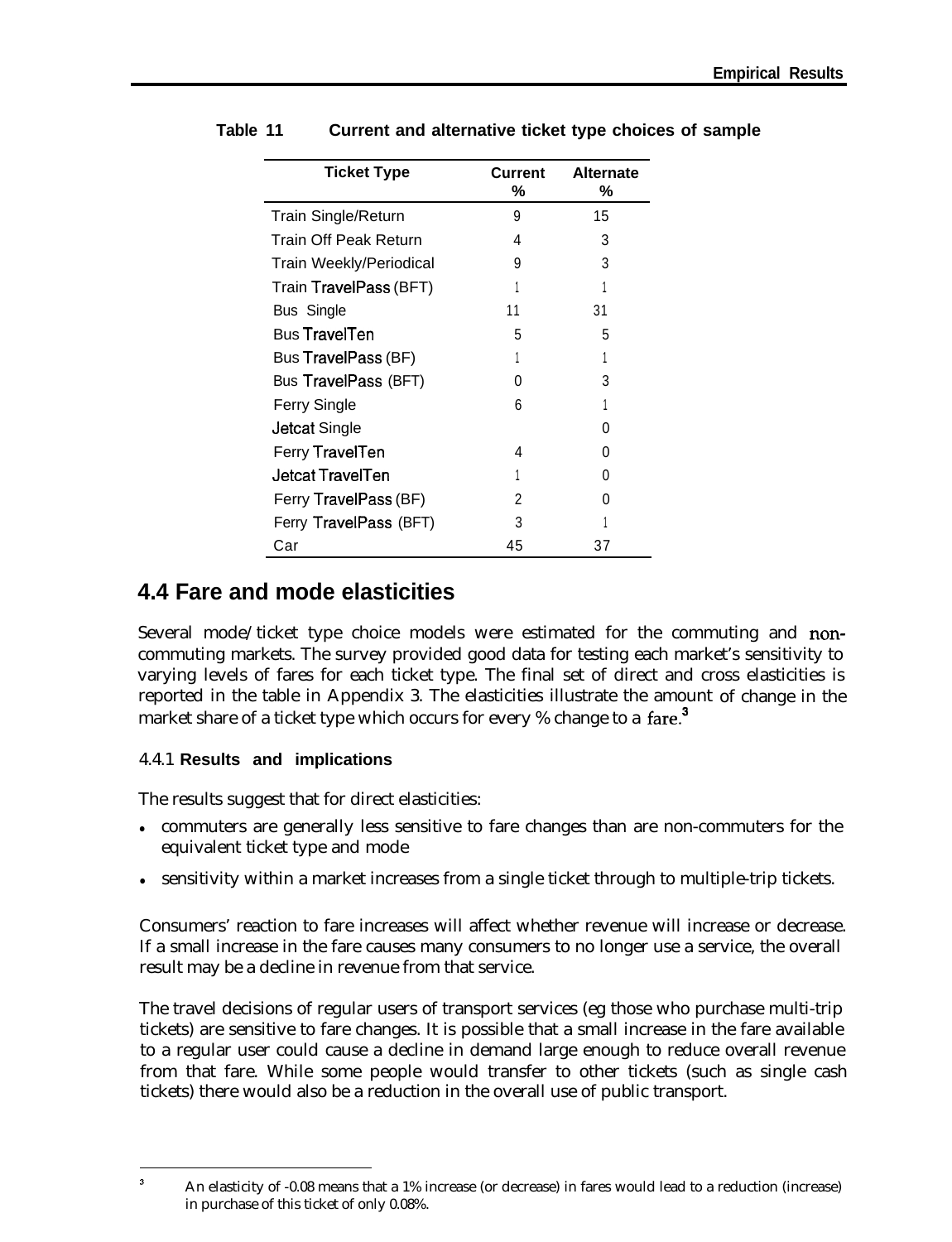Conversely, the travel decisions of users of cash tickets are less sensitive to the level of fares. An example of this can be seen in the train non-commuter market (see Table 12). Here the average direct fare elasticity is -0.093 for a single ticket and -0.691 for a weekly ticket. People purchase multi-trip fares because they are cheaper (per trip), quicker, and more convenient than buying a number of single fares. The higher elasticities for the multi-trip tickets which have a higher dollar value imply that increases in these fares are not as acceptable as a similar proportionate increase for the single ride fares. Thus, the impact on the market at the margin is greater. This has interesting implications for fares policy. For example, increasing the price of a single ticket offers higher revenue growth prospects with smaller losses of patronage than is the case for similar percentage increases in weekly tickets, TravelPasses, TravelTens and multi-modal tickets.

#### *Direct elasticities for CityRail*

Table 12 shows the fare elasticities for each of the CityRail ticket types. The principal ticket types for transporting commuters to and from the CBD in peak hour are the weekly ticket and TravelPass. While these ticket types have low price elasticities, they are more sensitive to price changes than fares paid by occasional train travellers using single and off-peak tickets.

| Ticket type             | <b>Commuters</b> | <b>Non-commuters</b> |
|-------------------------|------------------|----------------------|
| Train Single            | $-0.08$          | $-0.093$             |
| Train Off-Peak          | $-0.123$         | $-0.043$             |
| <b>Train Weekly</b>     | $-0.25$          | $-0.691$             |
| <b>Train TravelPass</b> | $-0.529$         | $-1.103$             |

#### **Table 12 Fare elasticities for trains**

**(Source: Hensher and Raimond, Evaluation of Fare Elasticities for the Sydney Region,** March **1996.)**

The elasticities calculated in this study can be compared to those that CityRail uses (Table 13). CityRail" uses combined commuting and non-commuting elasticities and only report direct elasticities, presumably because the estimation method used was unable to produce cross elasticities. Elasticities for separate ticket types have not been calculated by CityRail. However, CityRail has calculated separate elasticities for journeys that involve (or do not involve) travel to the CBD.

CityRail submission to the inquiry, Section 9 p 8.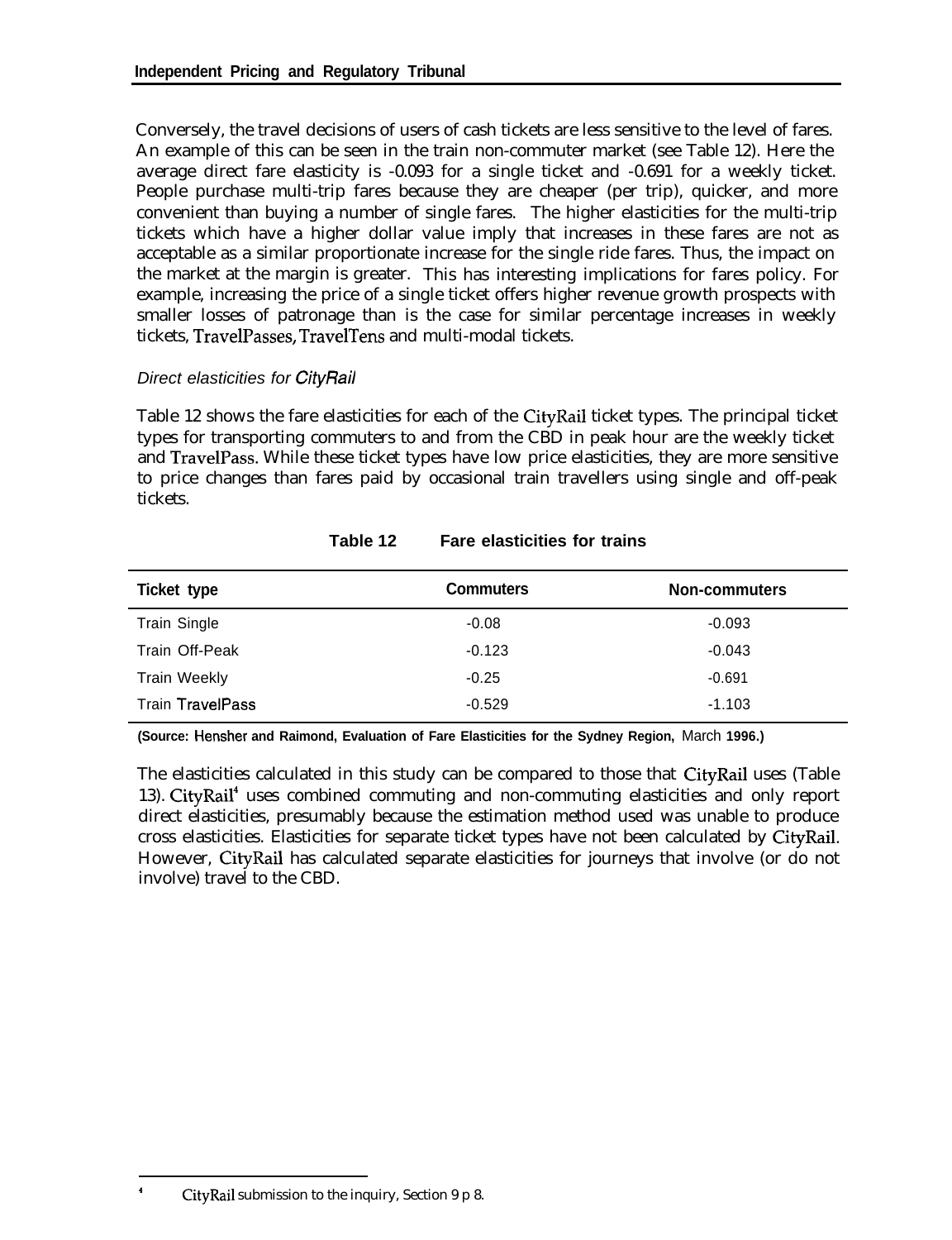| <b>Distance</b> | <b>CBD/Non CBD</b> | <b>Period</b> | Fare    |
|-----------------|--------------------|---------------|---------|
| Short           | <b>CBD</b>         | Peak          | $-0.29$ |
|                 |                    | Off-peak      | $-0.62$ |
|                 | Non CBD            | Peak          | $-0.78$ |
|                 |                    | Off-peak      | $-0.66$ |
| Medium          | <b>CBD</b>         | Peak          | $-0.19$ |
|                 |                    | Off-peak      | $-0.25$ |
|                 | Non CBD            | Peak          | $-0.28$ |
|                 |                    | Off-peak      | $-0.36$ |
| Long            | <b>CBD</b>         | Peak          | $-0.08$ |
|                 |                    | Off-peak      | $-0.12$ |
|                 | Non CBD            | Peak          | $-0.18$ |
|                 |                    | Off-peak      | $-0.21$ |

**Table 13 Elasticity values for CityRail services**

(Source: SRA. On Track 1995, Submission to GPT, Section 9 p 8.)

Peak travel estimates presented by CityRail range from -0.08 to -0.78 (with the lowest estimate applying to long trips to the CBD, and the higher estimates applying to short non CBD trips). Off-peak travel estimates vary from a low of -0.12 for long trips to the CBD to -0.66 for short non CBD trips. These estimates appear to come from an SP study in which no distinction was made between the types of tickets. Thus, CityRail assumes an average fare per trip, regardless of the nature of the purchased ticket.

The single ticket direct elasticities of -0.08 for commuters and -0.093 for non-commuters estimated in the ITS survey fall at the bottom of the ranges currently used by CityRail. The estimates for weekly and TravelPass tickets for commuters also lie within the range currently used by CityRail. The only major difference relates to the non-commuting weekly and TravelPass tickets for which ITS found significantly higher elasticities. However, differences between the CityRail and ITS surveys limit the comparisons which can be made.

The results of the ITS analysis reflect the market environment in which commuters and noncommuters make choices. The results provide a better understanding of how travellers respond to fare profiles, which is not always obvious in the actual market. The fare profiles are of interest to the Tribunal as potential alternatives to the current data.

*Direct elasticities for bus fares*

Table 14 shows the sensitivity of bus travellers to fare changes.

| Ticket type                              | <b>Elasticity</b> |
|------------------------------------------|-------------------|
| Single                                   | $-0.078$          |
| TravelTen                                | $-0.383$          |
| Bus travel on Bus/Ferry TravelPass       | $-0.813$          |
| Bus travel on Bus/Train/Ferry TravelPass | $-0.822$          |

**Table 14 Fare elasticities for buses**

(Source: Hensher and Raimond, Evaluation of *Fare Elasticities for the Sydney Region,* March 1996.)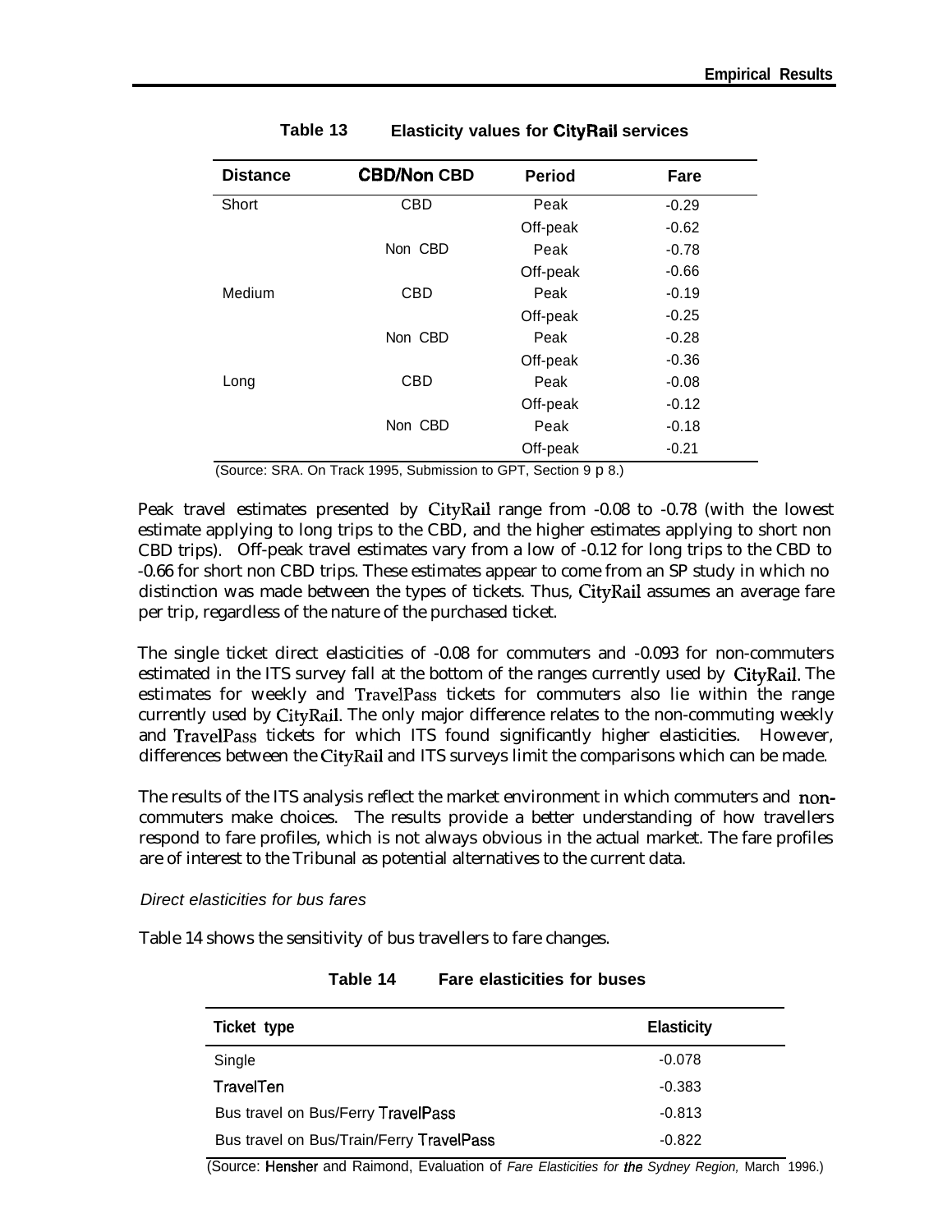As can be seen, a one % increase in the price of a single fare will lead to a reduction in the number of passengers using that ticket of only 0.078%. In contrast, a one % increase in the price of a TravelTen or TravelPass results in a 0.383 or 0.813% reduction in the use of these ticket types respectively.

#### Direct **elasticities** for *ferries*

Table 15 gives the direct elasticities for ferries,

Few TravelPasses are sold to people other than commuters. Thus, a substantial increase in all tickets other than the JetCat TravelTen would increase net revenue.

Tourist and leisure travellers make up the majority of the market (see Table 8). These travellers are also the least affected by a change in price. An increase in the price of off-peak and single fares would have little effect on the level of patronage, but would result in a significant increase in revenue.

Table 15 shows that single tickets purchased in the peak and more particularly, in the offpeak have a very low demand elasticity. An increase in price will have very little effect on the number of people using that ticket type. The result will be a considerable increase in revenue. This fare is purchased mostly for leisure or tourist purposes.

| Fare type                                                                | <b>Elasticity</b> |
|--------------------------------------------------------------------------|-------------------|
| <b>Commuters</b>                                                         |                   |
| Ferry single                                                             | $-0.183$          |
| JetCat single                                                            | $-0.268$          |
| Ferry TravelTen                                                          | $-0.344$          |
| JetCat TravelTen                                                         | $-1.943$          |
| Ferry on bus/ferry TravelPass                                            | $-0.347$          |
| Ferry on bus/train/ferry TravelPass                                      | $-0.308$          |
| <b>Non-commuters</b>                                                     |                   |
| Ferry single                                                             | $-0.042$          |
| JetCat single                                                            | $-0.199$          |
| Ferry TravelTen                                                          | $-0.436$          |
| JetCat TravelTen                                                         | $-1.612$          |
| Ferry on bus/ferry TravelPass                                            | $-0.718$          |
| Ferry on bus/train/ferry TravelPass<br>(Course Henshar and Daimand 1000) | $-1.296$          |

|  | Table 15 | <b>Fare elasticities for ferries</b> |  |  |
|--|----------|--------------------------------------|--|--|
|--|----------|--------------------------------------|--|--|

(Source: Hensher and Raimond, 1996.)

#### *Cross elasticities*

Cross elasticities between public transport and motor vehicle travel are low. This suggests that a "modest" public transport fare increase would result in few travellers switching to cars because public transport users are either unable to use a car for travel or do not have access to parking. It may also reflect the availability of good quality public transport. It will certainly reflect the fact that the relative price of public transport and car usage is distorted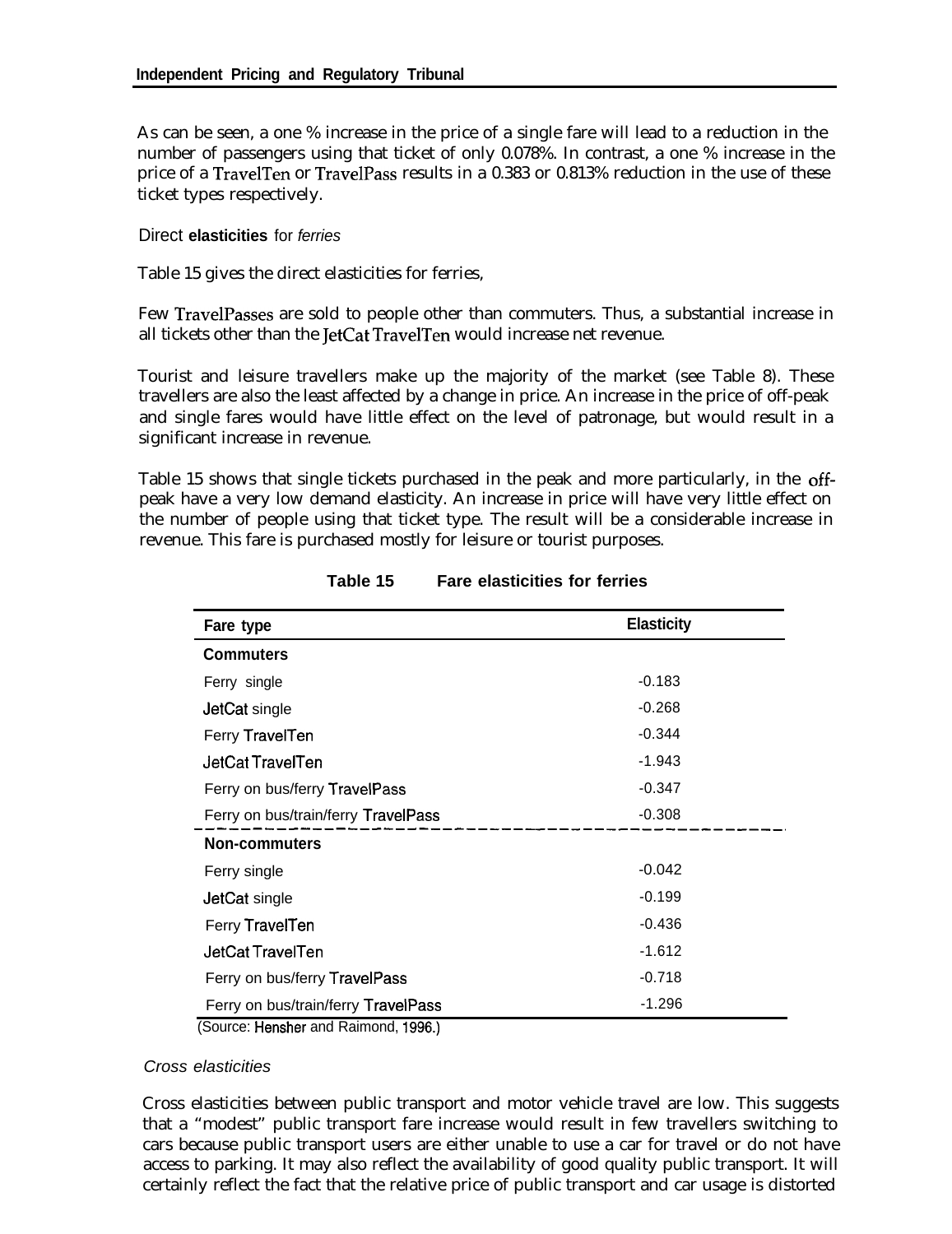because of the general absence of correct road pricing signals. The fact that only relatively few people would switch to cars following a real fare increase supports the belief that a large proportion have chosen to use public transport because of the relative qualities and costs of using public transport for work or leisure travel. In the long run, this quality and price relativity must be maintained in order to prevent a gradual shift to car use and, hence, an increase in demand for road space with an accompanying increase in externality costs.

Evidence suggests that the demand for public transport is not responsive to fare changes. Responses to the substantial real changes in fares in the 1970s provide examples of this. Fares were reduced by 20% in 1976 and then increased by 7-10% in real terms over each of the following four years. Demand appeared to change little in response to these substantial changes in price. STA estimates that the 20% reduction in fares may have increased demand by only 1.8%.'

*The important implication of this is that lower fares will not attract large numbers of people to the public transport system. In particular, lower fares will persuade very few car users to switch to public transport*

Table 16 demonstrates how existing users of private or public transport would respond to changes in public transport fares by altering their travel patterns.<sup>6</sup>

|              | Rail    | <b>BUS</b> | Private cars |
|--------------|---------|------------|--------------|
| Rail         | $-0.25$ | 0.004      | 0.009        |
| <b>Bus</b>   | 0.009   | $-0.383$   | 0.005        |
| Private cars | 0.015   | 0.007      | $-0.014$     |

#### **Table 16 Direct and cross elasticities' for commuter market**

If you extrapolate from these results, these results suggest that:

A *5%* increase in commuter rail fares would result in:

- a reduction in commuter rail travel of  $1.25\%$
- an increase in commuter car travel of 0.07%
- an increase in commuter bus travel of 0.05%

A *5%* increase in commuter bus fares would result in:

- a reduction in commuter bus travel of  $1.9\%$
- <sup>l</sup> an increase in commuter car travel of 0.05%
- 0 an increase in commuter rail travel of 0.02%

<sup>5</sup> STA, *Submission to the Transport Pricing Review,* p *63.*

<sup>6</sup> This table has been prepared for illustration purposes. The rail weekly has been used as the commuter rail fare and the TravelTen, as the bus commuter fare.

<sup>&</sup>lt;sup>7</sup> A direct elasticity of -0.25 means that a 1% increase (or decrease) in fares would lead to a reduction (or increase) in purchases of this ticket of only 0.25% . Conversely a cross-elasticity of 0.005 (eg private carsbus) means that a 1% increase in pricing for car users would result in a 0.005% increase in purchases of bus tickets. To extrapolate these, a 5% increase in pricing for cor users would result in a 0.025% (5  $\sqrt{6}$ .005%) increase in purchases of bus tickets.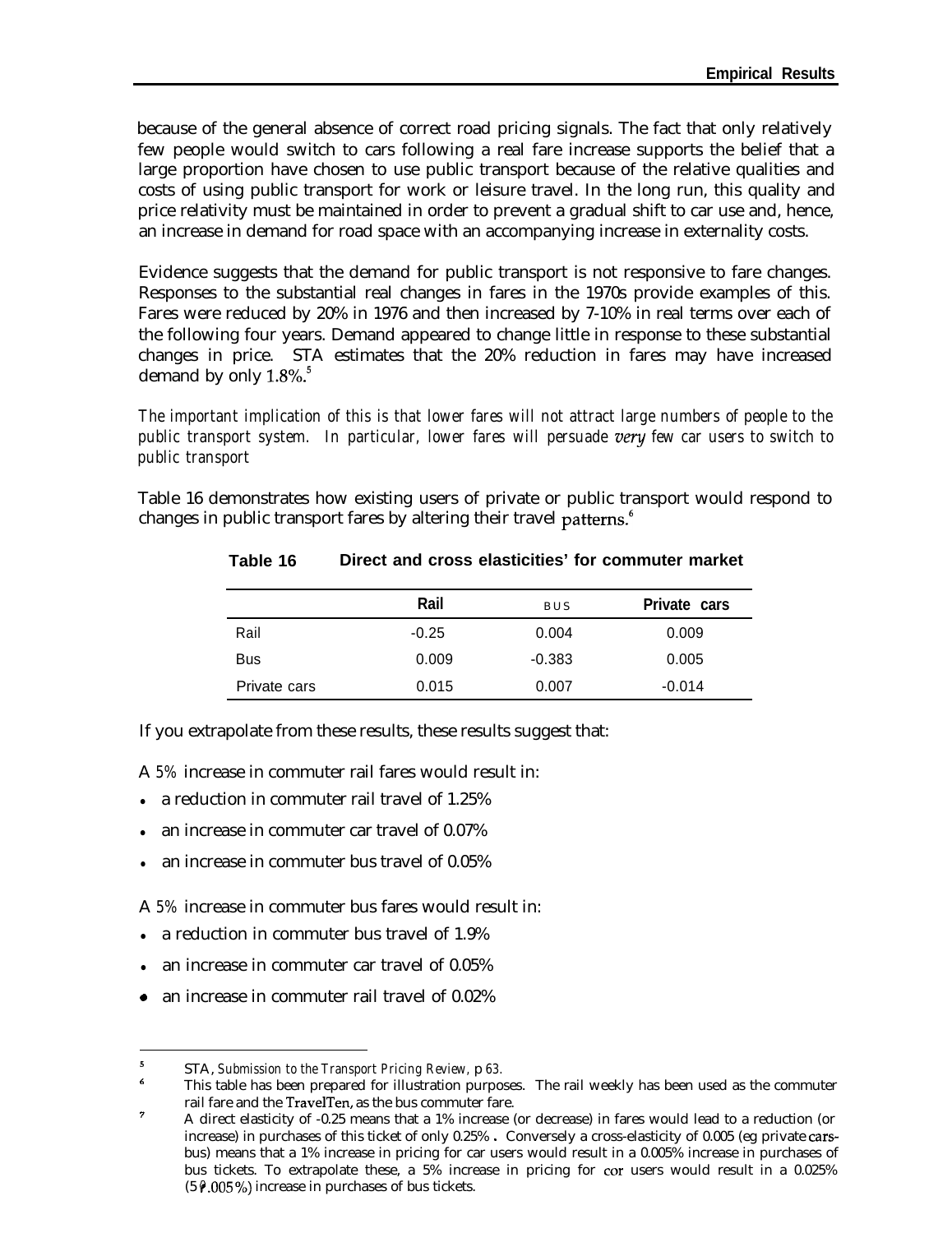A **5%** increase in costs of travel by private cars would result in:

- a reduction in commuter car travel of 0.07%
- an increase in cornmuter rail travel of 0.05%
- an increase in commuter bus travel of 0.03%.

These results suggest that patronage would not be affected greatly by a modest increase in rail fares, particularly if increases in the periodical tickets were minimised. If these elasticities are reasonably accurate, the social benefits of rail travel would not be greatly affected by modest fare increases. However, revenue would increase and the need for deficit funding of operating costs by taxpayers could be reduced.

Increases in travel costs for car users would have little impact on the use of public transport.

### **4.5 The decision support system**

As part of this study, ITS developed a decision support system (DSS) to enable the Tribunal to assess the impact of alternative fares on revenue, patronage, subsidy and road traffic congestion. Through user-friendly 'point and click' technology, the user of the DSS can select base and application levels and/or percentage changes in fare levels for all 14 ticket types as well as the price of car travel. By varying the price of automobile travel, one can investigate the indicative implications of 'road pricing'.

The inputs to and outputs from the DSS for each market segment are shown in Figure 8.



#### **Figure 8 Inputs and outputs of the decision support system**

In the model, a change in consumer surplus' provides a measure of change in net benefit. Change in subsidy per mode represents the change in funding required as a result of a

<sup>\*</sup> Consumer surplus is a measure of what people gain from trade. It is the difference between what peopie are willing to pay and what they do pay. The change in consumer surplus is of interest in assessing fare changes. The figure below illustrates the change in consumer surplus.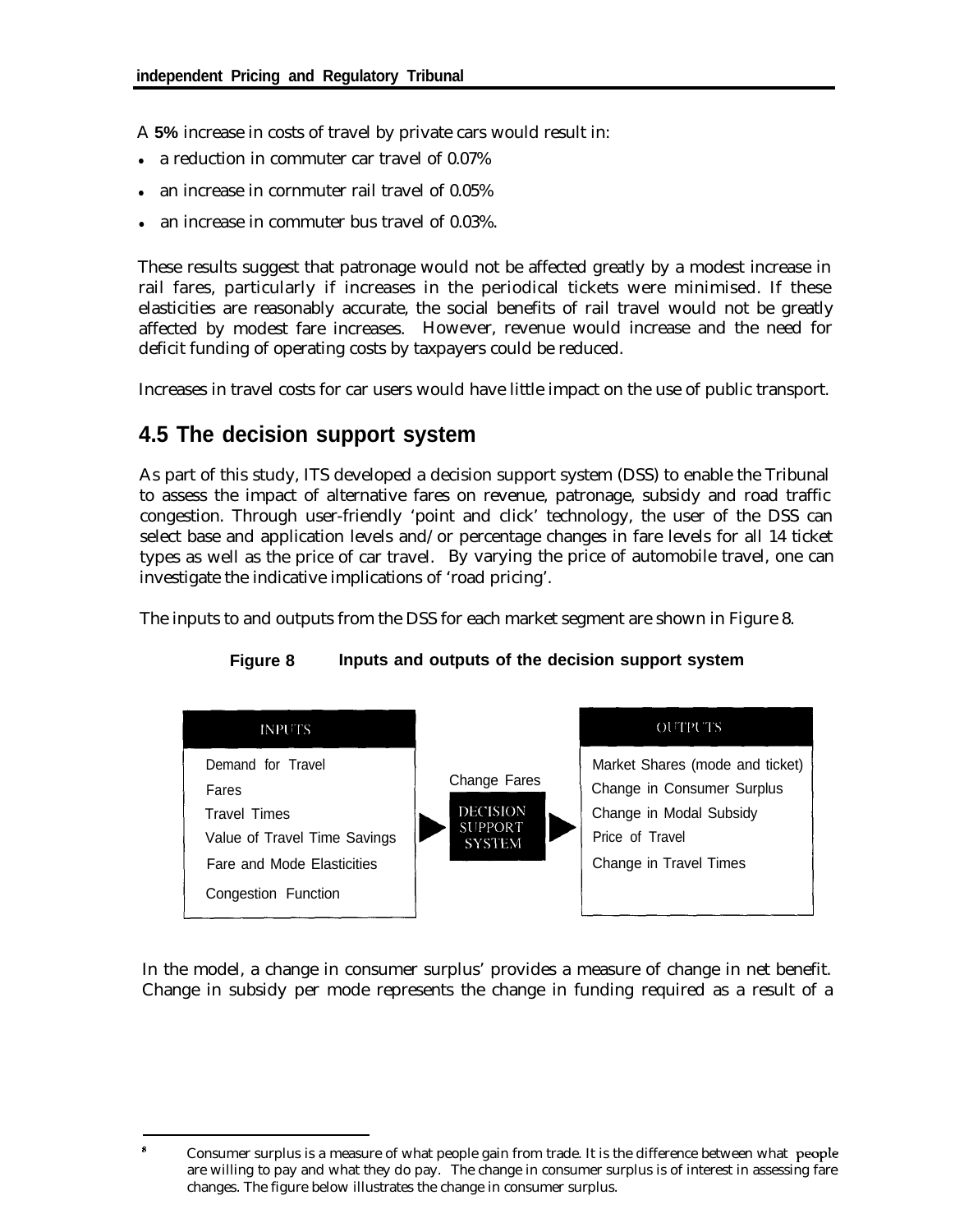change in revenue. An important consideration is whether the net benefit is greater than the loss of revenue.

An example of the input and output main screen after a run is shown below. In this example the bus and train fares have been reduced by 10%. This shows that the total revenue to public transport has reduced by \$77,320. The net benefit has increased by \$81,910. Thus benefit is greater than revenue loss. However, for some ticket types the net benefit is less than the revenue loss. In this example, this is partly due to people moving off ticket types to other ticket types for the same mode.

The ITS DSS can be used to identify the change in average travel speed as a measure of changes in congestion associated with fare changes. To do this we need to establish how the travel times for a given distance are affected by a switch into or from car use. Since car travel influences the volume capacity ratio on the road network, we need to map the between change in car market share and the volume/capacity ratio, with the latter influencing travel time over distance.

To calculate average travel time, the model uses the Bureau of Public Roads (BPR) function (BPR 1964) which is commonly used by network planners. The general form of the travel time function is represented as follows.

$$
T = T^{\circ} [1 + \alpha(V/C)^{\circ}]
$$
  
where  

$$
T = \text{travel time}
$$
  

$$
T^{\circ} = \text{travel time under zero trip conditions (ie distance/free flow speed)
$$
  

$$
v = \text{number of trips (demand between an origin and destination—OD demand)}
$$
  

$$
c = \text{synthetic capacity from a zone to another zone}
$$

The parameters a and  $\beta$ , are the inverse of the modal speeds. ITS undertook extensive testing to identify appropriate parameter values for a and  $\beta$ . Network data had to be prepared and checked carefully. To ensure that the relationships between travel time, speed, volume and capacity remain sensible over time, ITS established that the values of  $a =$ 1.1 and  $\beta$  = 2.1 would ensure this for all cities in Australia.



When price falls from  $P_a$  to  $P_b$ , the quantity demanded increases from  $Q_a$  to  $Q_b$ , and the change in consumer surplus generated by additional trips is the shaded triangle.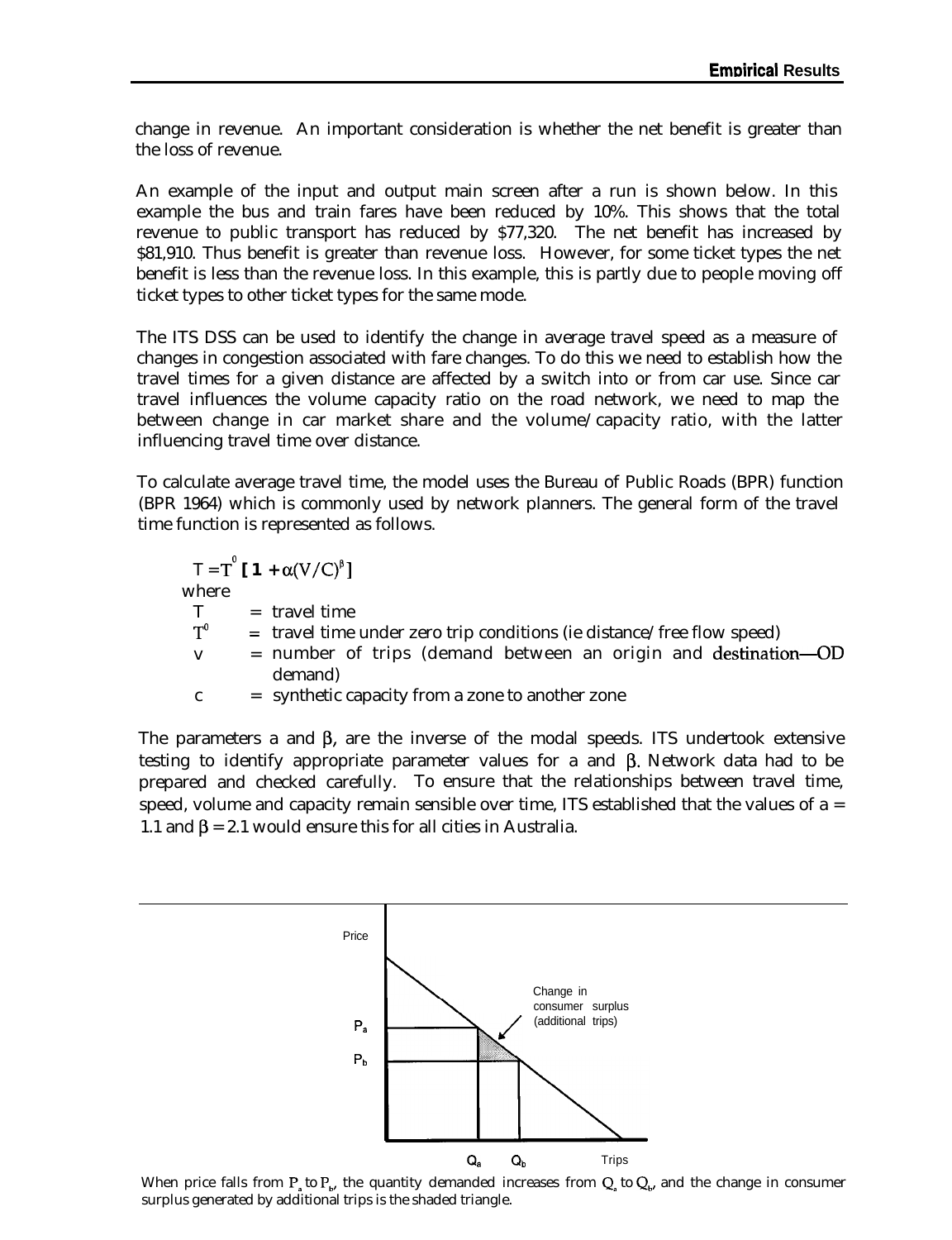|        | Return to Title Screen                          |                     |                                                                                 |                             |                                              |                       |                     | <b>Commuters</b>                                                    |                     |                                      |                          |                                              |                                                  | <b>Read Help</b>                        |                               |                                          |
|--------|-------------------------------------------------|---------------------|---------------------------------------------------------------------------------|-----------------------------|----------------------------------------------|-----------------------|---------------------|---------------------------------------------------------------------|---------------------|--------------------------------------|--------------------------|----------------------------------------------|--------------------------------------------------|-----------------------------------------|-------------------------------|------------------------------------------|
|        |                                                 |                     |                                                                                 | <b>Before</b>               |                                              |                       |                     |                                                                     | After               |                                      |                          |                                              |                                                  | <b>After-Before DifferenceS</b>         |                               |                                          |
|        | Mode /<br><b>Ticket Type</b>                    | Fare<br>È<br>Single | average no. of one<br>way trips per day)<br>Total Demand<br>(average no. of one | ४<br>Share<br><b>Market</b> | Pub Transport<br>Revenue<br>(x 1000)         | Time (mins)<br>Travel | Fare<br>Single Trip | of one<br><b>Total Demand</b><br>way trips per day)<br>(average no. | Market Share<br>శ   | Pub Transport<br>Revenue<br>(x 1000) | (mins)<br>Travel<br>Time | Share<br><b>Market</b><br>್<br>◅             | Transport<br>Revenue<br>(x 1000)<br>a<br>La<br>◅ | (Net Benefit)<br>(x 1000)<br>$\Delta$ B | <b>ARevenue</b><br>$\Delta B$ | Travel Time<br>$(s_{\theta}$ cs $)$<br>◀ |
|        | Single                                          | \$2.85              | 42,786                                                                          | 3.37%                       | \$121.94                                     | 33.00                 | \$2.55              | 42,187                                                              | $3.\overline{33\%}$ | \$106.23                             | 33.00                    | $-0.047%$                                    | ( \$15.71)                                       | \$12.67                                 | $-0.81$                       |                                          |
| Train  | <b>Off-Peak Ret</b><br><b>Weekly</b>            | \$1.55<br>\$2.50    | 3,220<br>127,890                                                                | 0.25%<br>10.09%             | \$4.99<br>\$319.73                           | 25.00<br>50.00        | \$1.35<br>\$2.25    | 3,168<br>128, 784                                                   | 0.25%<br>10.16%     | \$4.21<br><b>S292.04</b>             | 25.00<br>50.00           | $-0.004%$<br>0.071%                          | (S0, 76)<br>(\$27.68)                            | <b>SO.63</b><br><b>S32.21</b>           | $-0.82$<br>$-1.18$            |                                          |
|        | <b>Travelpass (BFT)</b>                         | <b>\$2.40</b>       | 21,605                                                                          | 1.72%                       | \$52.33                                      | <b>63.00</b>          | \$2.15              | 22, 223                                                             | 1.75%               | <b>\$48.60</b>                       | 63.00                    | 0.033%                                       | (S3, 531)                                        | <b>S5.56</b>                            | $-1.57$                       |                                          |
|        | Single                                          | \$1.55              | 53, 456                                                                         | 4.22%                       | <b>\$82.86</b>                               | 23.00                 | \$1.35              | 51, 842                                                             | 4.09%               | \$68.06                              | 23.00                    | $-0.127%$                                    | ( \$14.79)                                       | \$10.39                                 | $-0.70$                       | 0.0                                      |
|        |                                                 | \$1.00              | 86, 552                                                                         | 6.98%                       | <b>\$88.55</b>                               | 26.00                 | \$0.90              | 86, 888                                                             | 7.01%               | \$80.34                              | 26.00                    | 0.026%                                       | (S8.211)                                         | <b>\$8.89</b>                           | $-1.08$                       | 0.0                                      |
|        | <b>g TravelTen</b><br><b>¤ T</b> ravelpass (BF) | <b>\$0.94</b>       | 40,732                                                                          | 3.21%                       | \$38.29                                      | 48.00                 | \$0.80              | 42, 296                                                             | 3.34%               | \$35.26                              | 48.00                    | 0.123%                                       | ( \$3.03)                                        | \$5.94                                  | $-1.96$                       | 0.0                                      |
|        | Travelpass (BFT)                                | \$0.91              | 48, 999                                                                         | 3.66%                       | <b>S44.59</b>                                | <b>30.00</b>          | \$0.80              | 50, 478                                                             | 3.98%               | \$41.72                              | 30.00                    | 0.117%                                       | (S2.87)                                          | \$5.56                                  | $-1.94$                       | 0.0                                      |
|        | <b>F</b> Single                                 | <b>\$2.91</b>       | 5,346                                                                           | 0.42%                       | \$15.56                                      | 40.00                 | <b>\$2.90</b>       | 5,283                                                               | 0.42%               | \$15.15                              | 40.00                    | $-0.005%$                                    | (80.41)                                          | \$0.05                                  | $-0.13$                       |                                          |
| letCat | <b>JC Single</b>                                | <b>S4.60</b>        | 1,322                                                                           | 0.10%                       | \$6.35                                       | <b>15.00</b>          | \$4.80              | 1,308                                                               | 0.10%               | \$8.22                               | 15.00                    | $-0.001%$                                    | (S0.13)                                          | \$0.00                                  | 0.00                          |                                          |
|        | <b>F</b> Ten                                    | \$1.75              | 4,738                                                                           | 0.37%                       | <b>\$8.29</b>                                | 34.00                 | \$1.75              | 4.721                                                               | 0.37%               | <b>S6.24</b>                         | 34.00                    | $-0.001%$                                    | ( \$0.06)                                        | <b>SO.00</b>                            | 0.00                          |                                          |
|        | <b>JC Ten</b>                                   | \$3.95              | 696                                                                             | 0.07%                       | \$3.54                                       | <b>24.00</b>          | <b>S3.95</b>        | 888                                                                 | 0.07%               | \$3.48                               | 24.00                    | $-0.001%$                                    | ( \$0.06)                                        | <b>SO.00</b>                            | 0.00                          |                                          |
| Ž      | <b>F</b> Travelpass (BF)                        | \$1.40              | 4,230                                                                           | 0.33%                       | \$5.92                                       | 31.00                 | <b>S1.40</b>        | 4,215                                                               | 0.33%               | \$5.88                               | 31.00                    | $-0.001%$                                    | ( \$0.04)                                        | <b>SO. 00</b>                           | 0.00                          |                                          |
|        | <b>F</b> Travelpass (BFT)                       | \$1.45              | 2,658                                                                           | 0.21%                       | \$3.85                                       | 31.00                 | \$1.45              | 2,650                                                               | 0.21%               | \$3.83                               | 31.00                    | $-0.001%$                                    | ( \$0.02)                                        | <b>SO.00</b>                            | 0.00                          |                                          |
|        | Car                                             | \$1.351             | 821,344                                                                         | 64.78%                      | N/A                                          | 23.00                 | \$1.35              | 819,046                                                             | 64.59%              | N/A                                  | 23.00                    | $-0.181%$                                    | N/A                                              | \$0.00                                  | N/A                           | 0.0                                      |
|        | Total! <sub>3</sub>                             |                     | 1,267,976                                                                       | 100.00%                     | \$797                                        |                       |                     | 1,267,976                                                           | 100.00%             | \$719                                |                          | 0.700%                                       | (877.32)                                         | \$81.91                                 | $-1.06$                       |                                          |
|        | Commuters<br>$\circ$<br><b>Non-Commuters</b>    |                     | <b>Change Fares</b><br>After = Before<br><b>Ticket prices</b>                   |                             | Revenue Graph<br>Share Graph<br>Print screen |                       | $\circ$             | <b>Fit To Screen</b><br><b>Show Full Size</b>                       |                     | Agg. ∆ in Travel time - bus          |                          | <b>Value of Time</b><br><b>Demand Before</b> | \$10.00/hr,<br>1,267,976                         | \$0.17/mil<br>0 Hours                   |                               |                                          |
|        |                                                 |                     |                                                                                 |                             |                                              |                       |                     |                                                                     |                     | Agg. ∆ in Travel time - car          |                          |                                              |                                                  | 0 Hours                                 |                               |                                          |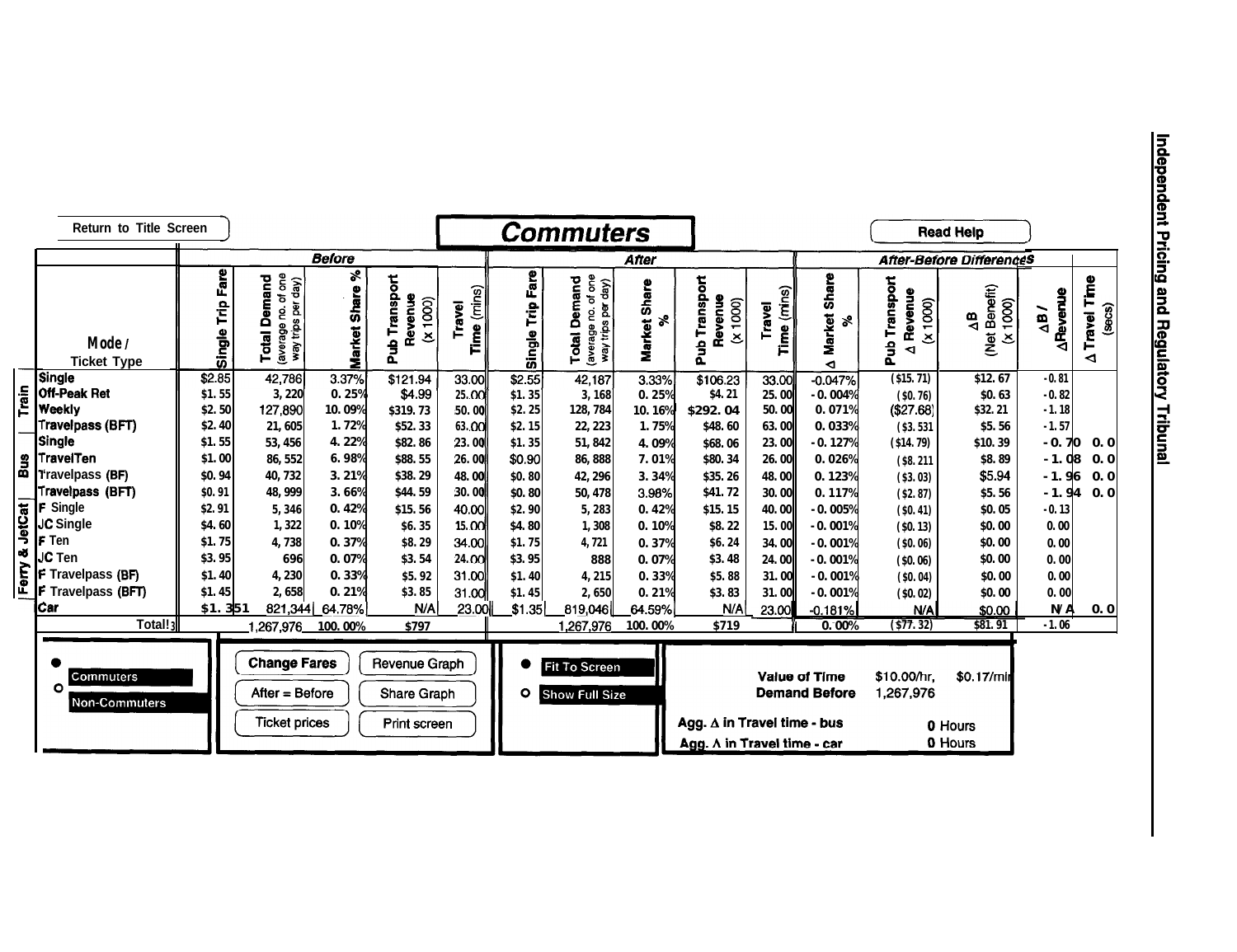#### **REFERENCES**

Bajic B, (1984) Choice of travel mode for work trips: some findings for metropolitan Toronto, *International Journal* of Transport *Economics, 11(l), 78-96.*

Bates J, (1992) Alternative-specific constants in logit models, *John* Bates and *Associates*, Oxford (mimeo, July).

Batsell R R, and Louviere J J, (1991) Experimental analysis of choice, *Marketing Letters, 2(3), 199-214.*

Ben-Akiva, M E and Lerman S, (1985) *Discrete Choice Analysis: Theory and Application to Travel Demand* Cambridge: MIT Press.

Ben-Akiva M E, and Morikawa T, (1990) Estimation of switching models from revealed preferences and stated intentions, *Trunsportution Research, 24A (6), 485-495.*

Bhat C R, (1995) A heteroscedastic extreme value model of intercity mode choice, *paper presented at the 7th World Conference on Transport Research,* Sydney, July.

Bly P H, and Webster F V, (1981) The demand for public transport Part I. The changing environment in which public transport operates, *Transport Reviews, l(4), 323- 351.*

Borsch-Supan A, (1986) *Econometric Analysis of Discrete Choice* Berlin: Springer-Verlaag.

Borsch-Supan A, and Hajivassiliou V A, (1993) Smooth unbiased multivariate probability simulators for maximum likelihood estimation of limited dependent variable models, *Journal of Econometrics, 58,347-368.*

Bradley M A, and Daly A J, (1991) Estimation of logit choice models using mixed stated preference and revealed preference information, paper presented to the *6th International Conference on Travel Behuviour,* Quebec, May 22-24,199l.

Bradley M A, and Daly A J, (1992) Uses of the logit scaling approach in stated preference analysis, paper presented at the *7th World Conference on Transport Research,* Lyon, July.

Bradley M A, and Hensher D A, (1992) Stated preference surveys, In Ampt, E S Richardson A J, and Meyburg A H, (eds.) *Selected Readings in Transport Survey Methodology,* Eucalyptus Press, Melbourne, 31-35.

Bunch D S, and Kitamura R, (1990) *Multinomiul probit model estimation revisited: testing estimable model specifications, maximum likelihood algorithms and probit integrul approximations for trinomial models of household cur ownership,* working paper, Graduate School of Business, University of California, Davis.

Daganzo C, (1979) *Multinomiul Probit: the Theory and its Application to Demand Forecasting,* Academic Press, New York.

de Rus G, (1990) Public transport demand elasticities in Spain, *Journal of Transport Economics and Policy, 24 (2), 189-201.*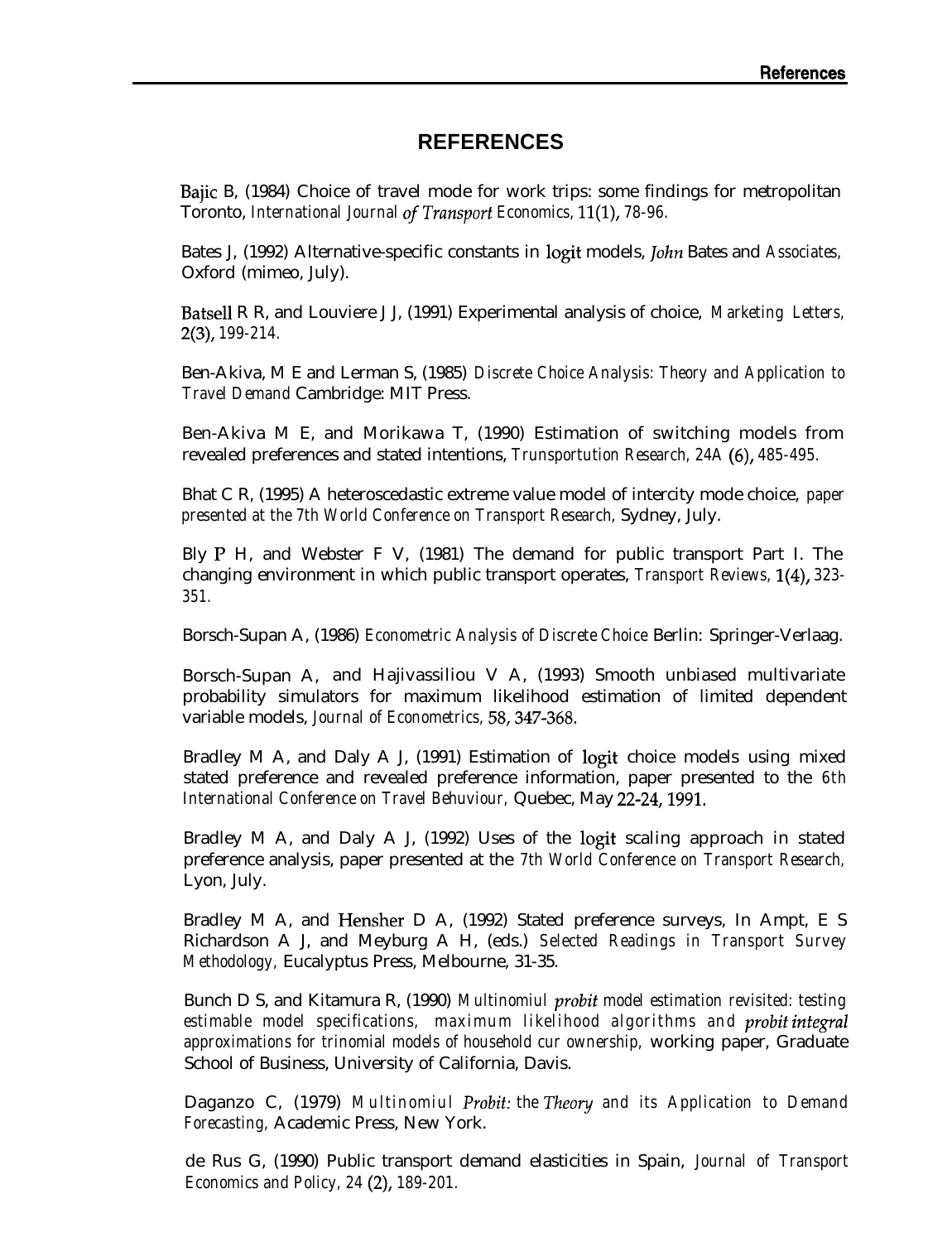Doi M, and Allen W B, (1986) A time series analysis of monthly ridership for an urban rail rapid transit line, Transportation, 13 (3), 257-69.

Fairhurst M H, and Morris P J, (1975) Variations in the demand for bus and rail travel up to 1974, London Transport *Executive Report* R210, London Transport.

Frankena M W, (1978) The demand for urban bus transit in Canada, Journal of *Transport Economics and Policy,* XII (3), 280-303.

Gilbert C, and Jalilian H, (1991) The demand for travel and for travelcards on London Regional Transport, *Journal* of *Transport Economics and Policy, XXV* (1), 3-20.

Glaister S, (1983) Some characteristics of rail commuter demand, Journal of *Transport Economics and Policy,* XVII (2), 115-32.

Glaister S, and Lewis D, (1978) An integrated fares policy for transport in London, *Journal of Public Economics, 9,341-355.*

Goodwin P B, (1992) A review of new demand elasticities with special reference to short and long run effects of price changes, *Journal of Transport Economics and Policy,* XXVI (2), 155-169.

Gunn H F, Bradley M A, and Hensher D A, (1992) High speed rail market projection: survey design and analysis, *Transportation, 19,117-139.*

Hausman J A, and Wise D, (1978) A conditional probit model for qualitative choice: discrete decisions recognising interdependence and heterogenous preferences, *Econometricu, 46 (2), 403-426.*

Hensher D A, (1986) Sequential and full information maximum likelihood estimation of a nested logit model, *Review of Economics and Statistics,* LXVIII (4), 657-667.

Hensher D A, (1991) Efficient estimation of hierarchical logit mode choice models, *Proceedings of Japanese Society of Civil Engineers, No. 425/IV-14,* January, 17-28.

Hensher D A, (1994) Stated preference analysis of travel choices: the state of practice, *Transportation, 21 (2), 107-134.*

Hensher D A, and Barnard P 0, (1990) The orthogonality issue in stated choice designs, in Fischer, M., Nijkamp, P and Papageorgiou, Y (eds.) *Spatial Choices and Processes,* North-Holland, Amsterdam, 265-278.

Hensher D, and Bullock R, (1979) Price elasticity of commuter mode choice, *Transportation Research, 13A (3), 193-202.*

Hensher D A, and Johnson L W, (1981) *Applied Discrete-Choice Modelling New* York: Wiley.

Hensher D A, Barnard P 0, and Truong T P, (1988) Some thoughts on the role of stated preference methods in studies of travel choice, *Journal of Transport Economics and Policy* XXII (1), January, 45-58.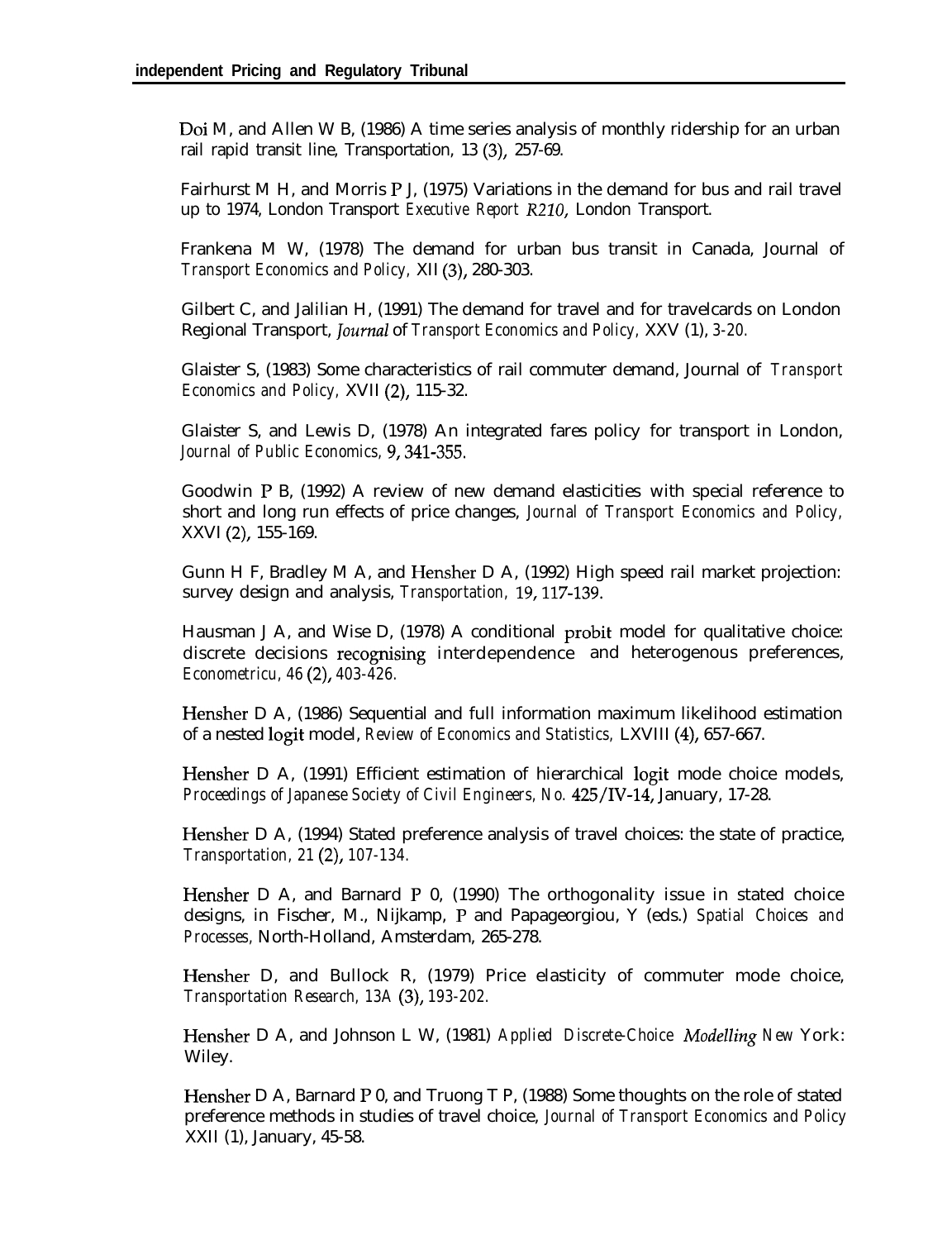Horowitz J L, (1981) Identification and diagnosis of specification errors in the multinomial logit model, Transportation *Research,* 15B (5), 345-360.

Horowitz J L, (1984) Testing disaggregate travel demand models by comparing predicted and observed market shares, *Transportation Research Record 976,1-7.*

Horowitz J L, (1991) Reconsidering the multinomial probit model, *Transportation Research, 15B (5), 345-360.*

Hughes, (1980) Fares elasticity of suburban rail travel, *SuppIementury Report 624,* Transport and Road Research Laboratory, Crowthorne, Berkshire.

Johnson L W, and Hensher D A, (1982) Application of multinomial probit to a twoperiod panel data set, *Transportation Research, 16A (5-6), 457-464.*

Jones I S, and Nichols A J, (1983) Demand for intercity rail travel, *Journal of Trunsport* Economics *and Policy,* XV11 (2), 133-53.

Kraft G, and Domencich T A, (1972) Free transit, in Edel M, and Rothenburg J, (eds) *Readings in Urban Economics,* Collier-MacMillan, New York.

Louviere J J, and Hensher D A, (1983) Using discrete choice models with experimental design data to forecast consumer demand for a unique cultural event, *Journal of Consumer Research,* 10 (3), 348-361.

Luk J, and Hepburn S, (1993) New review of Australian Travel demand elasticities, *ARRB report ARR249,* Australian road Research Board, Nunawading.

Mackett R L, (1985) Modelling the impact of rail fare increases, *Transportation, 12 (4), 293-312.*

Madan D B, and Groenhout R, (1987) Modelling travel mode choices for Sydney work trips, Journal of *Transport Economics and Policy,* XX1 *(2), 135-149.*

Mayworm I', Lago A M, and McEnroe J M, (1980) *Patronage Impacts of Changes in Transit Fares and Services, Ecosometrics Incorporated,* Bethesda, Maryland.

McFadden D, (1974) The measurement of urban travel demand, Journal of *PubIic Economics, 3,303-28.*

McFadden D, (1981) Econometric models of probabilistic choice in Manski C F, and McFadden D, (eds) *Structural Analysis* **of** *Discrete Data,* MIT Press, Cambridge, 198-272.

Morikawa T, (1989) *Incorporating Stated Preference Data in Travel Demand Analysis,* PhD Dissertation, Department of Civil Engineering, M.I.T.

Morikawa T, McFadden D, and Ben-Akiva M E, (1990) Incorporating psychometric data in econometric travel demand models, *Kyoto University Working Paper.*

Nash C A, (1982) *Economics of Public Transport,* Longman, London.

Neels K, and Mather J, (1987) Forecasting intermodal competition in a multimodal environment, *Transportation Research Record, No.* 1139.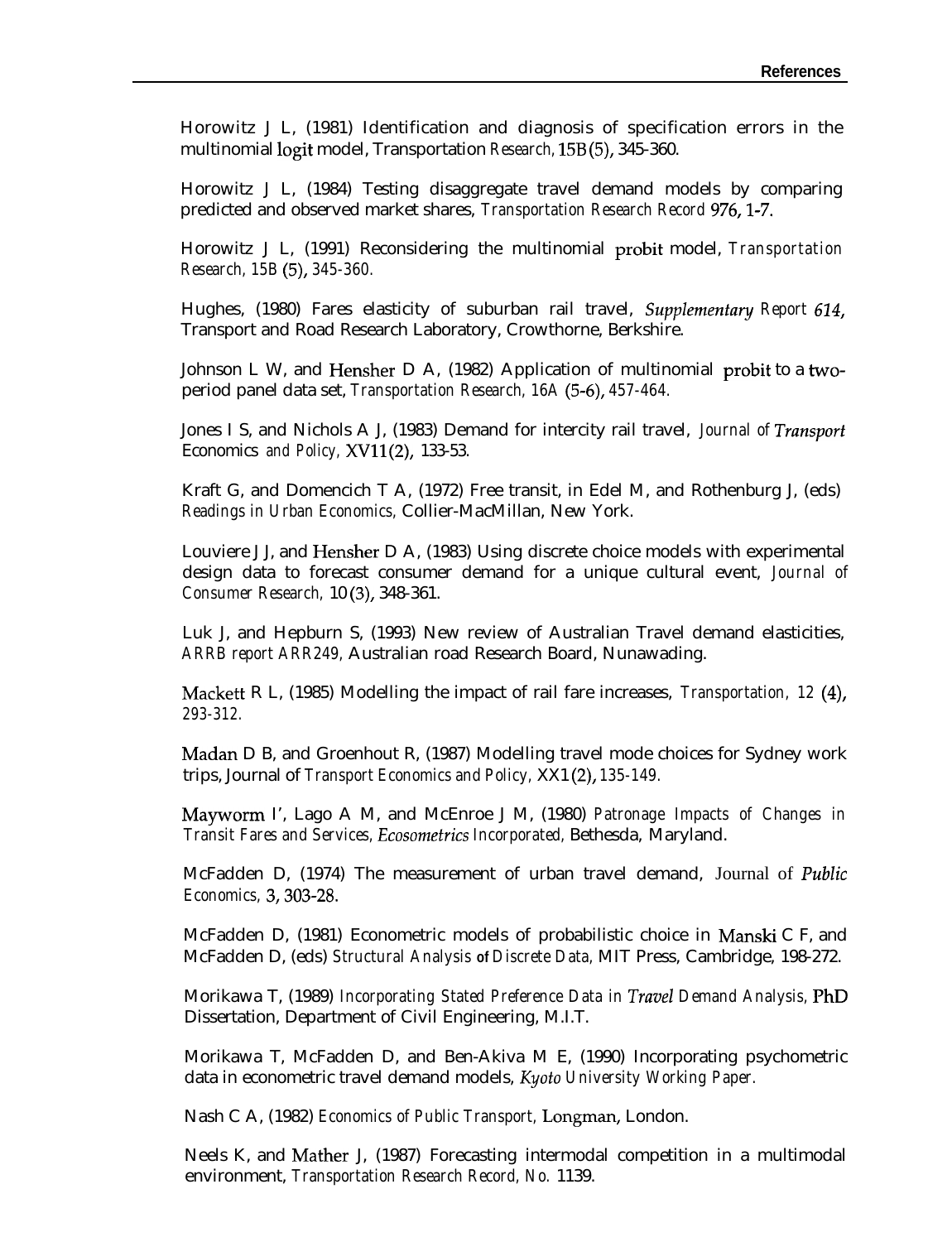Oum T H, Waters W G II, and Yong J S, (1992) Concepts of price elasticities of transport demand and recent empirical estimates, Journal of Transport *Economics* and Policy, XXVI (2), 139-154.

Quandt R E, (1968) Estimation of modal splits, *Transportation Reseurch,* 2,41-50.

Shepherd L E, (1972) An econometric approach to the demand for urban passenger travel, *ARRB Proceedings, 6 (2), 214-51.*

Shepherd L E, (1974) A probabilistic aggregate travel demand model, ARRB Special Report No. 12, l-28.

Swait J, and Ben-Akiva M, (1987) Empirical test of a constrained choice discrete model: mode choice in Sao Paulo, Brazil, *Transportation Research, 21B (2), 103-115.*

Taplin J H E, (1982) Inferring ordinary elasticities from choice or mode-split elasticities, *Journal of Transport Economics und Policy, 16,55-63.*

Warner S L, (1962) *Stochastic Choice of Mode in Urban Travel: A Study in Binary Choice,* Northwestern University Press, Evanston, Illinois.

Webster F V, and Bly P H, (1982) The demand for public transport: Part II. Supply and demand factors of public transport, *Transport Reviews, 2* (1), *23-46.*

Wang G K H, and Skinner D, (1984) The impact of fare and gasoline price changes on monthly transit ridership, *Transportation Research,* 188 (1), 29-41.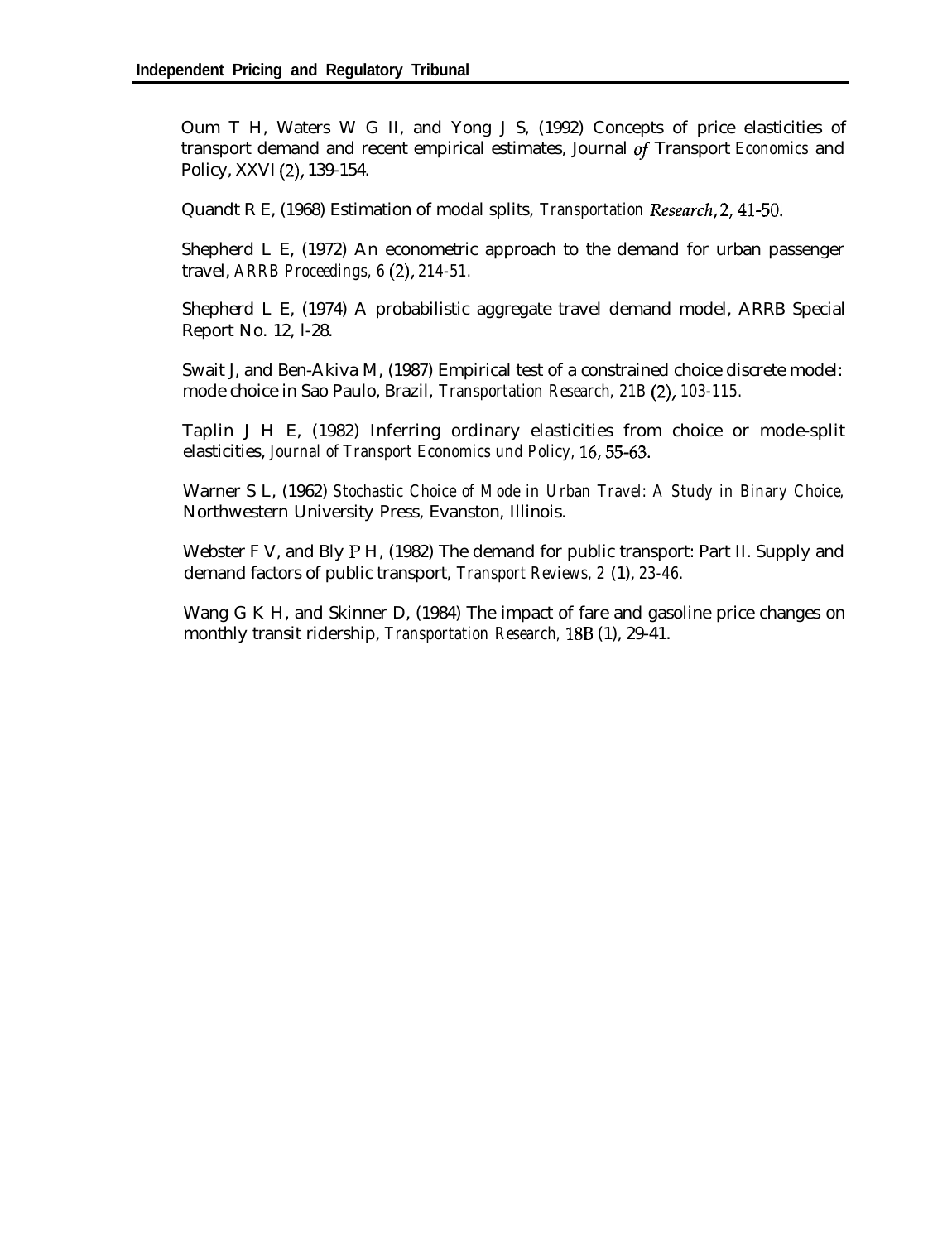## **APPENDIX 1 FULL RANGE OF FARES USED IN EXPERIMENTS**

All fares have been rounded to the nearest 10 cents. The low fare is 50% below current levels, and the high fare is 50% above current levels.

#### **TRAIN**

| Trip Length                                     | Low Fare         | <b>Current Fare</b> | <b>High Fare</b> |
|-------------------------------------------------|------------------|---------------------|------------------|
| Single (with off peak return shown in brackets) |                  |                     |                  |
| Short                                           | $$0.80$ (\$0.90) | $$1.60$ (\$1.80)    | $$2.40$ (\$2.60) |
| Medium                                          | $$1.30$ (\$1.40) | $$2.60$ (\$2.80)    | $$3.90$ (\$4.20) |
| Long                                            | $$1.80$ (\$2.00) | $$3.60$ (\$4.00)    | $$5.40$ (\$6.00) |
| Weekly                                          |                  |                     |                  |
| Short                                           | \$6.80           | \$11.50             | \$18.30          |
| Medium                                          | \$9.70           | \$19.40             | \$29.00          |
| Long                                            | \$13.20          | \$26.00             | \$40.00          |
| <b>TravelPass</b>                               |                  |                     |                  |
| <b>Short</b>                                    | \$10.00          | \$20.00             | \$30.00          |
| Medium                                          | \$14.00          | \$28.00             | \$42.00          |
| Long                                            | \$20.00          | \$39.00             | \$59.00          |

#### **BUS**

| Trip Length                         | Low Fare | <b>Current Fare</b> | <b>High Fare</b> |
|-------------------------------------|----------|---------------------|------------------|
| <b>Single</b>                       |          |                     |                  |
| Short                               | \$0.60   | \$1.20              | \$1.80           |
| Medium                              | \$1.30   | \$2.50              | \$3.80           |
| Long                                | \$2.00   | \$3.90              | \$5.90           |
| <b>TravelTen</b>                    |          |                     |                  |
| Short                               | \$4.00   | \$8.00              | \$12.00          |
| Medium                              | \$8.00   | \$16.00             | \$24.00          |
| Long                                | \$16.00  | \$32.00             | \$48.00          |
| <b>TravelPass (Bus/Ferry)</b>       |          |                     |                  |
| <b>Short</b>                        | \$8.60   | \$17.10             | \$26.00          |
| Medium                              | \$11.70  | \$23.00             | \$35.00          |
| Long                                | \$17.20  | \$34.00             | \$52.00          |
| <b>TravelPass (Bus/Ferry/Train)</b> |          |                     |                  |
| <b>Short</b>                        | \$10.00  | \$20.00             | \$30.00          |
| Medium                              | \$14.00  | \$28.00             | \$42.00          |
| Long                                | \$19.50  | \$39.00             | \$59.00          |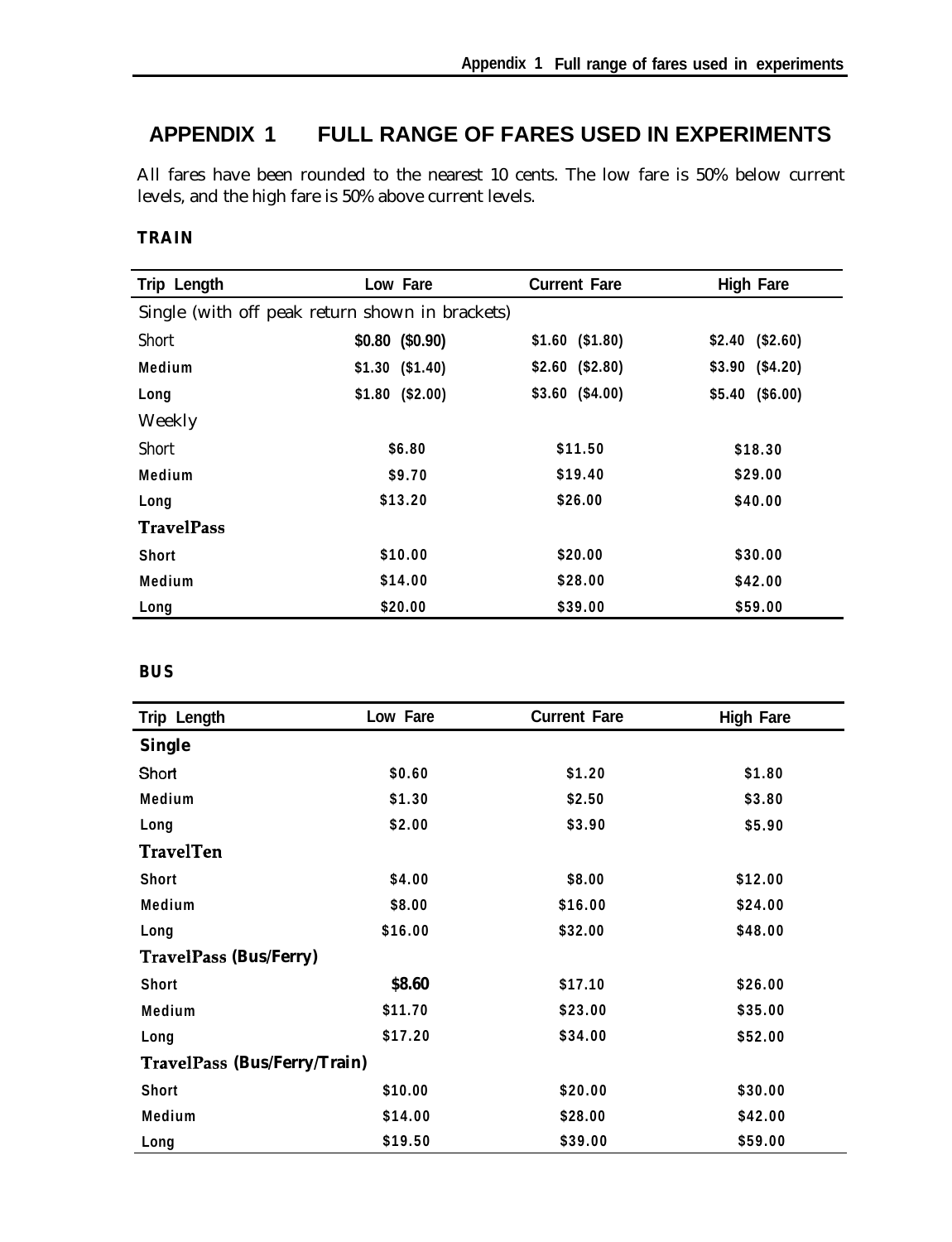#### **FERRY**

| Trip Length                   | Low Fare | <b>Current Fare</b> | <b>High Fare</b> |
|-------------------------------|----------|---------------------|------------------|
| <b>Single</b>                 |          |                     |                  |
| Short                         | \$1.40   | \$2.80              | \$4.20           |
| <b>Medium Ferry</b>           | \$1.80   | \$3.60              | \$5.40           |
| Medium Jetcat                 | \$2.40   | \$4.80              | \$7.20           |
| Long                          | \$2.10   | \$4.20              | \$6.30           |
| FerryTen                      |          |                     |                  |
| Short                         | \$8.20   | \$16.40             | \$25.00          |
| Medium Ferry                  | \$12.30  | \$25.00             | \$37.00          |
| Medium Jetcat                 | \$19.80  | \$40.00             | \$59.00          |
| Long                          | \$14.50  | \$29.00             | \$44.00          |
| <b>TravelPass (Bus/Ferry)</b> |          |                     |                  |
| <b>Short</b>                  | \$8.60   | \$17.10             | \$26.00          |
| Medium                        | \$11.70  | \$23.00             | \$35.00          |
| Long                          | \$17.20  | \$34.00             | \$52.00          |
| TravelPass (Bus/Ferry/Train)  |          |                     |                  |
| Short                         | \$10.00  | \$20.00             | \$30.00          |
| Medium                        | \$14.00  | \$28.00             | \$42.00          |
| Long                          | \$19.50  | \$39.00             | \$59.00          |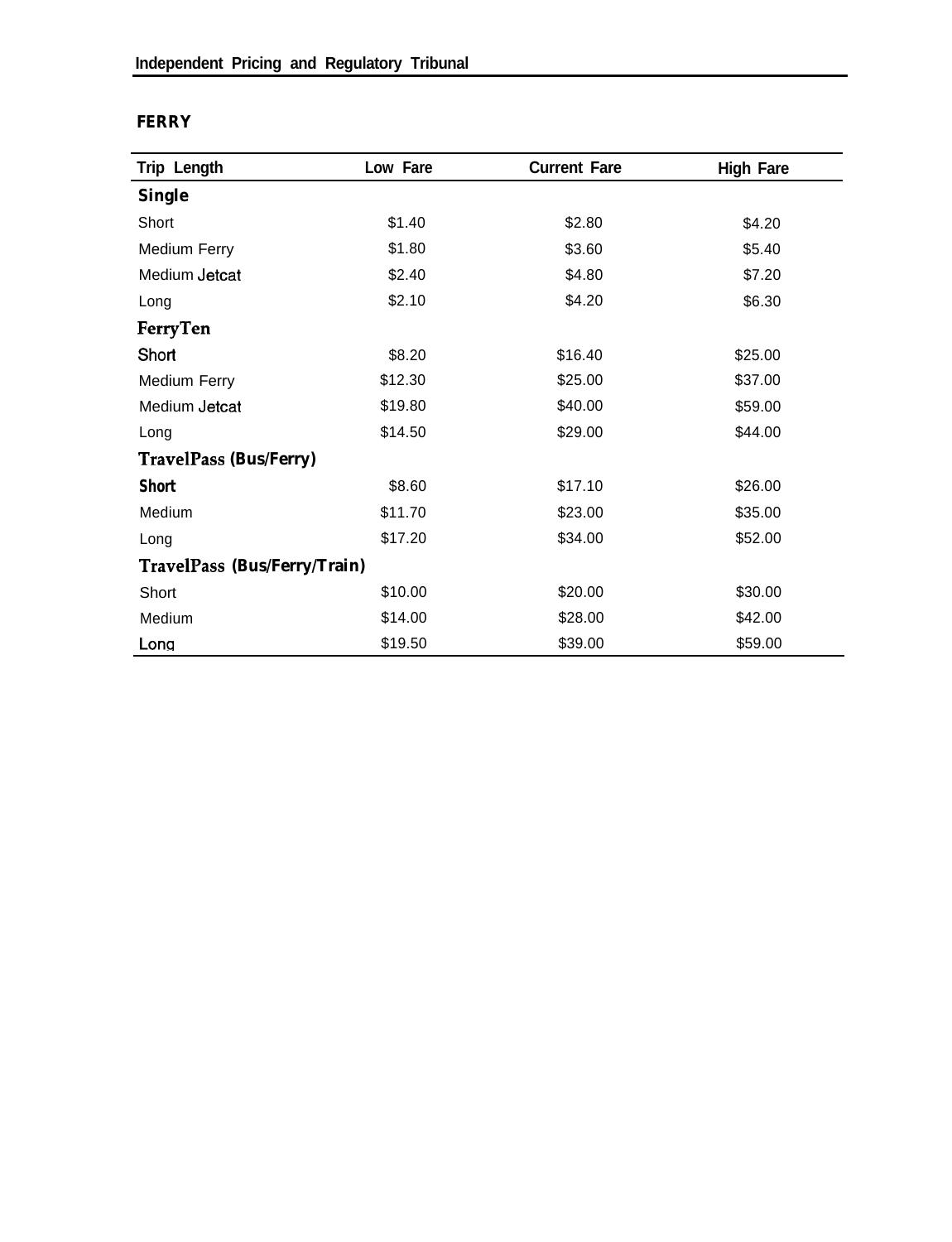### **APPENDIX 2 EMPIRICAL EVIDENCE ON CROSS ELASTICITIES FROM PREVIOUS STUDIES**

Table Al summarises the available evidence on cross elasticities relevant to traveller responses to changes in urban public transport fares. The findings are rather limited. Indeed, authors such as Glaister and Lewis (1978) have stated that the evidence on elasticities for the impact of public transport fares on car traffic for the off-peak are largely guesswork. The cross elasticities for rail and bus with respect to bus and rail fares are very similar, with an unweighted average value of  $0.24 \pm 0.06$ . However, the car-to-public transport and public transport-to-car cross elasticities are different. The average cross elasticity of car demand with respect to bus fares is  $0.09 \pm 0.07$ ; and with respect to train fares it is  $0.08 \pm 0.03$ . These values are significantly higher for travel to CBD destinations where the choice of public transport is greater (ie higher initial modal share).

This evidence is based on studies using data collected primarily in the 1970s. The studies from which the reported cross elasticities are drawn do not examine any variations in the cross elasticities with respect to ticket type, trip length, or time of day. The estimates in Table 1 which distinguish time of day refer to modal substitution within that period, not substitution of travel by a given mode between times of the day Using unpublished data from a number of USA consultant cross section studies, Ecosometrics (1980) have estimated peak/off-peak fare cross elasticities ranging between 0.03 and 0.38 for peak demand elasticity by comparison with off-peak fares, and 0.02-0.03 for off-peak demand elasticity with respect to peak fares. The wide range of peak demand elasticities for off-peak fares compared to the off-peak elasticity suggests that there is greater flexibility in switching from the peak to the off-peak than vice versa. This seems counter-intuitive and requires further empirical investigation.

Evidence on the cross elasticities associated with *fare* structures is almost impossible to find. There are examples throughout the world of spatially structured fare regimes such as graduated fares, zone-based fares and flat-fares; in addition there is temporal differentiation, including peak vs off-peak, daily tickets, weekly tickets, seasonal tickets and a whole range of socioeconomic scales (children, pensioners, excursions etc). The aim of this review is not to evaluate the advantages and disadvantages of these alternative fare structures and the implications of a particular mix, but rather, to seek out any empirical evidence on how the market has responded to changes in one or more of these fare types given the available set of fares on offer. There is a clear need for empirical research on the topic.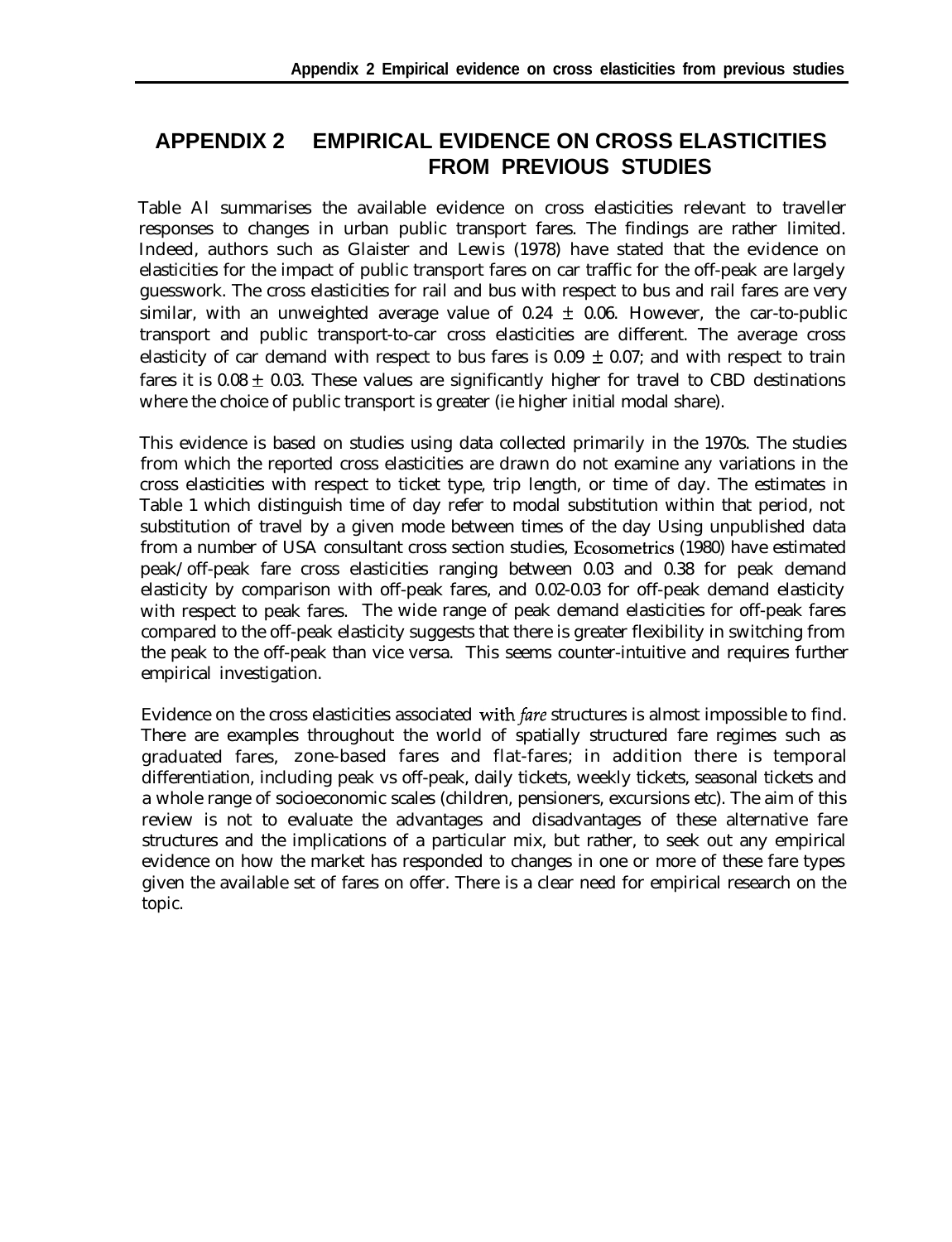| <b>Elasticity Context</b>                                           | Result | Data Type             | Reference                   |
|---------------------------------------------------------------------|--------|-----------------------|-----------------------------|
| Car use with respect to bus fares for peak<br>work trips:           |        |                       |                             |
| London (1970-75)                                                    | 0.06   | <b>Time Series</b>    | Lewis (1977)                |
| Boston (1965)                                                       | 0.14   | Cross section         | Kraft and Domencich (1972)  |
| Cook County, Illinois (1961)                                        | 0.21   | Cross section         | Warner (1962)               |
| San Francisco (1973)                                                | 0.12   | Cross section         | McFadden (1974)             |
| Melbourne (1964)                                                    | 0.19   | Cross section         | Shepherd (1972)             |
| Car use with respect to train fares for<br>peak work trips:         |        |                       |                             |
| Sydney (1976)                                                       | 0.09   | Before & after        | Hensher and Bullock (1979)  |
| Car use with respect to bus and train<br>fares for peak work trips: |        |                       |                             |
| Sydney (1981)                                                       | 0.06   | Cross section         | Madan and Groenhout (1987)  |
| Rail use with respect to bus fares for peak<br>work trips:          |        |                       |                             |
| San Francisco (1973)                                                | 0.28   | Cross section         | McFadden (1974)             |
| London (1970-75)                                                    | 0.14   | Time series           | Glaister and Lewis (1978)   |
| Rail use with respect to bus fares for off-<br>peak travel:         |        |                       |                             |
| San Francisco                                                       | 0.28   | Cross-section         | McFadden (1974)             |
| Rail use with respect to bus fares for all<br>hours:                |        |                       |                             |
| London (1970-73)                                                    | 0.25   | Weekly time<br>series | Fairhurst and Morris (1975) |
| Bus use with respect to rail fare for peak<br>work trips:           |        |                       |                             |
| San Francisco (1973)                                                | 0.25   | Cross section         | McFadden (1974)             |
| London (1970-75)                                                    | 0.14   | Time series           | Glaister and Lewis (1978)   |
| Bus use with respect to rail fares for off<br>peak trips:           |        |                       |                             |
| London (1970-75)                                                    | 0.28   | Time series           | Glaister and Lewis (1978)   |
| Car use with respect to rail fares for peak<br>work trips:          |        |                       |                             |
| San Francisco (1973)                                                | 0.13   | Cross section         | McFadden (1974)             |
| London (1970-75)                                                    | 0.06   | Time series           | Glaister and Lewis (1978)   |
| Bus use with respect to rail fares<br>for all hours:                |        |                       |                             |
| London (1970-73)                                                    | 0.25   | Time series           | Fairhurst and Morris (1975) |

#### **Table Al A synthesis of the empirical evidence on the cross elasticity of urban public transport fares**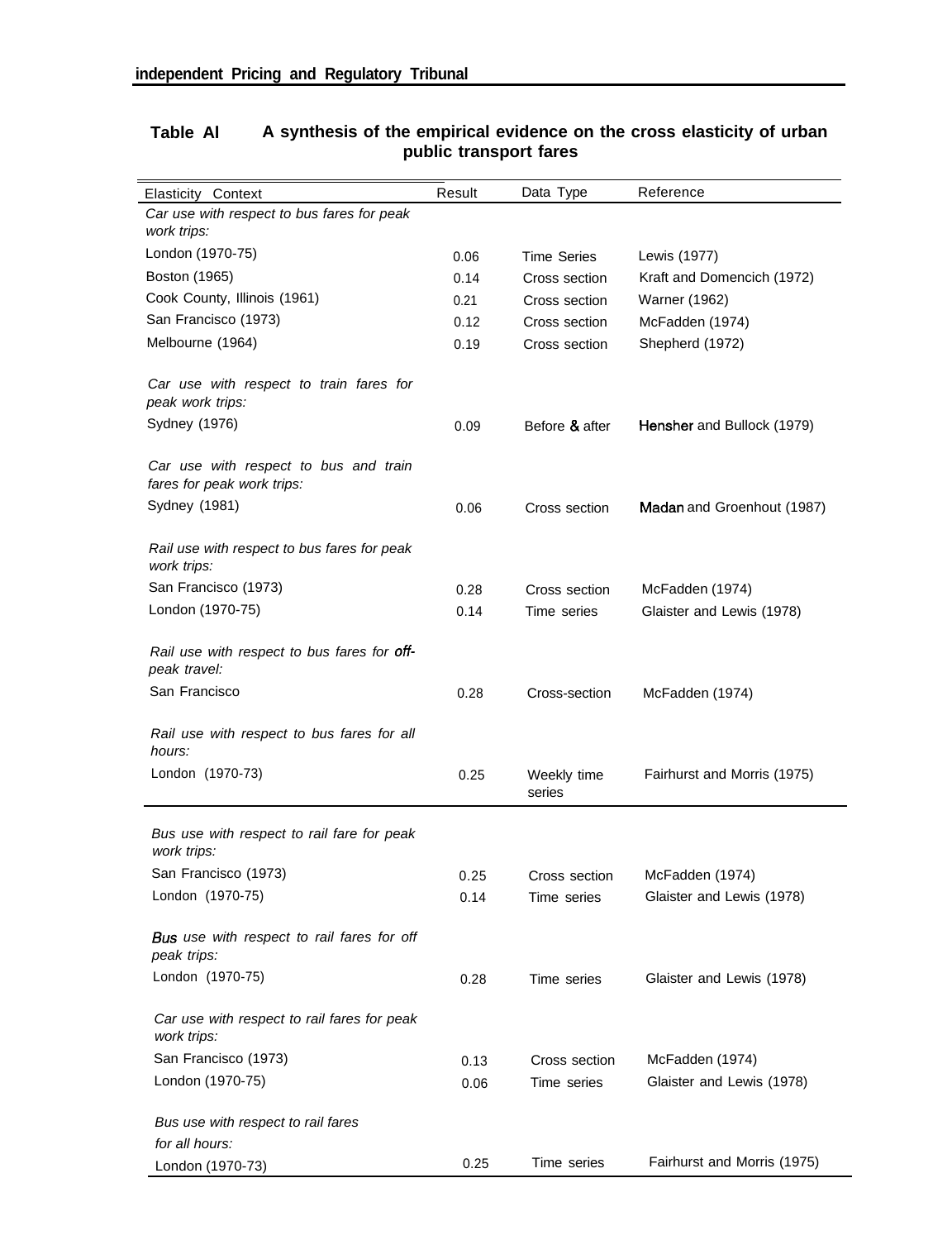### **APPENDIX 3 DIRECT AND CROSS ELASTICITIES**

#### **Interpretation of Table A2**

Each column provides one direct share elasticity and 14 cross share elasticities. A direct or cross elasticity represents the relationship between a percentage change in fare level and a percentage change in the proportion of daily one-way trips by the particular mode and ticket type.

For example, the column headed TNS (train single fare) in the 'commuting' section tells us that a 10% increase in the train single fare leads to a 0.8% reduction in the proportion of daily one-way trips by train on a single fare. In addition, this 10% single fare increase leads to a 0.48% higher proportion of one-way train trips by off-peak return tickets, a 0.1% increase in one-way trips using weekly tickets, and a 0.14% increase in one-way trips using a train TravelPass.